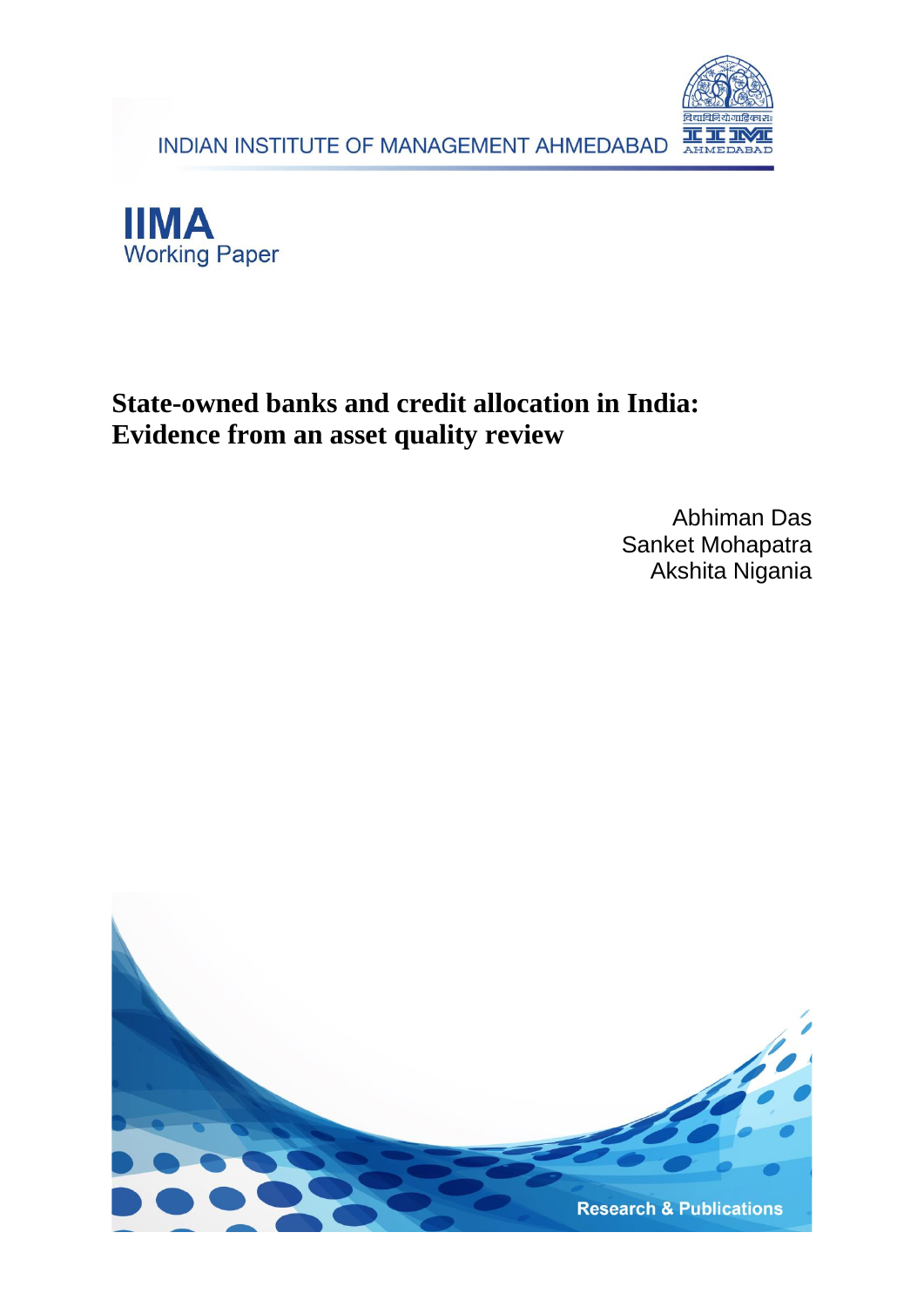## **State-owned banks and credit allocation in India: Evidence from an asset quality review**

Abhiman Das Sanket Mohapatra Akshita Nigania

 **February 2022**

The main objective of the working paper series of the IIMA is to help faculty members, research staff and doctoral students to speedily share their research findings with professional colleagues and test their research findings at the pre-publication stage. IIMA is committed to maintain academic freedom. The opinion(s), view(s) and conclusion(s) expressed in the working paper are those of the authors and not that of IIMA.



INDIAN INSTITUTE OF MANAGEMENT AHMEDABAD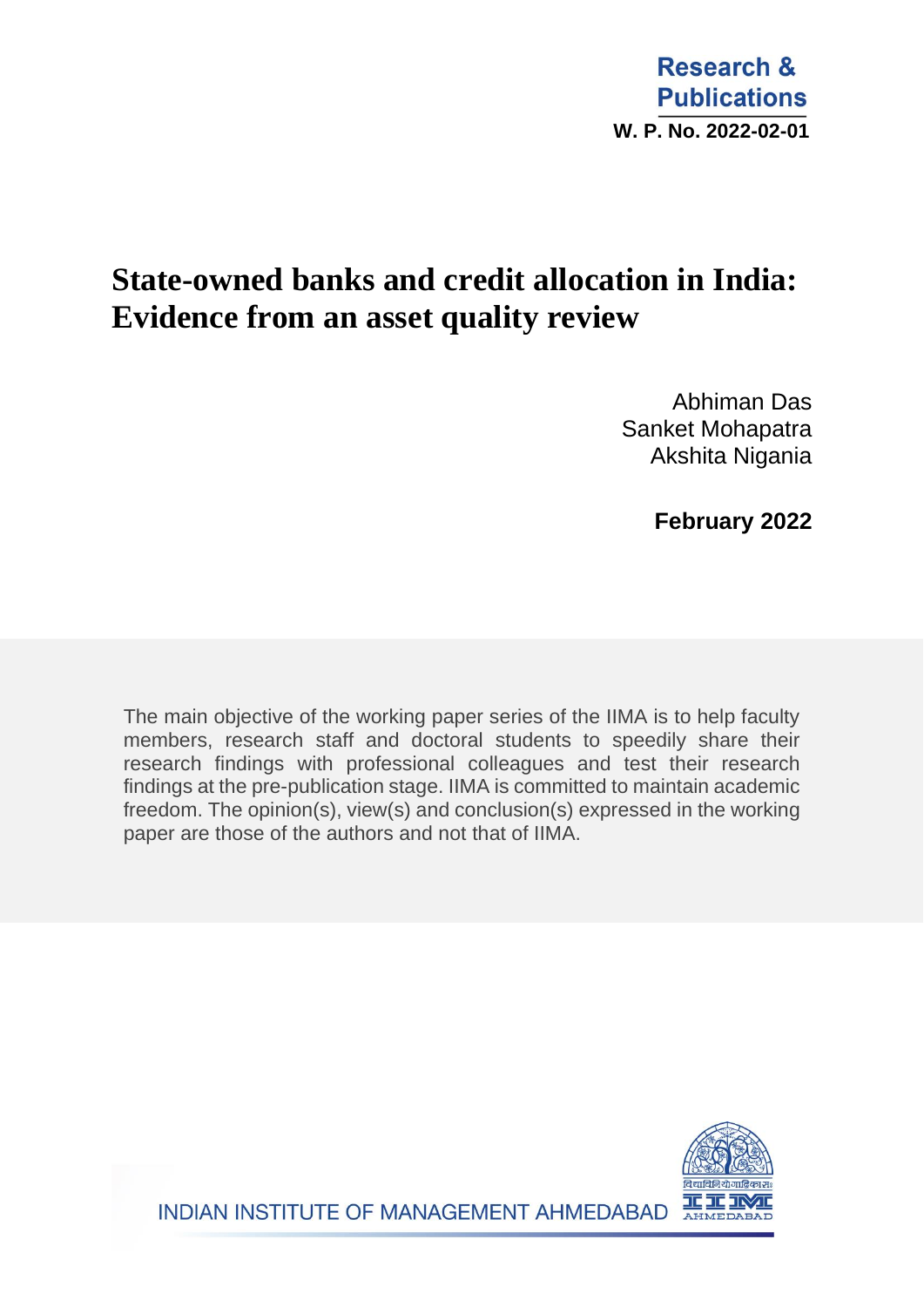# State-owned banks and credit allocation in India: Evidence from an asset quality review\*

Abhiman Das<sup>†</sup>, Sanket Mohapatra<sup>‡§</sup>, and Akshita Nigania<sup>¶</sup>

#### **Abstract**

This paper examines the role of state-owned banks' presence in allocation of credit to different sectors in India using the central bank's Asset Quality Review (AQR) as a quasinatural experiment. The AQR resulted in a larger increase in non-performing loans of stateowned banks as compared to other banks. We exploit the heterogeneity in the presence of state-owned and other banks across districts to identify the supply side channels for bank credit reallocation. Using a difference-in-differences analysis, we find that the top-third of districts based on presence of state-owned banks' branches experienced a higher fall in the share of credit to the industrial sector in the post-AQR period compared to other districts. Such districts also experienced a greater increase in retail loans, which are considered less risky compared to industrial loans. Further, an analysis using a panel vector autoregression finds that the AQR, through an increase in non-performing loans of state-owned banks, led to a decrease in economic growth at the district-level. The results of this study suggest that central bank policy reforms can influence bank credit allocation at the sub national level and have real economy effects.

*Keywords*: Central bank policy reform, asset quality review, bank credit flows, bank ownership, state-owned bank

JEL Classification: E51, E52, E58, E65

<sup>\*</sup>Funding from IIMA is acknowledged. Authors are listed in alphabetical order of last names.

<sup>†</sup>Economics Area, Indian Institute of Management Ahmedabad, Gujarat, India. Email: abhiman@iima.ac.in ‡Economics Area, Indian Institute of Management Ahmedabad, Gujarat, India. Email: sanketm@iima.ac.in §Corresponding author

<sup>¶</sup> Indian Institute of Management Ahmedabad, Gujarat, India. Email:akshita.nigania74@gmail.com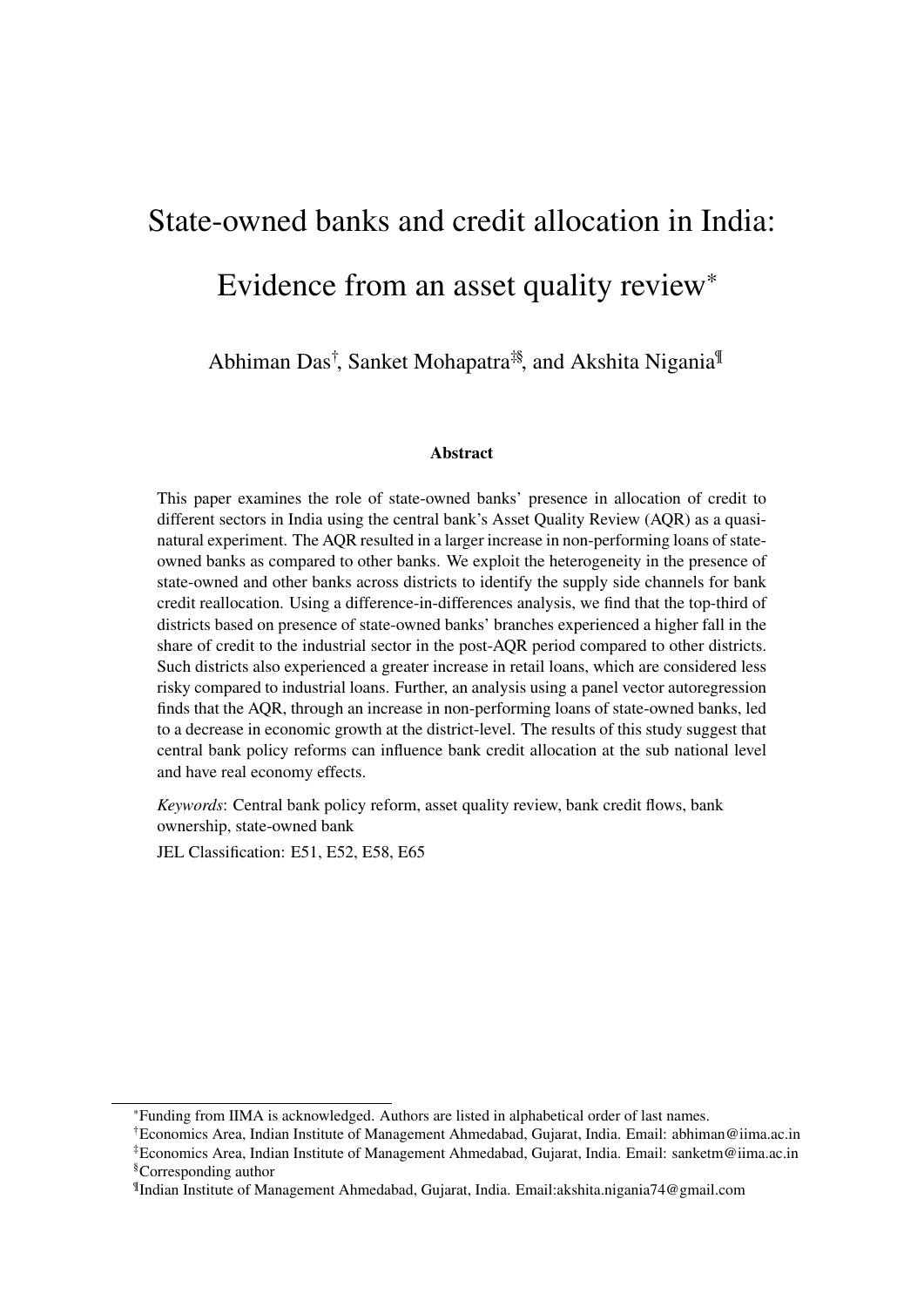## 1. Introduction

In the aftermath of global financial crisis of 2008-09, the Indian corporate sector experienced a slowdown and its balance sheet strength deteriorated considerably. Increased corporate distress spilled over to the financial sector and the stressed loans of Indian banks started rising. In response, the Reserve Bank of India (RBI) relaxed the norms for restructuring of such loans and exercised forbearance on recognition of stressed loans as non-performing assets (NPAs) in order to provide relief to Indian banks [\(Chopra, Subramanian, & Tantri,](#page-28-0) [2021;](#page-28-0) [Rajan,](#page-30-0) [2016\)](#page-30-0). However, by 2015, it was evident that banks had resorted to restructuring the loans to postpone the recognition of the NPAs [\(Vishwanathan,](#page-31-0) [2016\)](#page-31-0). Banks were relying on forbearance of stressed assets instead of classifying them as non-performing loans [\(Flanagan & Purnanandam,](#page-29-0) [2019\)](#page-29-0). The net profits of the Indian commercial banks started declining in 2011-12 and was negative in 2013-14. This decline has been ascribed to higher provisioning for bad loans by banks after the crisis [\(Mundra,](#page-30-1) [2016\)](#page-30-1).

The RBI announced an asset quality review (AQR) in April 2015 with the aim to clean up the banks' balance sheets by mandating the recognition of highly stressed assets as bad loans [\(Singh,](#page-30-2) [2016\)](#page-30-2). The AQR involved checking violation of regulations relating to classification of loans, evergreening of loans, and assumptions about the recoverability of loans.<sup>[1](#page-3-0)</sup> The policy reform prompted a better recognition of non-performing loans by the Indian banks, resulting in a significant rise in the NPAs [\(Basu et al.,](#page-27-0)  $2017$  $2017$ ).<sup>2</sup> The effect of the reform on NPAs was more pronounced for the state-owned banks, also known as the public sector banks, which account for the majority of bank lending in India. Approximately one-sixth of the state-owned banks' gross advanced were found to be stressed (non-performing or restructured) after the implementation of the AQR [\(Acharya,](#page-27-1) [2017\)](#page-27-1). RBI data shows that NPAs as a percentage of gross advances for the state-owned banks increased from approximately 4.0 percent, on average, in the four years prior to the AQR to 11.5 percent in the subsequent four years, while it increased by a much

<span id="page-3-0"></span><sup>&</sup>lt;sup>1</sup>Evergreening of loans involved banks' issuing fresh loans to repay maturing debt, in order to prevent a default on the loan [\(Chopra et al.,](#page-28-0) [2021\)](#page-28-0).

<span id="page-3-1"></span><sup>&</sup>lt;sup>2</sup>According to RBI data, NPAs of the Indian banking system increased from 5.5 percent of gross advances in March 2015 to 9.3 percent in March 2017.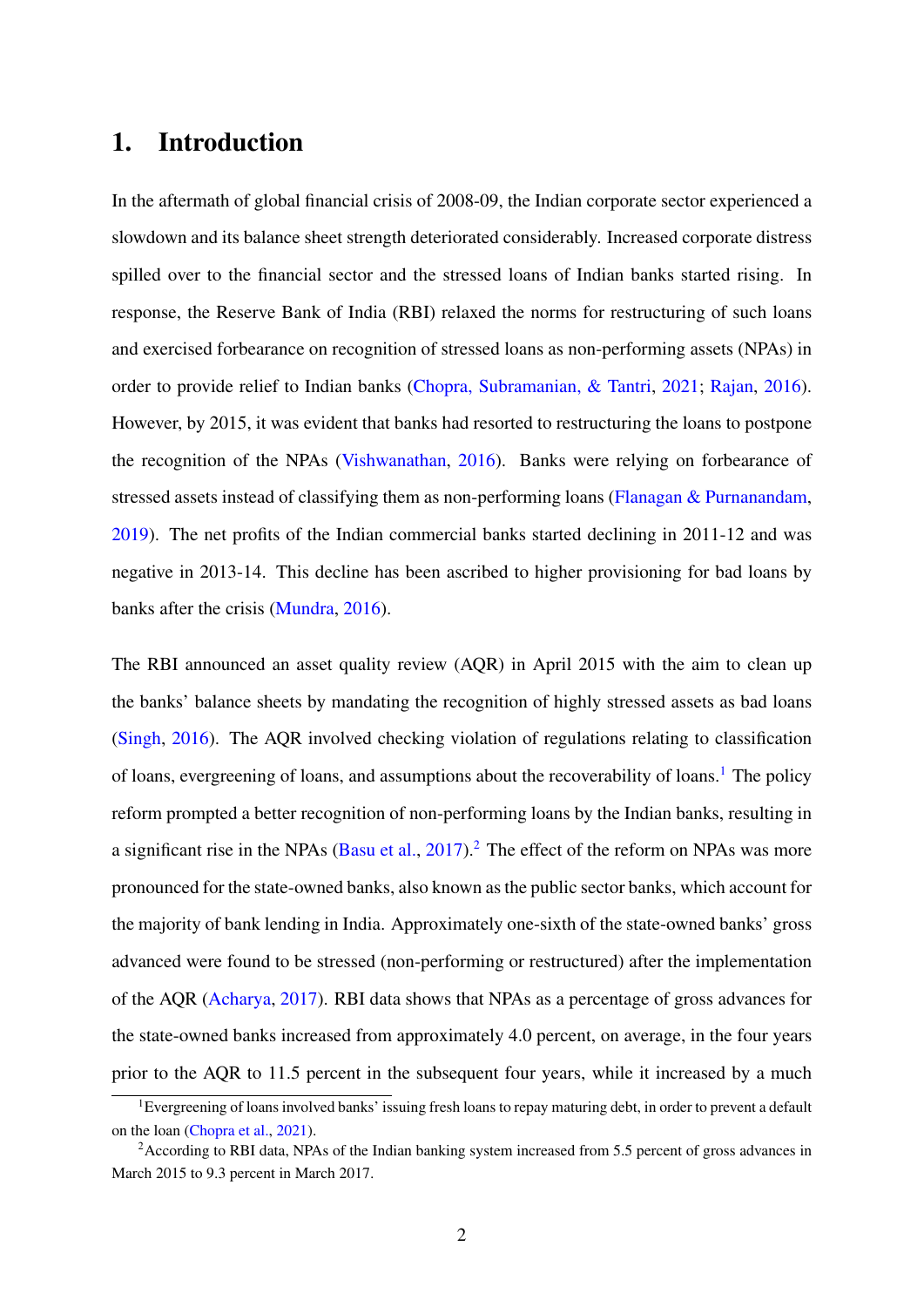smaller percentage for other banks [\(Figure 1\)](#page-32-0). $3$ 

This paper analyses the changes in lending portfolios of state-owned banks and other banks following the RBI's AQR. The AQR is used as a quasi-natural experiment to measure the changes in credit share of different sectors using district level credit in India. We exploit the heterogeneity in districts based on the concentration of state-owned and other banks to identify the supply side channels for bank credit reallocation. The analysis relies on a difference-in-differences (DID) estimation based on a matched sample. Bank credit to districts with higher share of state-owned banks is expected to be more adversely affected due to the larger increase in their NPAs as a result of AQR as compared to other banks. Therefore, we classify the top third districts with the highest presence of state-owned banks by branch offices as the 'treatment' group. We create a matched sample of treatment districts and control districts (from the remaining twothird districts) based on pre-AQR district characteristics using the 2011 census data for India using the matching methods developed by [Abadie and Imbens](#page-27-2) [\(2002\)](#page-27-2). This matched sample is employed for the DID analysis.

Our main findings suggest that the districts with the highest presence of state-owned banks experienced a higher fall in the share of outstanding credit to the industrial sector in the post-AQR period, as compared to other districts. While the share of credit to industrial sector reduced, the share of credit to households increased in the post-AQR period for districts with higher share of state-owned banks. This indicates a reallocation of credit from industry to households, the sector with lower risk of loan defaults. We further disaggregate the share of credit to households into two sub-categories: housing (mortgage) loans and non-housing loans to households. The results imply that the increase in the share of non-housing credit to households was higher than that in the housing (mortgage) loans. Finally, we find that the shares of bank credit to services and agriculture is not affected by the AQR.

We conduct a variety of alternate estimations and robustness tests of the main findings. First, we change the classification of districts with high state-owned bank presence by considering the

<span id="page-4-0"></span><sup>&</sup>lt;sup>3</sup>The NPAs for other banks is a weighted average of NPAs for private banks, regional rural banks and foreign banks, with their respective credit shares.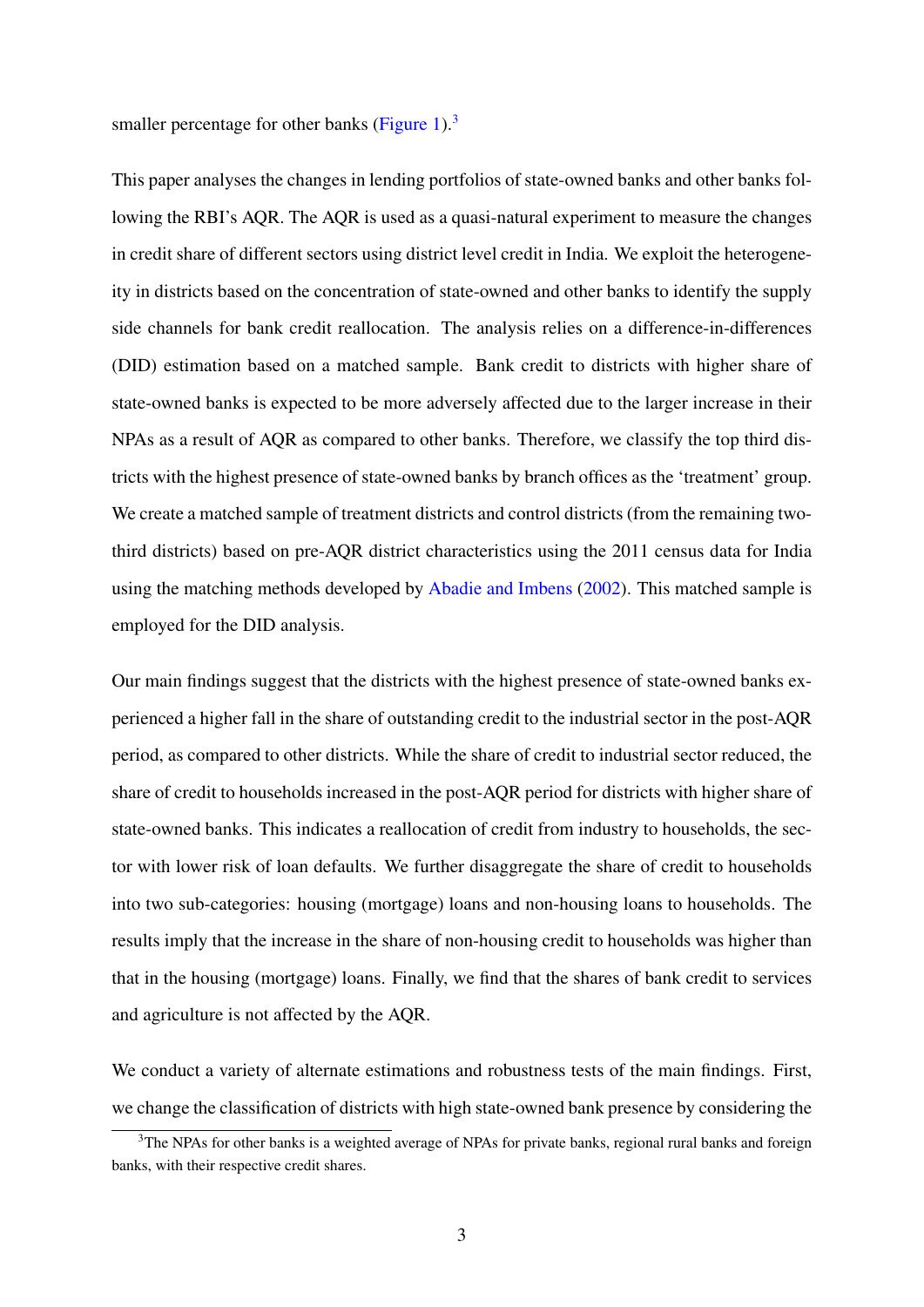top quarter (instead of top third) of districts with highest share of state-owned bank branches, to indicate high state-owned bank districts. Next, we use an alternate matching method to create the matched sample for the top third districts with highest presence of state-owned banks. We match the treatment districts with three nearest neighbours (instead of five nearest neighbours) from the remaining sample. We also check the robustness of the baseline results by creating the matched sample for top third districts with highest share of state-owned bank credit (instead of bank branch offices) in overall district credit in the pre-AQR period. The results for the above-mentioned robustness tests are broadly consistent with the baseline findings. We further analyse the change in the aggregate district credit in the districts with higher state-owned bank branches and find that the growth of aggregate district credit slowed down in such districts after implementation of AQR, as compared to other districts. Finally, we conduct a falsification test with a placebo implementation year, which suggests that the baseline results are likely to be driven by the implementation of the AQR.

The findings of the paper show that the AQR resulted in a differential change across stateowned and other banks in the supply of credit to different sectors. This is because the AQR led to changes in the banks' asset classification and thus the need for provisions which created a supply side shock to the ability to extend loans. To account for the changes in the demand for credit by various sectors, following [Qian and Strahan](#page-30-3) [\(2007\)](#page-30-3), we include the log of district per capita gross value added (GVA) and the year-on-year changes in the district per capita GVA in all our specifications.

We also evaluate the real economy effect of the AQR using a panel vector autoregression (PVAR). Previous studies have observed that fluctuations in the bank credit supply have effects on the real economy by affecting factors such as the GDP, GDP growth rate, and others [\(Cingano, Manaresi, & Sette,](#page-28-1) [2016\)](#page-28-1). As alluded to earlier, the AQR resulted in changes in the bank credit supply and banks' lending portfolio. Therefore, we analyse the real economy effect of the implementation of the AQR by studying its effects on the district-level GVA growth rate. We find that the district GVA growth rate was negatively correlated with the steep increase in the state-owned banks' NPA due to the AQR. This suggests that the AQR resulted in lower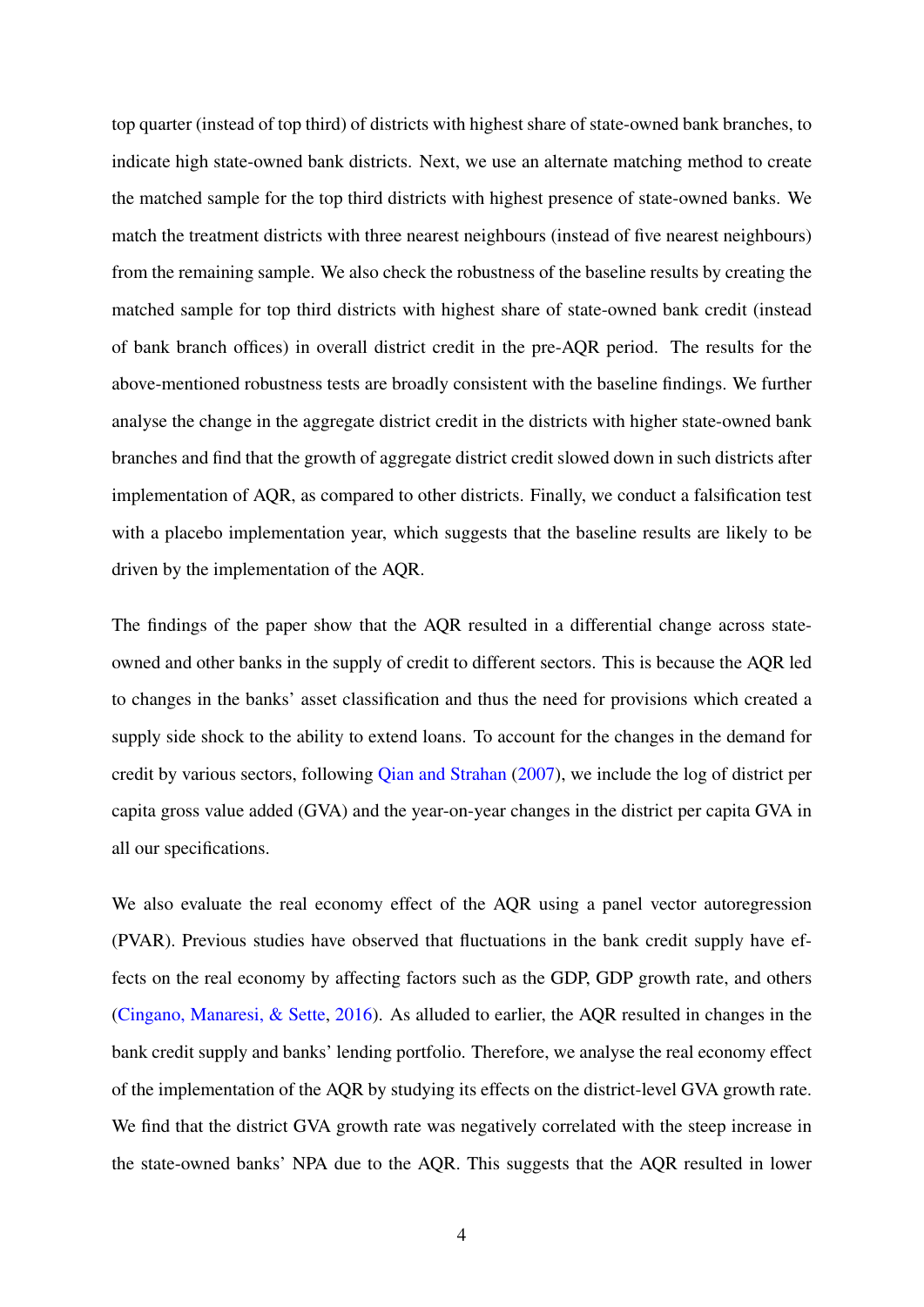district GVA growth rates in districts with higher concentration of state-owned banks.

This paper contributes to the literature on policy reforms adopted to improve the quality of bank assets and the implications of rise in non-performing assets on banks' lending behaviour. For instance, Abbassi, Peydró, Iyer, and Soto [\(2020\)](#page-27-3) study the changes in banks' credit portfolio at the firm-level after the European Central Bank's asset quality review in 2013. Other studies have focused on studying the impact of rise in the non-performing assets on banks' lending behaviour in countries such as Italy [\(Cucinelli,](#page-28-2) [2015\)](#page-28-2), Vietnam [\(Vinh,](#page-30-4) [2017\)](#page-30-4) and Ghana [\(Al](#page-27-4)[hassan, Owusu Brobbey, & Effah Asamoah,](#page-27-4) [2013\)](#page-27-4), among others. It adds to literature by providing evidence of banks' portfolio reallocation in response to the central bank's policy reform in India and studying the effects of banking reforms on banks' lending behaviour and the real economy. While previous studies have provided evidence for the impact of the AQR on lending in India and other countries, this study adds to the literature by documenting the shift in the banks' credit portfolios from riskier credit to less risky credit due to an increase in AQR. We also evaluate the impact of the AQR on real economy through the reduction in the credit supply and credit growth rate. While other studies in the context of the Indian AQR, have assessed the impact of AQR on bank lending, there is not much evidence on its effects on credit reallocation and real economy.

The paper also lends support to the literature focusing on the changes in banks' risk portfolio. Prior studies have documented that banks change the composition of their loan portfolios in response to policy changes and exogenous shocks. For instance, [Juelsrud and Wold](#page-29-1) [\(2020\)](#page-29-1) study the impact of increase in risk-weighted capital requirements on changes in banks' lending behaviour in Norway. They find that the banks reacted by reducing their risk-weighted assets by increasing the credit supply to households and reducing the credit supply to firms. Further, a cross-country study by Avramova and Le Leslé [\(2012\)](#page-27-5) provides evidence of higher average risk weights being associated with corporate loans as compared to household loans. In another study covering advanced and developing countries, [Mohapatra and Purohit](#page-30-5) [\(2021\)](#page-30-5) observe that banks shift their lending portfolio from firm credit to household credit in order to reduce the riskiness of their portfolio in response to a rise in economic uncertainty. The current paper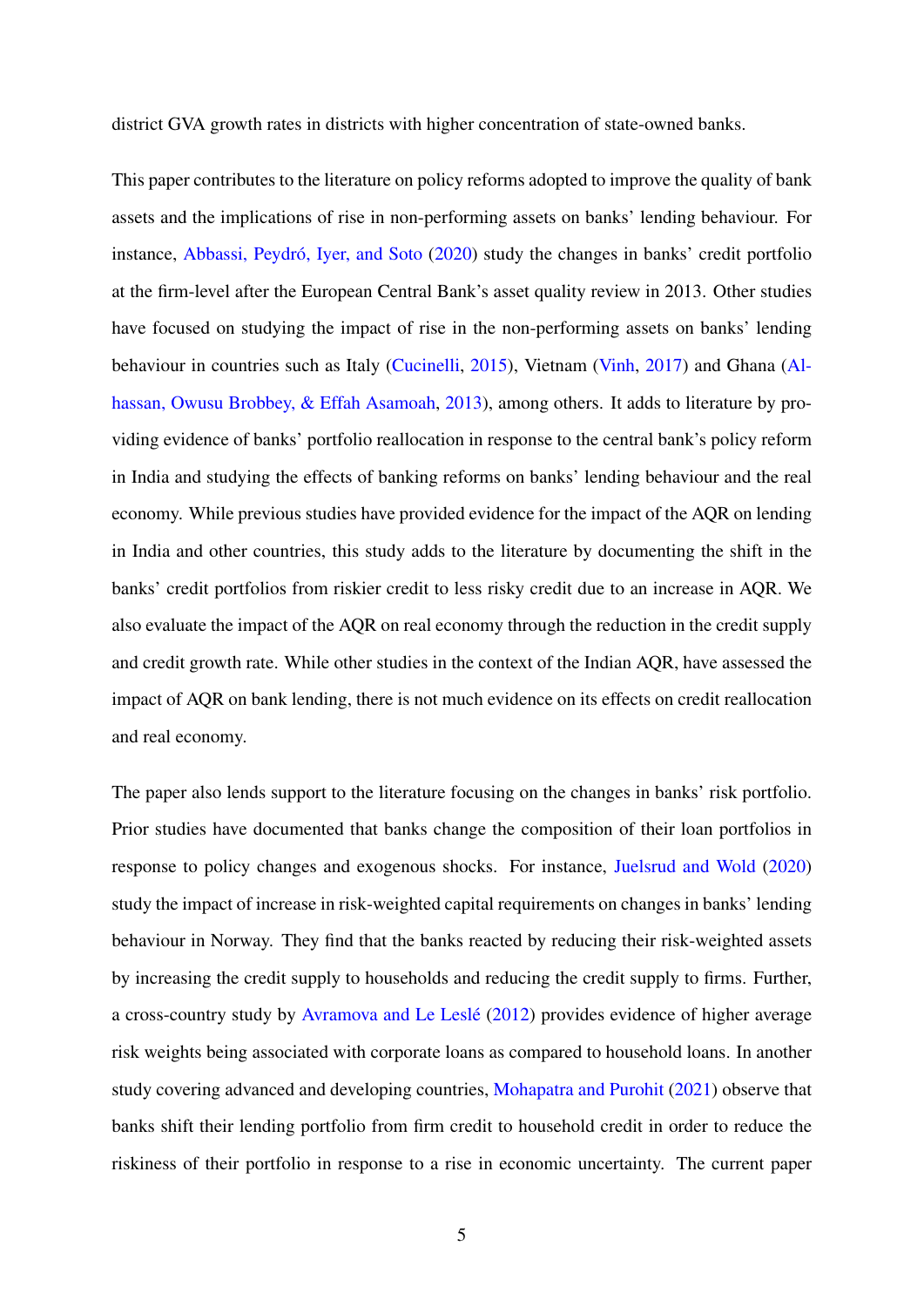extends support to the previous research by examining the shift in Indian state-owned banks' lending portfolio in response to the exogenous shock created by the AQR and observing a shift in lending from a riskier sector (industry) to a relatively less risky sector (household loans).

The next section discusses the relevant literature. The methodology and the data used for the estimation are discussed in Section 3. Section 4 presents the results for the baseline specification and the test for parallel trends. The next section discusses various alternative specifications and robustness tests. Section 6 presents the real-economy effects of the AQR using a panel VAR estimation and Section 7 concludes.

### 2. Conceptual background and literature review

This paper relates to the literature on the effects of bank ownership on lending behaviour and the regulatory measures undertaken by the central banks. This section provides a comprehensive review of previous studies and provides a conceptual background of the RBI's asset quality review.

#### *2.1. Bank ownership and lending*

In India the commercial banks are categorised into the following major types of banks: state-owned banks, private banks, foreign banks, and regional rural banks.<sup>[4](#page-7-0)</sup> The literature concerning the bank ownership and bank lending behaviour is well researched. Studies have provided evidence for the procyclical nature of bank credit growth with respect to economic growth. For instance, [Gonzales](#page-29-2) [\(2009\)](#page-29-2) finds that the banking sector tends to increase the impact of a business cycle by intensifying lending during economic booms and by imposing loan restrictions during economic downturns. Prior to the global financial crisis, the high GDP growth rate in India, corresponded to a very high bank credit growth (see [Figure 3\)](#page-34-0). Bank credit in India grew by 27.4 percent during 2005-06. However, there was a sharp decline in the bank credit growth in the following years. The growth rate of overall bank credit declined from 27.4 percent in 2005-06 to 4.15 percent in 2009-2010. This significant decline in bank credit growth

<span id="page-7-0"></span><sup>&</sup>lt;sup>4</sup>The regional rural banks, which operate at the regional level, are sponsored by state-owned banks only.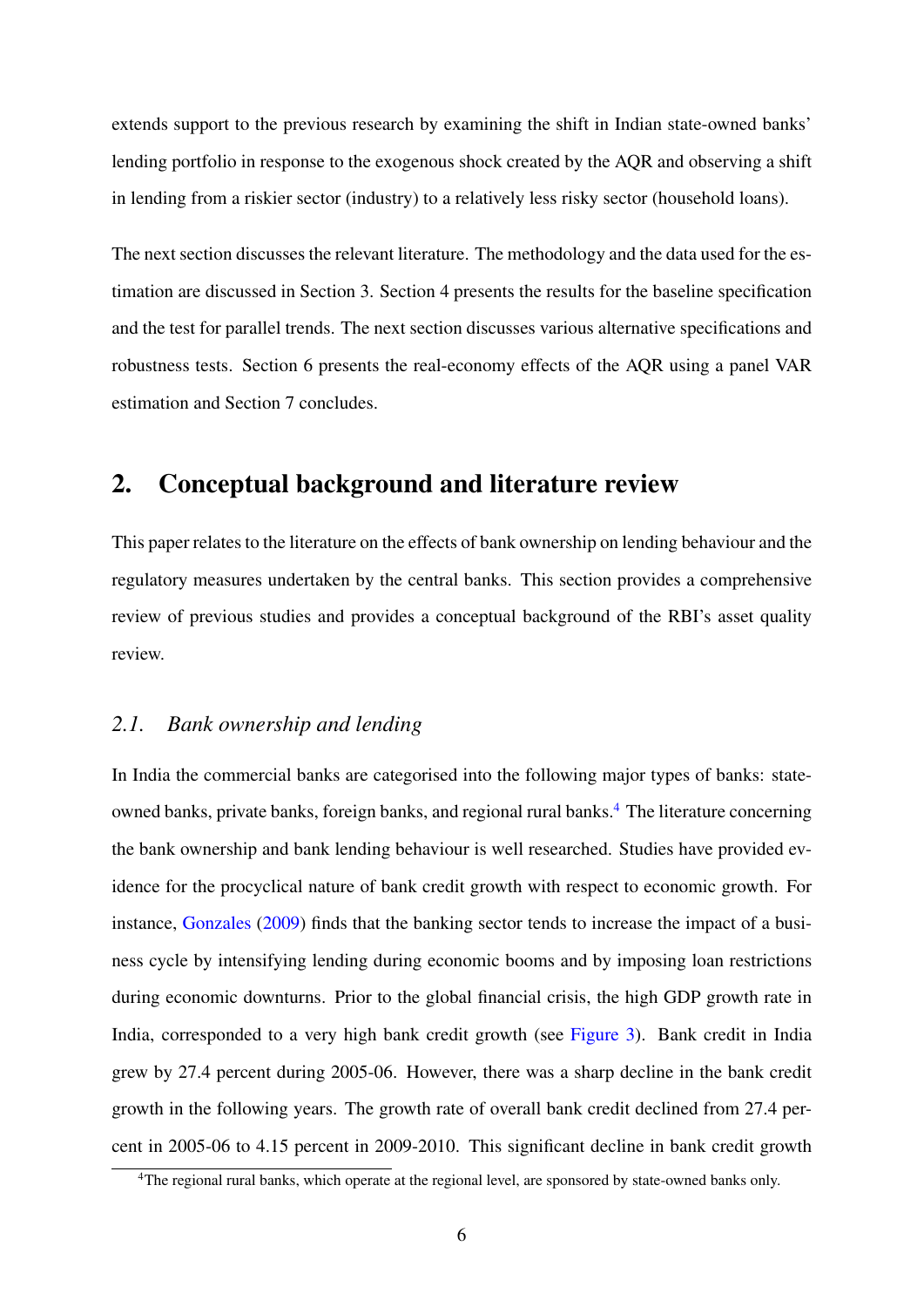can be ascribed to the global financial crisis in 2007-08. While the banking sector as a whole experienced a slowdown in credit growth, the decline was not uniform – private sector banks were affected to a larger extent as compared to the state-owned banks [\(Gulati & Kumar,](#page-29-3) [2016\)](#page-29-3). Credit growth for state-owned banks decreased from 25.1 percent prior to the crisis to 7.1 percent in 2009-10, while the decline in credit growth for other banks was significantly larger, from around 35 percent to -4.9 percent [\(Figure 4\)](#page-35-0).

Research also shows that the ownership of banks by the government influences their lending behaviour to a great extent. Bertay, Demirgüç-Kunt, and Huizinga [\(2015\)](#page-28-3) show that the lending behavior of the state-owned banks is less pro-cyclical compared to private and other banks. While some studies favour the involvement of government in state-owned banks' lending, others provide evidence against it. For instance, [Stiglitz](#page-30-6) [\(1989\)](#page-30-6) highlights the role of government ownership of banks in reducing market failures that leads to a better allocation of credit. On the other hand, using a cross-country analysis, [Shleifer and Vishny](#page-30-7) [\(1994\)](#page-30-7) show that political meddling resulting due to the involvement of government in bank lending increases state-owned banks' inefficiency. A study by [Qian and Yeung](#page-30-8) [\(2015\)](#page-30-8) also support the claim of a sub-optimal efficiency of state-owned banks. They demonstrate that the reason for poorer allocation of credit by the state-owned banks' is the greater presence of agency conflicts. Research has also found evidence of the influence of political meddling where there is higher presence of state-owned banks [\(Carvalho,](#page-28-4) [2014\)](#page-28-4). Using information on individual loan contracts, [Sapienza](#page-30-9) [\(2004\)](#page-30-9) establishes the relationship between political situation and state-owned banks' lending. The author shows that the lending behavior of state-owned banks is positively affected by the electoral results of the party affiliated with the bank. Similarly,  $\overline{\text{Dinc}}$  [\(2005\)](#page-28-5) provides evidence of an increase in lending by the state-owned banks in election years highlighting the political influences on banks. These studies complement the finding of [La Porta, Lopez-de Silanes, and](#page-29-4) [Shleifer](#page-29-4) [\(2002\)](#page-29-4) that countries with higher presence of state-owned banks in the credit market experience lower economic growth.

Studies suggest that during an economic boom banks tend to be overly optimistic and extend higher credit [\(Gonzales,](#page-29-2) [2009\)](#page-29-2). Relatively lower decline in credit growth by the state-owned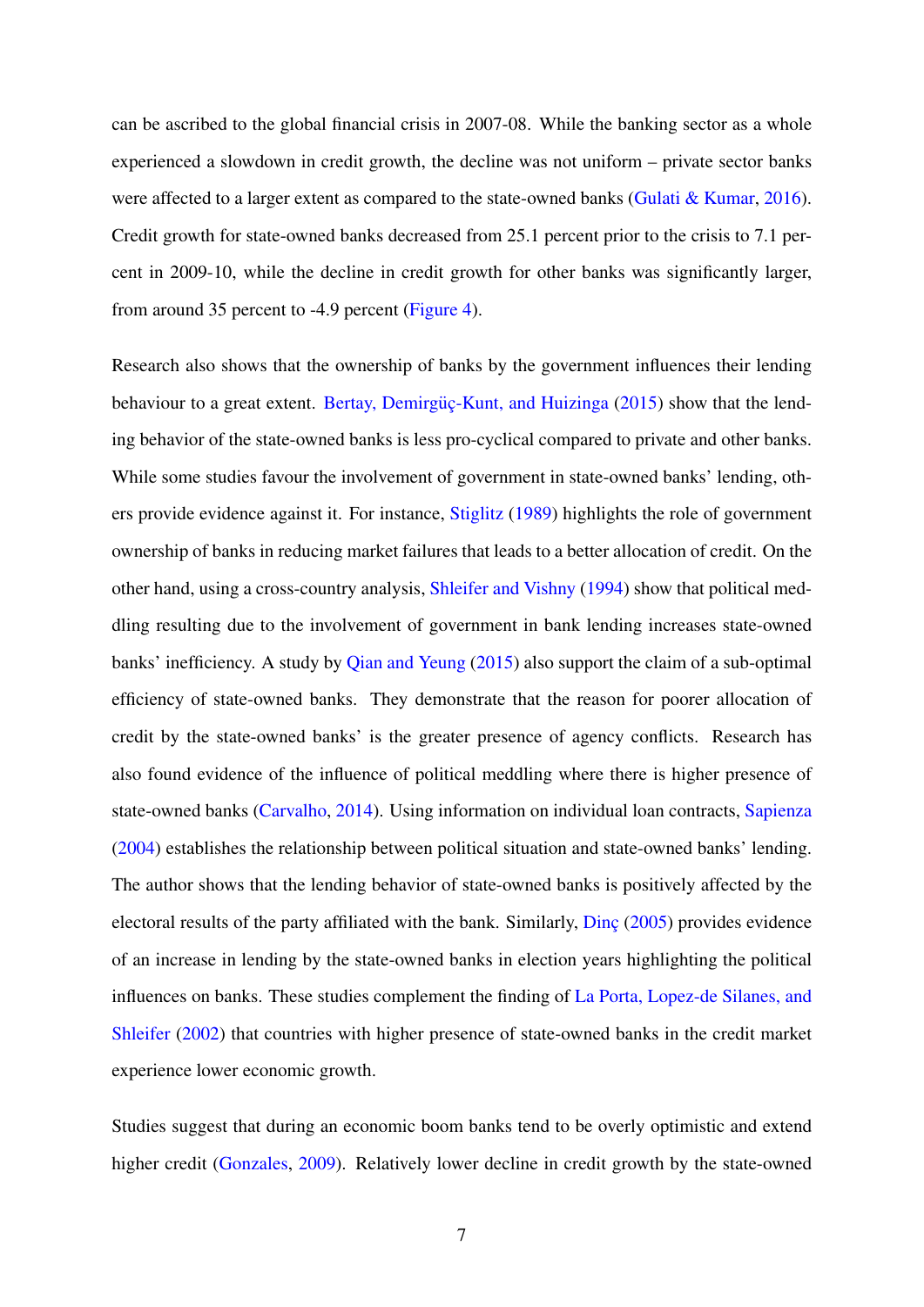banks during the financial crisis suggests that the state-owned banks continued to extend high credit assuming that the pre-crisis trends in economic growth would persist. Therefore, it was presumed that they would not be required to account for the higher risks of loan defaults. However, a sharp decline in economic growth following the crisis led to a twin-balance sheet problem involving over-leveraged corporate balance sheets and deteriorating asset quality of state-owned banks [\(Subramanian & Felman,](#page-30-10) [2019\)](#page-30-10). [Bhaumik, Dang, and Kutan](#page-28-6) [\(2011\)](#page-28-6) study the impact of bank ownership on banks' reaction to monetary policy shocks. They find that during periods of tight monetary policy, state-owned banks, old private banks, and foreign banks curtail credit in response to an increase in interest rate. By contrast, during easy money periods, a fall in interest rates leads to an increase in the growth of credit disbursed by old private banks, with no significant reactions from other types of banks.

As a consequence of excessive lending by the state-owned banks coupled with the slow down of economic growth during the financial crisis, there was an accumulation of bad loans and increase in NPAs [\(Mundra,](#page-30-1) [2016\)](#page-30-1). Further, owing to the economic slowdown, there was a subsequent decline in demand for credit. The decline in demand for credit along with the increased NPAs explains the decline in overall credit growth observed in the period following 2010-11. [Figure 4](#page-35-0) shows that there was a sharp decline in the credit growth for the state-owned banks during FY2015 to FY2017. In November, 2016, the government of India announced demonetization which led to a liquidity crunch, further reducing the credit growth [\(Chodorow-](#page-28-7)[Reich, Gopinath, Mishra, & Narayanan,](#page-28-7) [2020\)](#page-28-7). The decline in the credit growth became more prominent with the introduction of the goods and services tax (GST) in 2017-18. Therefore, we observe a sharp fall in credit growth in the years following the global financial crisis, especially for the state-owned banks. Alongside the broader trends in overall credit growth, the implementation of the asset quality review (AQR) in 2015-16 which required banks to declare their NPAs likely created a divergence in the credit growth of state-owned and other banks.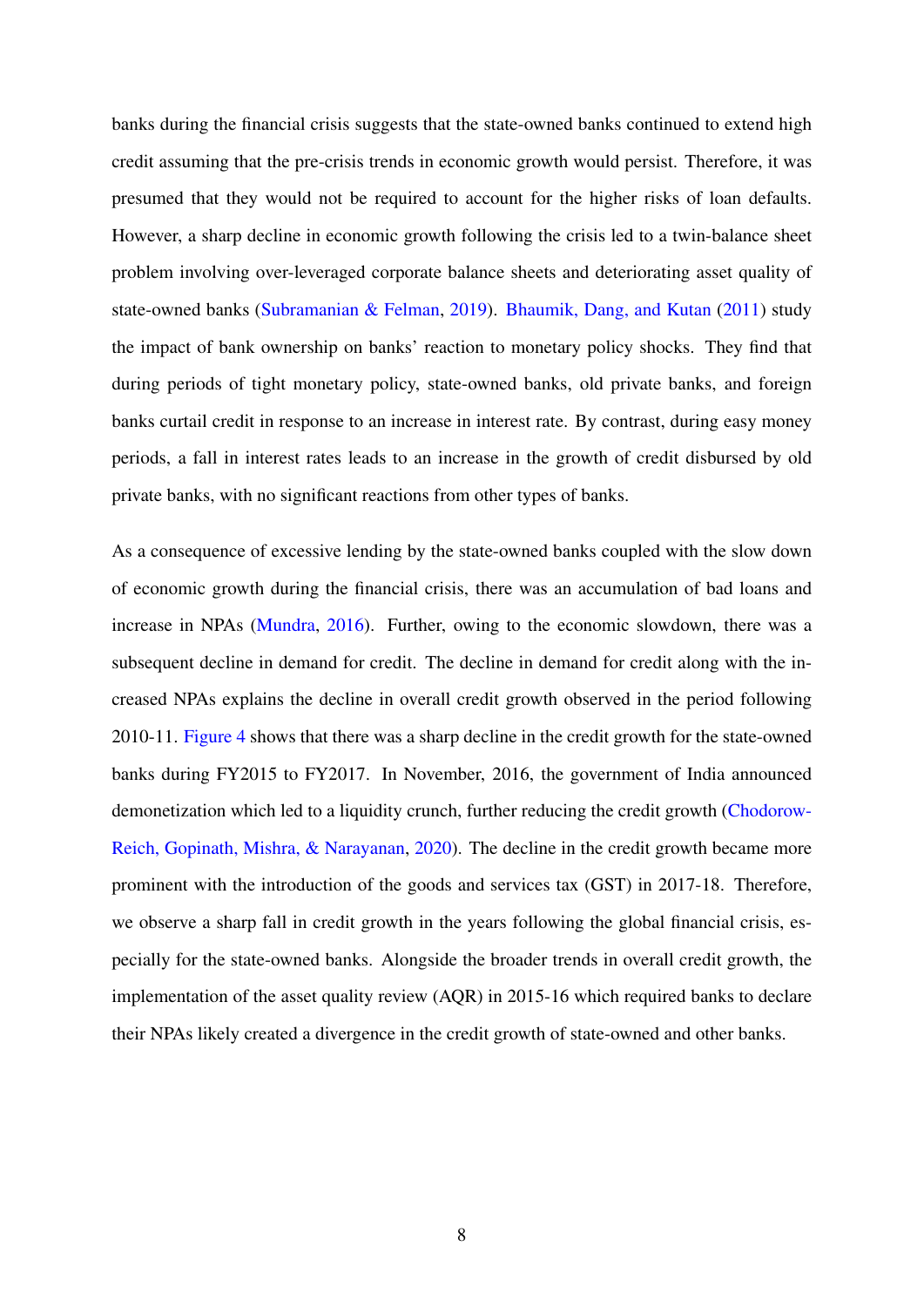#### *2.2. Non-performing loans and bank clean-up exercises by central banks*

In a review of the determinants of the non-performing loans of banks in the United States, [Ghosh](#page-29-5) [\(2015\)](#page-29-5) suggests that these are affected by bank specific characteristics such as credit growth, loan loss provision, banks' portfolio diversification, profitability of banks, amongst other things. [Vinh](#page-30-4) [\(2017\)](#page-30-4) assesses the impact of non-performing loans on bank lending behaviour and profitability. He employs a generalised methods of moments on a dynamic panel dataset for 34 Vietnamese commercial banks and conclude that an increase in the level of non-performing loans of the Vietnamese banks result in a reduction in overall bank lending and commercial bank profitability. [Alhassan et al.](#page-27-4) [\(2013\)](#page-27-4) observe similar results for banks in Ghana. They examine the impact of reduced bank asset quality measured as the ratio of nonperforming loans to gross advances, on the bank lending behaviour in Ghana. They employ a random effects model with AR(1) to find a negative impact of deteriorating bank asset quality on banks' lending. Additionally, their findings suggest that the negative impact on bank credit supply is persistent and not just contemporaneous.

Several studies have examined the effects of bank clean-up exercises during crisis period (see for instance, [Acharya, Eisert, Eufinger, and Hirsch](#page-27-6) [\(2019\)](#page-27-6); and Cortés, Demyanyk, Li, Lout[skina, and Strahan](#page-28-8) [\(2020\)](#page-28-8)). Further, increased banking supervision has been shown to be linked to a reduction in bad loans. For instance, [Balakrishnan, De George, Ertan, and Scobie](#page-27-7) [\(2021\)](#page-27-7) study the economic consequences of increased role of bank auditors across 28 EU countries after the global financial crisis to expand information exchange. Their results suggest that, due to increased auditing and supervision, there is a reduction in non-performing loans and risk-weighted assets after the introduction of this mandate. They also observe improvements in provision for bad loans by the banks. However, studies have also linked increased supervision, such as the AQR, to a decrease in overall bank credit. [Furfine](#page-29-6) [\(2001\)](#page-29-6) uses bank-level data to estimate the changes in bank lending behavior due to stricter bank monitoring. He finds that an increase in monitoring scrutiny reduces the banks' credit lending by 7.23 percent. Along with regulatory changes and stricter supervision practices by bank, studies have found that even the perception of regulatory uncertainty in the banking system leads to a decrease in lending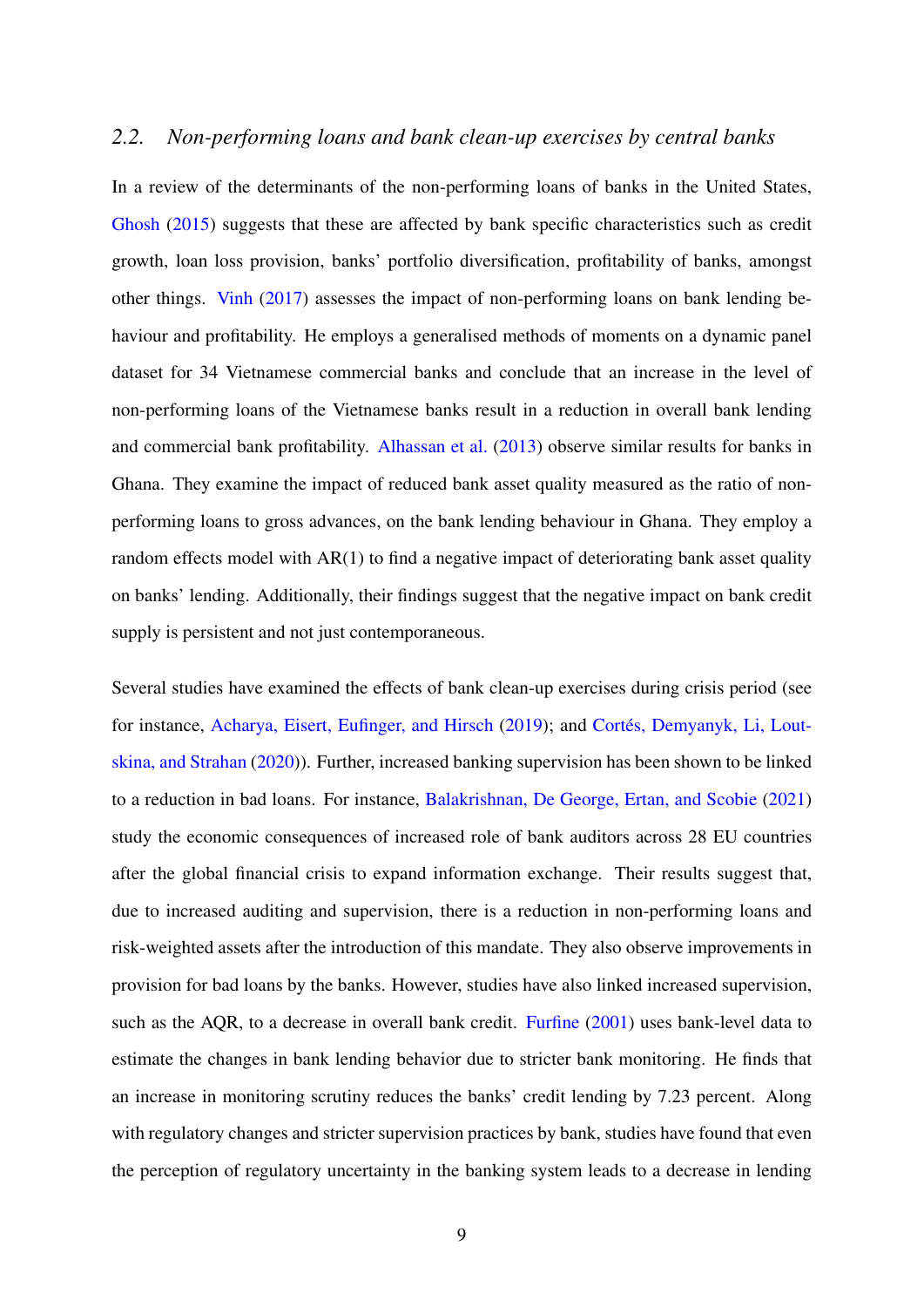and credit reallocation [\(Gissler, Oldfather, & Ruffino,](#page-29-7) [2016\)](#page-29-7). Finally, [Hirtle](#page-29-8) [\(2020\)](#page-29-8) reviews the literature on banking supervision and regulations. He finds that although supervision reduced the risk undertaken by the banks, it does not have a significant impact of banks' profitability. He also observes that the impact of bank supervision activities on bank credit supply is more diverse as some banks reduce the risk by decreasing credit while others manage to reduce risk without significantly decreasing lending.

Studies have evaluated the effects of regulatory changes similar to India's AQR in other countries, especially within the European Union. A study by [Abbassi et al.](#page-27-3) [\(2020\)](#page-27-3) examines a regulatory asset quality review undertaken by the European Central Bank (ECB) in 2014. They evaluate the impact of the AQR on banks' lending decisions and the changes in the risk composition of banks' credit portfolio. They find that post-AQR, the banks that were reviewed increase their share of securities that have top-tier rating and reduce the share of supply of credit to riskier firms. However, they observe that after the AQR compliance period, the banks' increase the level of riskier securities again. These results suggest that although the banks reduce the risk of their credit profile after the announcement of the AQR, they undo the exercise later. Similarly, [Accornero, Alessandri, Carpinelli, and Sorrentino](#page-27-8) [\(2017\)](#page-27-8) analyse the impact of an increase in non-performing loans due to the asset quality review by the ECB. The findings lend support to the evidence suggesting a negative impact of increase in non-performing loans due to an exogenous shock such as the supervisory intervention, on bank credit supply.

#### *2.3. Asset Quality Review of Indian banks*

The RBI introduced the AQR in April 2015 to address the issue of rising non-performing assets in the Indian banking system. The primary aim of the AQR was to end the asset classification forbearance for restructured assets introduced after the global financial crisis. The objective of the central bank was to recognise the stressed assets in the banking system and reclassify them as NPAs [\(Acharya,](#page-27-1) [2017\)](#page-27-1). Such banking regulatory measures have been adopted by various central banks to increase supervisions and clean-up bank balance sheets. The Indian AQR, however, is different from the asset quality reviews conducted by other countries in the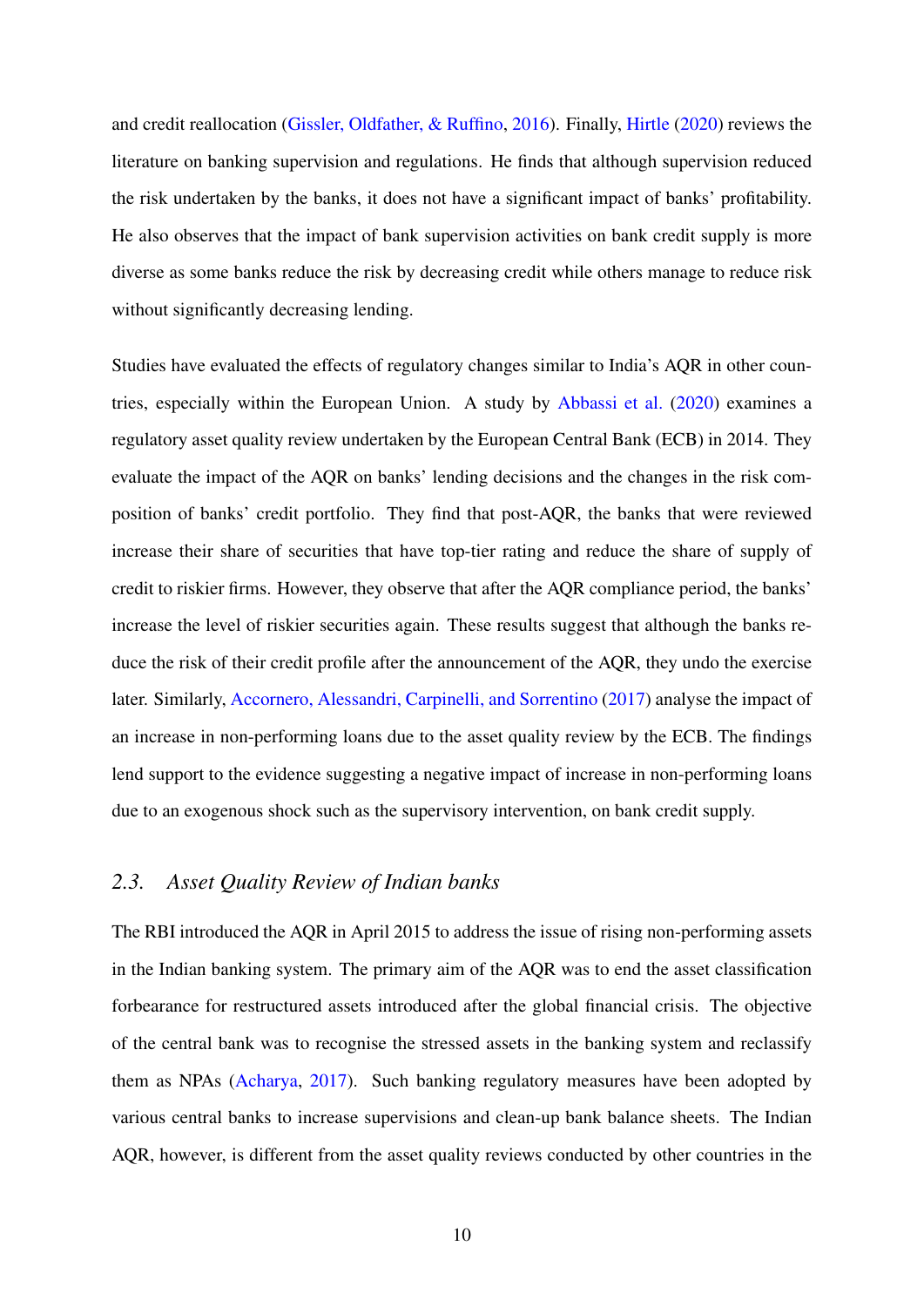European Union, United States, and others since it was a preemptive measure in a non-crisis period and did not have any structural capital infusion [\(Chopra et al.,](#page-28-0) [2021\)](#page-28-0).

NPAs are used as a measure of efficiency of the banking system [\(Bawa, Goyal, Mitra, & Basu,](#page-27-9) [2019\)](#page-27-9). They also attribute regional and national economic conditions such inflation and interest rates to NPAs. [Swami, Nethaji, and Sharma](#page-30-11) [\(2019\)](#page-30-11) examine the factors determining NPAs for the Indian banks. They report that banks with lower level of capital, reduced profitability, less diversified portfolio, poor operating and managerial efficiency are at greater risk of having diminished asset quality, whereas the size of the bank is positively linked with the higher level of NPAs.

The accumulation of NPAs for state-owned banks in India was much higher than other banks. State-owned banks account for the majority of bank lending in India. After the introduction of the AQR, one-sixth of the state-owned banks' gross advanced were found to be stressed (nonperforming or restructured) [\(Acharya,](#page-27-1) [2017\)](#page-27-1). This resulted in an increase of the state-owned banks NPAs from 4.0 percent, on average, in pre-AQR, to 11.5 percent, post-AQR [\(Figure 1\)](#page-32-0). While the NPAs as a whole increased for the banking sector, some sectors were more affected than the others. RBI reports show that the gross NPAs for the industrial sector was the highest followed by the services and agriculture sectors, and finally the retail sector [\(Vishwanathan,](#page-31-0) [2016\)](#page-31-0). This suggests that the credit to industrial sector is likely to be riskier as compared to loans to households. Since the accumulation of bad loans was higher for the state-owned banks, there was a greater reduction in their credit growth rate. [Figure 5](#page-36-0) shows that the average credit growth rate for private and other banks during 2005-06 to 2019-20 was approximately 13 percent while the average credit growth for state-owned banks during the same period was 7.2 percent. The average credit growth rate for the state-owned banks reduced from 9.2 percent in the pre-AQR period (2008 to 2015) to -2.8 percent after AQR. On the other hand, the average credit growth rate for the other banks increased for the same time period.

One of the channels through which increased bank supervision leads to a decrease in credit supply is through an increase in declared NPAs by banks, that might have previously been falsely classified. [Goyal and Verma](#page-29-9) [\(2018\)](#page-29-9) use bank-level panel data from India to study the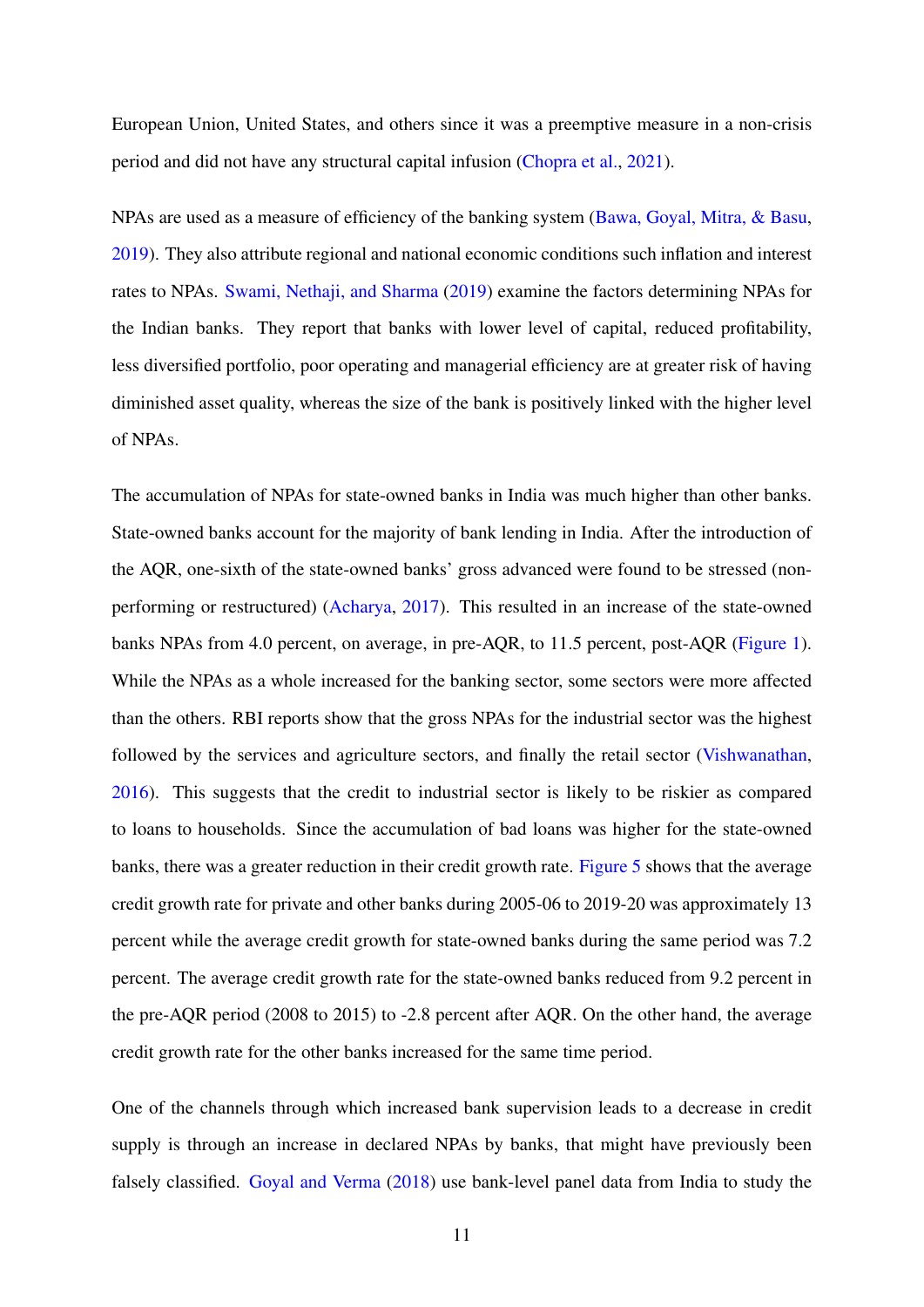determinants of credit and NPAs. They also establish a link between implementation of the AQR and an increase in the declared NPAs. Therefore, some studies have gauged the effects of an increase in NPAs on credit supply by banks. Studies have found evidence of reduction in bank lending due to increased NPAs for other countries.

Previous studies assessing the impact of the AQR in India have focused more on the effects on the overall credit supply. [Chopra et al.](#page-28-0) [\(2021\)](#page-28-0) examine the asset quality review conducted by the RBI and study its effects on bank recapitalization and credit lending. They find that a higher exposure of banks to the asset quality review measured in terms of additional provisions made by the banks in response to the AQR, lead to a 25 percent reduction in the loan supply by the banks. Further, they also observe that the banks affected by AQR do not resort to recapitalising by raising capital from the market after the review.

This paper attempts to study the impact of the increase in NPAs in the Indian banking sector due to the implementation of the AQR by the RBI on banks' lending behavior, credit reallocation, and effects on the real economy. Other studies in the context of the Indian AQR have assessed the impact of AQR on bank lending. However, there is not much evidence on its effects on credit reallocation and real economy. While previous studies have provided evidence for the implications of regulatory changes in other countries and the impact of RBI's AQR on credit lending in India, this study adds to the literature by documenting the shift in the banks' credit portfolios from riskier credit to less risky credit due to the implementation of the AQR. For instance, [Vishwanathan](#page-31-0) [\(2016\)](#page-31-0) predicts a shift from industrial loans to personal loans as one of the consequences of the AQR. We attempt to provide empirical evidence for the same and examine the link between credit reallocation and the asset quality review. Further, we also evaluate the impact of the AQR on real economy through a reduction in bank credit growth.

## 3. Data and empirical approach

In this section we describe the methodology and data used to analyze the impact of the AQR on banks' lending portfolio.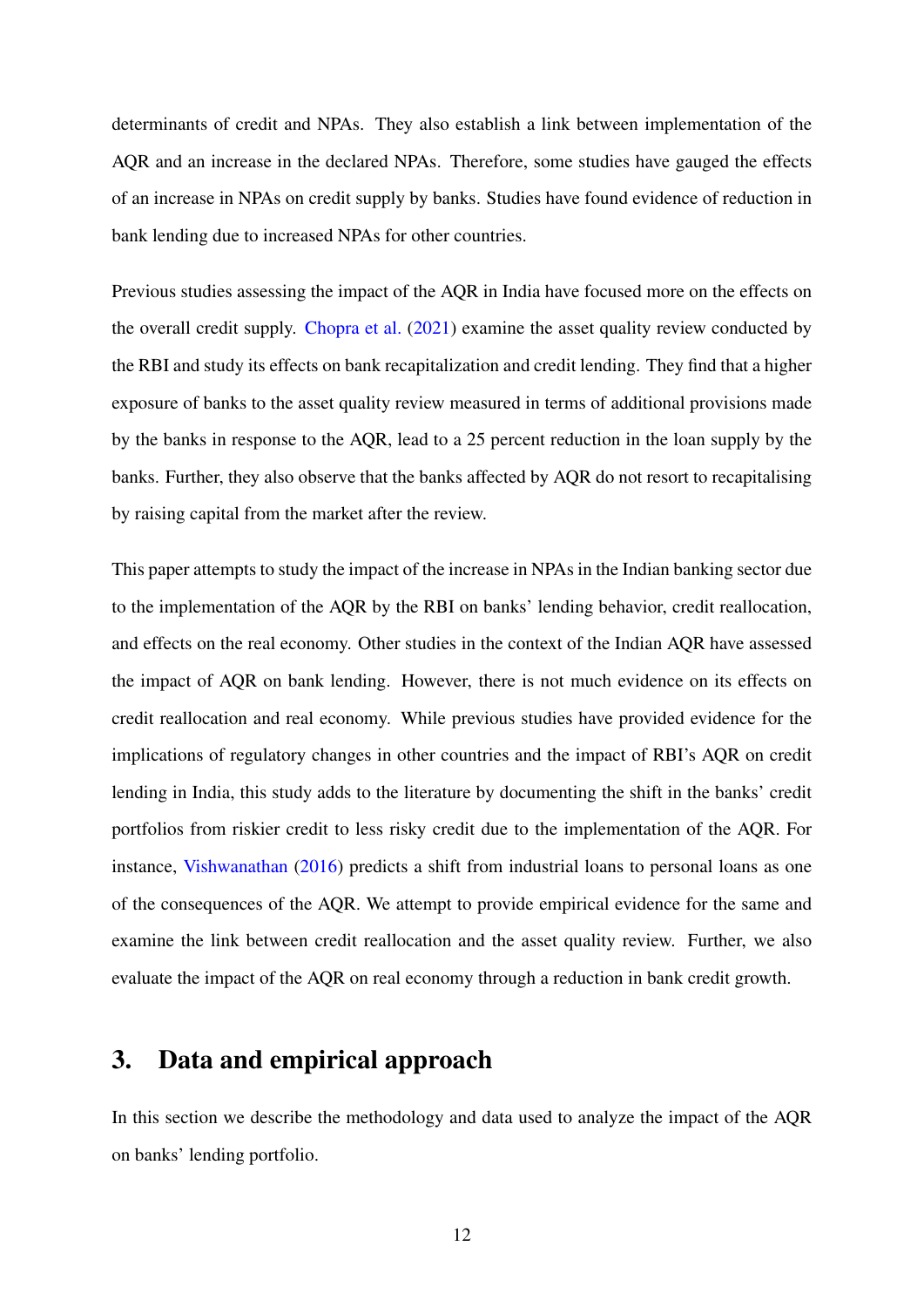#### *3.1. Difference-in-differences analysis*

To analyse the changes in the allocation of sectoral credit by the state-owned banks as compared to other banks, pre- and post-AQR, we employ a difference-in-differences (DID) estimation [\(Donald & Lang,](#page-28-9) [2007;](#page-28-9) [Meyer,](#page-29-10) [1995\)](#page-29-10). A district level matched sample is used for the analysis. The construction of the matched sample is discussed in the next section. The DID regression equation is as follows:

$$
CreditShare_{i,j,t} = \beta_0 + \beta_1 High PSB dist_{i,t} + \beta_2 Post \cdot AQR_{i,t} * High PSB dist_{i,t} + \delta X_{i,t-1} + \mu_t + \eta_i + \varepsilon_{i,t}
$$
 (1)

The dependent variable *CreditShare*<sub>*i,j,t*</sub> is the percentage share of outstanding credit of sector *j* in overall credit in district *i* in year *t*. The dependent variable includes the following sectoral credit shares: industry, other sectors (agriculture and services), and credit to households (hous-ing loans and other loans to households).<sup>[5](#page-14-0)</sup> *Post-AQR<sub>t</sub>* is an indicator for the years following the AQR as discussed in the next section.  $HighPSBdist_{i,t}$  is an indicator variable for the top-third districts with the highest presence of PSBs (state-owned banks) in terms of branch offices. Our main variable of interest is the interaction between the AQR indicator and indicator for districts with high state-owned bank presence, *Post-AQR*<sub>i,t</sub> ∗ *HighPSBdist*<sub>i,t</sub>. A negative coefficient of  $\beta_2$ , which represents the DID effect of the AQR, would imply that the share of credit in districts with high PSB (state-owned banks) presence reduced post-AQR as compared to other districts.  $\eta_i$  represents district fixed effects which account for the unobserved time invariant heterogeneity across districts. Year fixed effects,  $\mu_t$ , account for common time varying factors at the national level. Additionally, we conduct a test of parallel trends in credit share of districts with high state-owned bank presence and other districts to test if there is any difference between the treatment and control groups in the pre-treatment period (see [subsection 4.2\)](#page-18-0).

 $X_{i,t}$  is a vector of district-level control variables at for district *i* at time *t*. The control variables include district gross value added (GVA) per capita, year-on-year growth of per capita district

<span id="page-14-0"></span><sup>&</sup>lt;sup>5</sup>The variables are defined in [Table 1.](#page-37-0)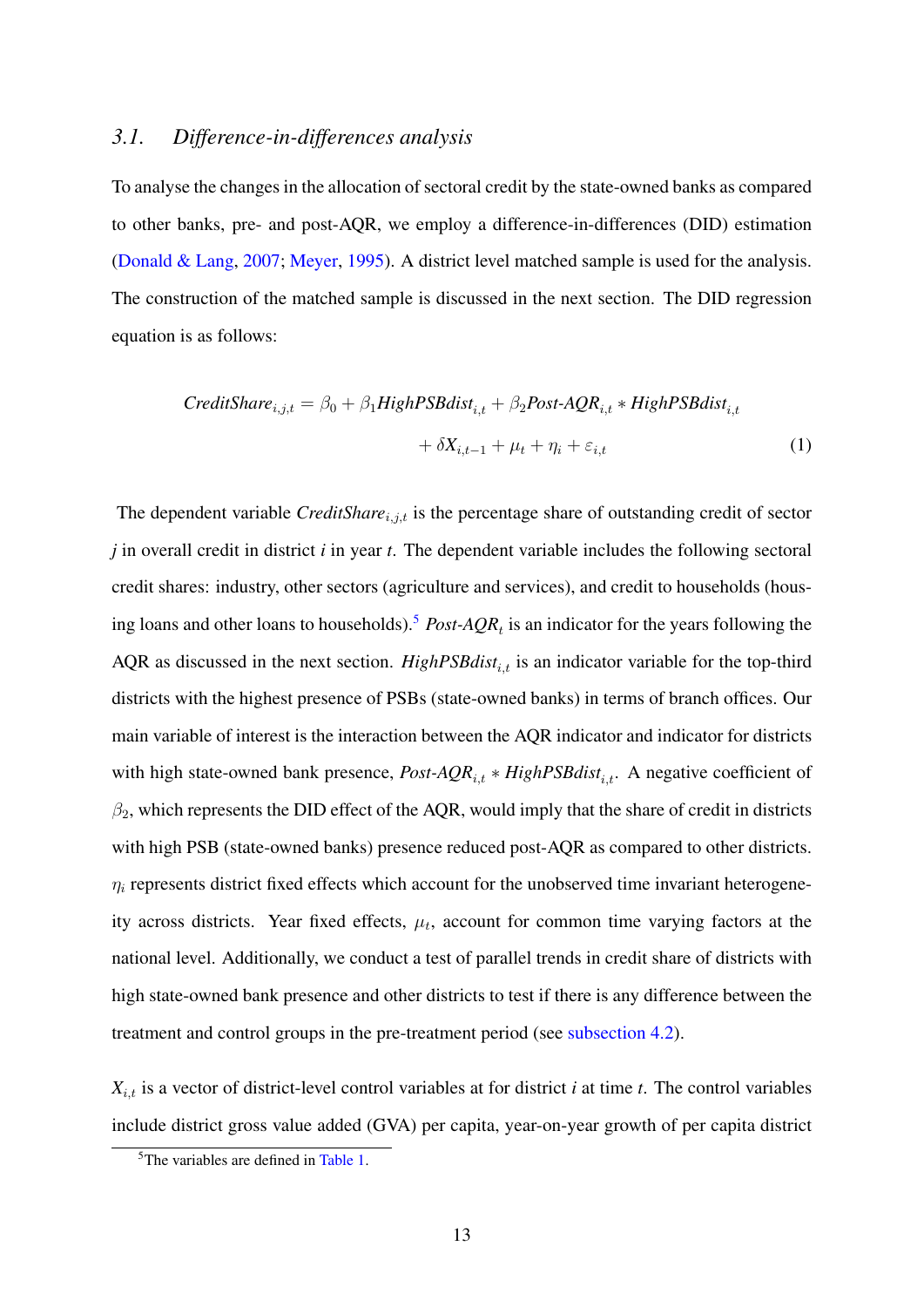GVA, share of the industrial sector in district GVA and the share of services sector in district GVA. Similar variables have been used in earlier studies on bank credit to households and firms. For instance, Beck, Büyükkarabacak, Rioja, and Valev [\(2012\)](#page-28-10) find that the share of credit to households is associated with the size of manufacturing sector in the economy. To account for this, we include the contribution of industry and services sector in district per capita GVA as control variables (contribution of the agriculture sector is taken as the reference group). Following [Bahadir and Valev](#page-27-10) [\(2021\)](#page-27-10), who show that the share of household and firm credit is correlated with GDP per capita, we use the district-level per capita GVA as a control for differences in economic activities across districts. The per capita district GVA measures the level of economic activities in the district and thus account for the financial and economic development in a district. Further, we use growth in the district per capita GVA to account for the changes in credit to households and other sectors due to economic growth (Meng, Hoang,  $\&$ [Siriwardana,](#page-29-11) [2013\)](#page-29-11). District per capita GVA and GVA growth account for unobserved variation in demand for credit [\(Qian & Strahan,](#page-30-3) [2007\)](#page-30-3). All the control variables are lagged by one time period.

#### *3.2. Data and matched estimation sample*

To analyse the impact of the asset quality review by the RBI on the credit portfolio of districts with higher state-owned bank share, we use the Reserve Bank of India's database on Indian Economy (DBIE). The RBI collects and publishes annual time-series data on bank performance indicators and banking statistics under the Basic Statistical Return (BSR) series. We use the district level credit data by bank groups which are categorized by sectors.<sup>[6](#page-15-0)</sup> The groups include credit to industry, other sectors (services and agriculture) and households loans which include housing (mortgage) loans and non-housing household credit.

Every year, the RBI checks selected banks' books as a part of the Annual Financial Inspection (AFI). However, in the financial year 2015-16, the RBI carried out the AQR from August to November with a much large sample size and evaluating almost all the large borrowers. The

<span id="page-15-0"></span><sup>&</sup>lt;sup>6</sup>The bank groups include State-owned banks (public sector banks), private banks, regional rural banks and foreign banks.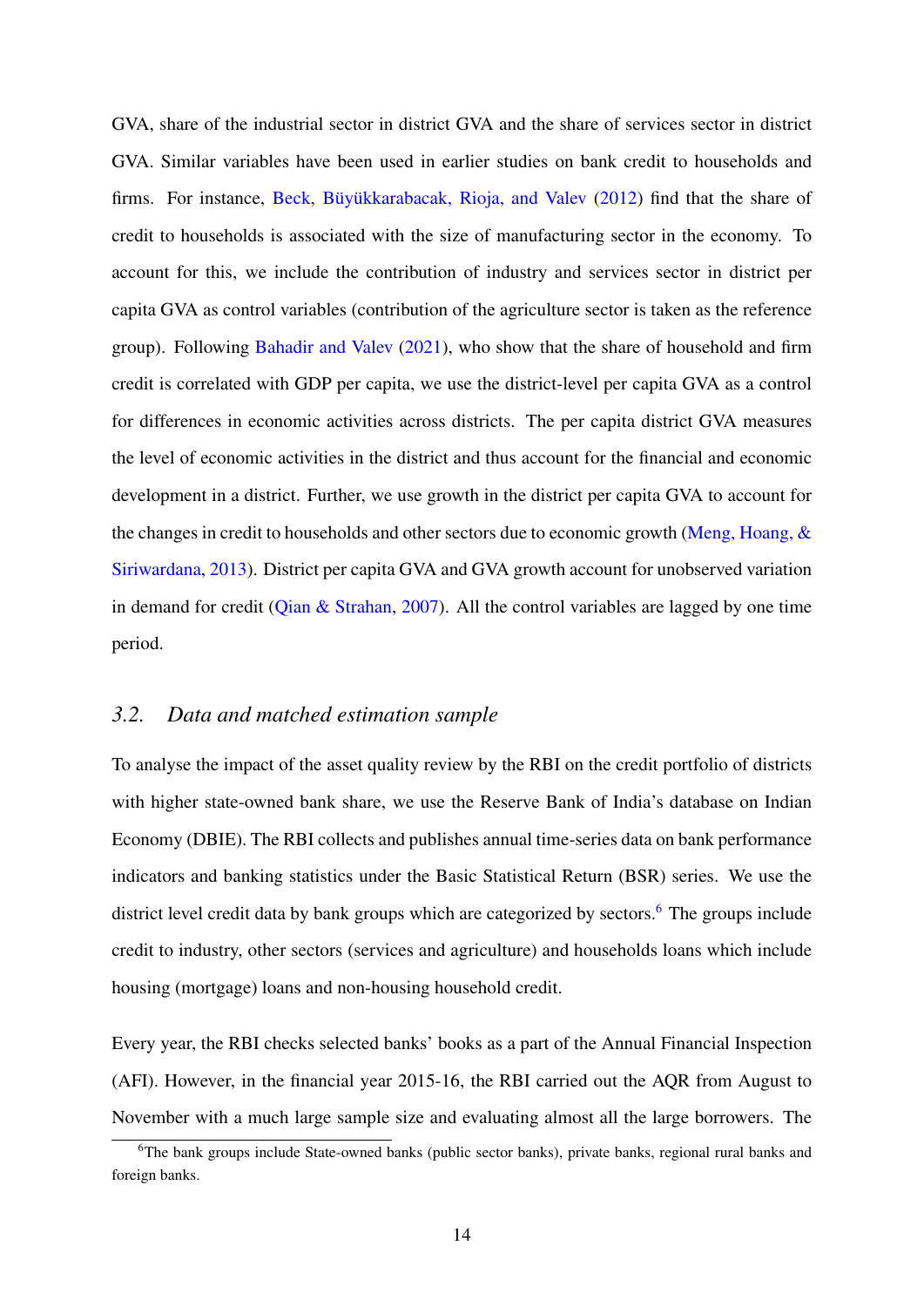banks were then given the next two quarters until March, 2016, to reclassify their most stressed assets as non-performing loans. This resulted in a steep rise in the aggregate bank NPAs (see [Raj, Rath, Mitra, and John](#page-30-12) [\(2020\)](#page-30-12) and [Goyal and Verma](#page-29-9) [\(2018\)](#page-29-9)). Therefore, we classify the four financial years prior to the AQR implementation as the pre-AQR period and FY2016-17 to FY2019-20 as post-AQR period. The year of implementation is excluded from the analysis. The post-AQR indicator takes on the value 1 for four years post-AQR from 2016-17 to 2019-20, and zero for the four years prior to the AQR (2010-11 to 2014-15).

The matched sample used in the difference-in-differences analysis is created using the nearest neighbour matching technique [\(Abadie & Imbens,](#page-27-2) [2002\)](#page-27-2).<sup>[7](#page-16-0)</sup> We use the matching technique to match the districts with higher share of state-owned bank offices (treatment) with the remaining districts using the 5 nearest neighbours method. The matched sample is created using the pre-AQR year FY2010-11 for which data on district-level attributes is available from the 2011 census by the Indian government. The treatment districts are matched with other districts based on district-level characteristics. These characteristics include average family size, gender ratio, literacy rate, average number of households in a district, total population, urbanization rate and log of district per capita GVA.

The initial district level sample consists of 632 Indian districts comprising of 210 districts that are in the top third by share of state-owned bank branch offices, and 422 other districts. The matched sample includes 177 districts in the treatment group and 272 districts in the control group. A balancing test is performed for the district-level variables used for the matching estimation for the raw and matched sample.[8](#page-16-1) The lower standardised differences for the matched sample suggest that the difference between the covariates reduced and the matched sample now consists of districts with similar characteristics.

[Table 1](#page-37-0) provides variable description and the sources of the outcome variables and the regressors used for the analysis. [Table 2](#page-38-0) presents the summary statistics for the full sample period which suggests that the share of industry credit is 14.7 percent and share of credit to households

<span id="page-16-1"></span><span id="page-16-0"></span> $7$ The NNMatch command in Stata is used for creating the matched sample.

<sup>8</sup>The result for the balancing test is presented in appendix [Table A1.](#page-45-0)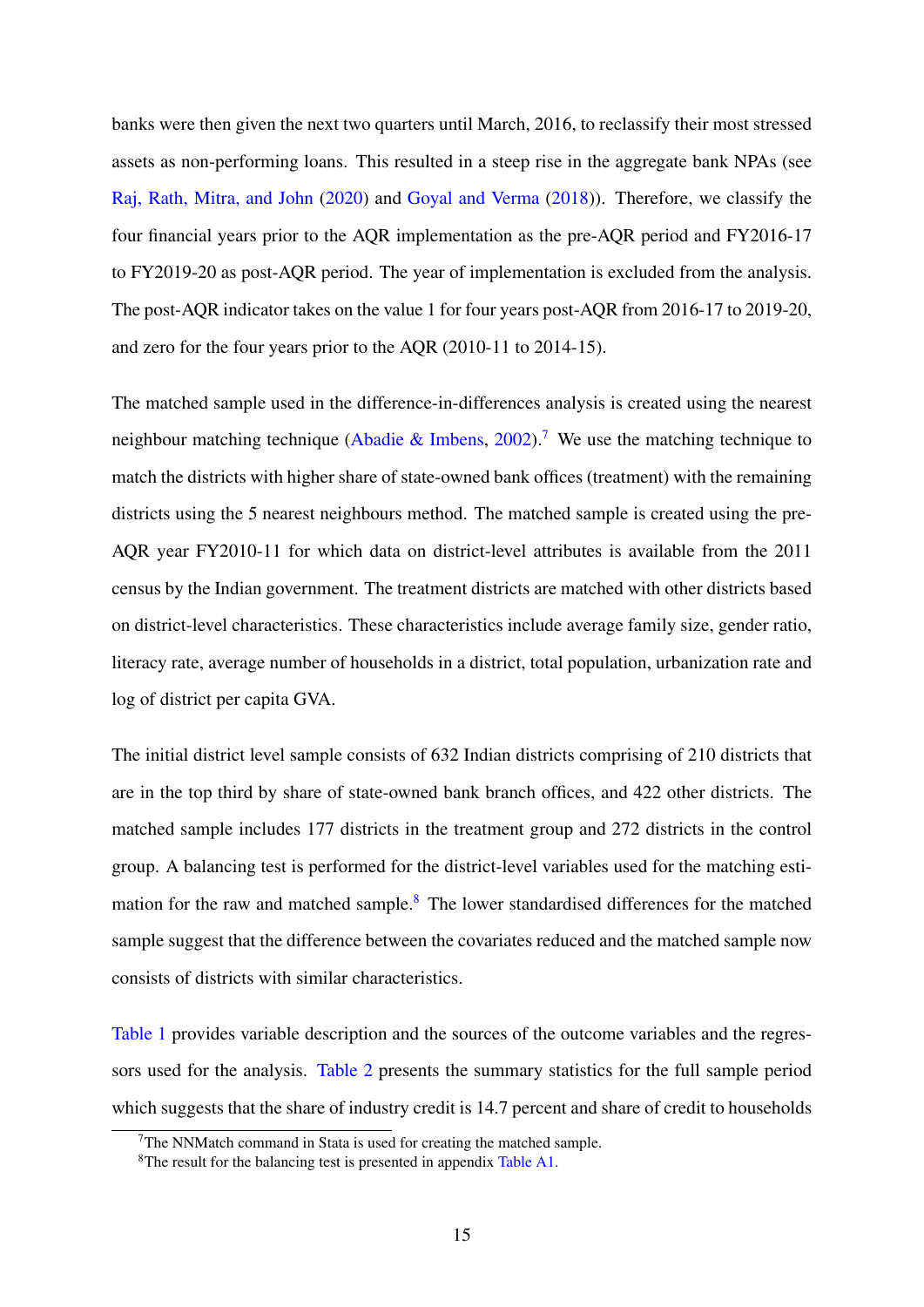(housing and other loans) is 30.6 percent. The share of credit to other sectors (agriculture and services) constitutes the remainder. The average district per capita GVA growth for the sample was approximately 3 percent. The contribution of services to the district GVA was higher at 46.5 percent as compared to the contribution of the industrial sector at 26.2 percent. All the variables are winsorized at the 1st and 99th percentile.

[Figure 2](#page-33-0) shows the changes in the credit shares in the pre- and post-AQR period. We find that the share of credit to industries declines, the share of credit to other sectors does not change substantially, and the share of credit to households increases. However, the average values presented in the [Figure 2](#page-33-0) do not control for district characteristics or common time varying factors. The findings for the relationship between the AQR and credit shares to different sectors after controlling for a variety of covariates are presented in the next section.

## 4. Findings and discussion

In this section we present the results for the difference-in-differences estimation measuring the impact of the AQR on banks' credit portfolios and the parallel trends assumption. The first sub-section describes the baseline result. The next section presents the test for parallel trends and the last sub-section provides results for disaggregated credit shares.

#### *4.1. Baseline Results*

The results for baseline specification using the matched sample for the top-third districts with highest number of state-owned bank branches are presented in [Table 3.](#page-39-0) The results suggest that high state-owned bank districts experienced a larger fall in the percentage share of industry credit post-AQR (column 1 in [Table 3\)](#page-39-0). The percentage share of credit to the industrial sector reduced by 2.29 percentage points post-AQR in the top-third districts with highest state-owned bank presence as compared to other districts. Column 3 in [Table 3](#page-39-0) shows that post-AQR, the percentage share of credit to households increased by 1.95 percentage points in the top-third districts with highest presence of state-owned banks as compared to other districts.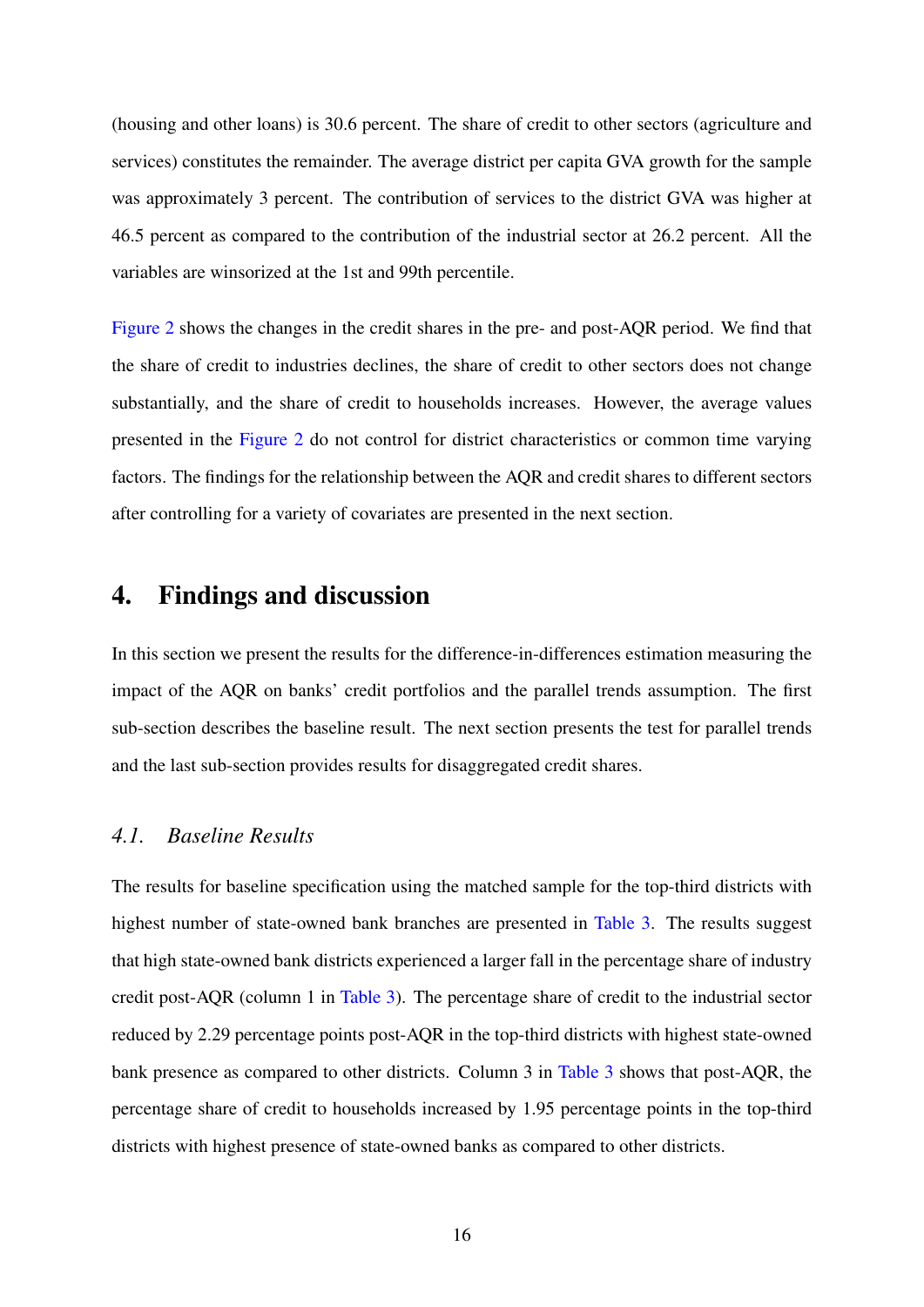We also observe that the districts with higher per capita GVA experience a rise in the credit share of housing credit and a decrease in the share of non-housing credit to households. This decrease in the share of non-housing credit to households could be attributed to a higher household income corresponding to higher per capita GVA and in turn a lower need to borrow for non-housing household consumption.

The results imply that there was a shift in the banks' credit portfolio post-AQR. The share of credit for industry loans, which are usually at a higher risk of default decreased while the share of credit to households, which are at lower risk of default, increased. This suggests that the districts with higher share of state-owned banks and thus the districts affected more by the AQR, shifted their credit portfolio away from sectors with higher default rates to those with lower default rates.

#### <span id="page-18-0"></span>*4.2. Test for parallel trends*

An assumption underlying a DID analysis is that the treatment and control groups should be on parallel trends prior to the policy reform. Following the methodology employed by  $D^{\prime}$ Acunto, [Liu, Pflueger, and Weber](#page-29-12) [\(2018\)](#page-29-12), we regress the share of credit to the industrial sector, other sectors and households on the interaction of an indicator for the top third districts with highest state-owned bank offices and year dummies for the pre-AQR period (FY2012 to FY2015). The reference category is FY2011. If the treated (high state-owned bank districts) and other matched districts are on parallel trends, the coefficients of the interaction terms are expected to be insignificant.

The coefficient of interaction between indicator for high state-owned bank districts and pre-AQR year dummies (FY2012 to FY2015) are provided in [Table A2.](#page-46-0) The results for credit share to industry confirm that the interaction coefficients are insignificant at the 5 percent level of significance.[9](#page-18-1) The interaction terms for credit to other sectors and households are also insignificant at the 5 percent level. These suggest that districts with high state-owned bank shares

<span id="page-18-1"></span><sup>&</sup>lt;sup>9</sup>The coefficient for the interaction term is marginally significant for only one year (FY2015) out of the four pre-AQR years.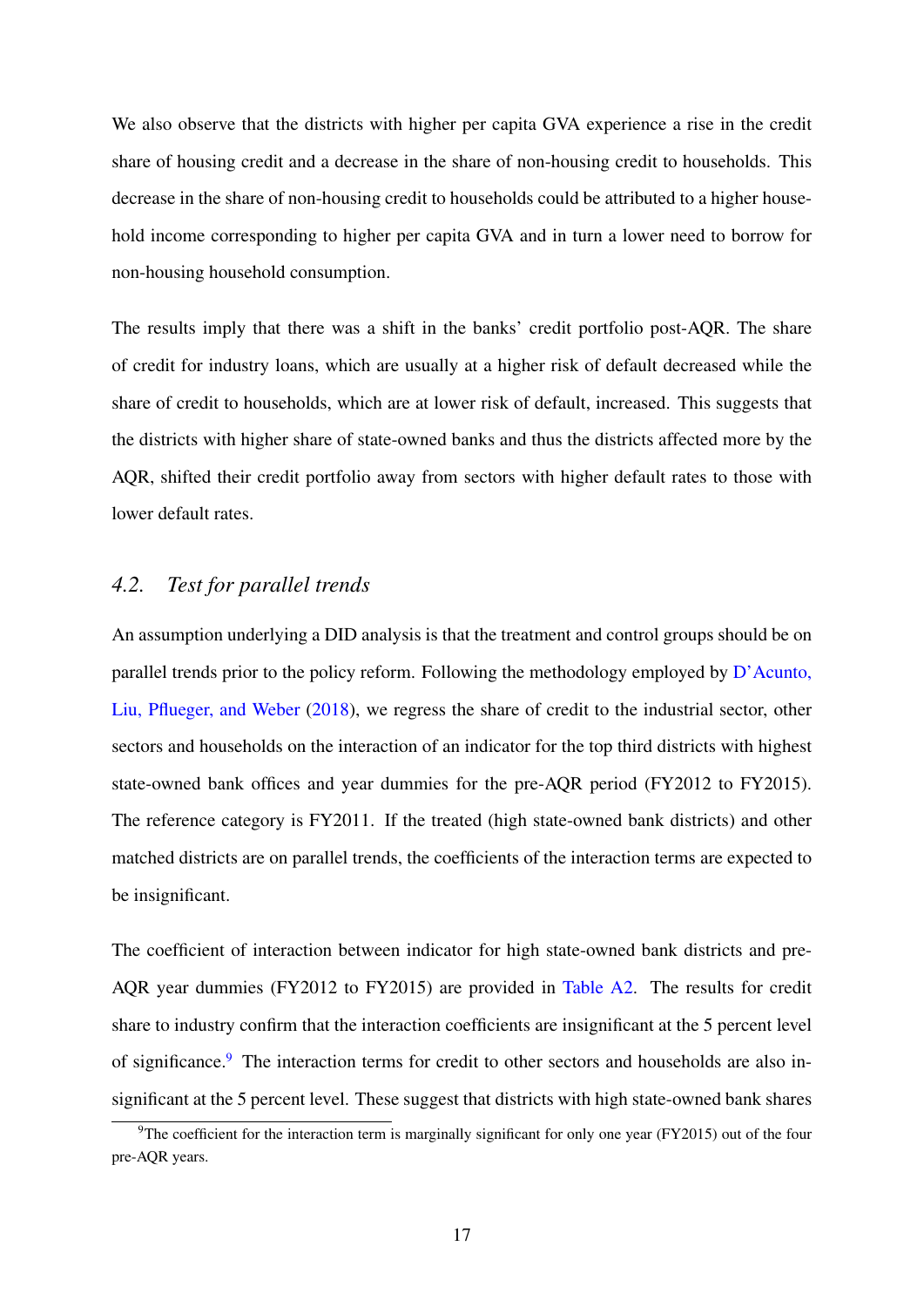and other districts are broadly on parallel trends prior to the AQR implementation.

#### *4.3. Disaggregated credit shares results*

[Table 4](#page-40-0) represents the results for disaggregated credit shares for other sectors and household credit. Columns 1 and 2 suggest that the shares of credit towards services and agriculture experienced no change or statistically insignificant change in the top-third districts with the highest presence of state-owned bank in the post-AQR period, compared to other districts. [Table 4](#page-40-0) also presents the disaggregated increase in shares of housing (mortgage) credit and non-housing loans to households (columns 3 and 4). The regression coefficients for housing (mortgage) loans and non-housing credit suggest that the increase in the share of overall credit to household was dominated by the increase in share of non-housing loans. The share of housing credit increased by 0.7 percentage point while the increase in non-hosing credit share was 1.28 percentage points in top-third districts with highest presence of state-owned banks.

#### *4.4. Alternative specifications and robustness tests*

This subsection presents several robustness tests for the baseline findings and an alternate specification. We test the robustness of the baseline results using a different threshold for high state-owned bank presence (top quarter of districts instead of top third), use of a different matching method (three nearest neighbours matching), use of pre-AQR bank credit share to define state-owned bank presence, and for a shorter time period (two years pre- and post-AQR). Additionally, we also study the effect of the AQR in districts with higher presence of stateowned banks by bank offices on the aggregate district-level credit (in constant rupees). We also conduct a falsification test with a placebo implementation year to confirm that the baseline results are driven by the AQR implementation.

#### *4.4.1. Robustness to a different threshold for high state-owned bank presence*

A robustness was performed for alternate *HighPSBdist* for top-quarter districts with highest state-owned bank presence, instead of the top third of districts used in the baseline. The matched sample for this analysis includes 132 treatment districts and 252 matched control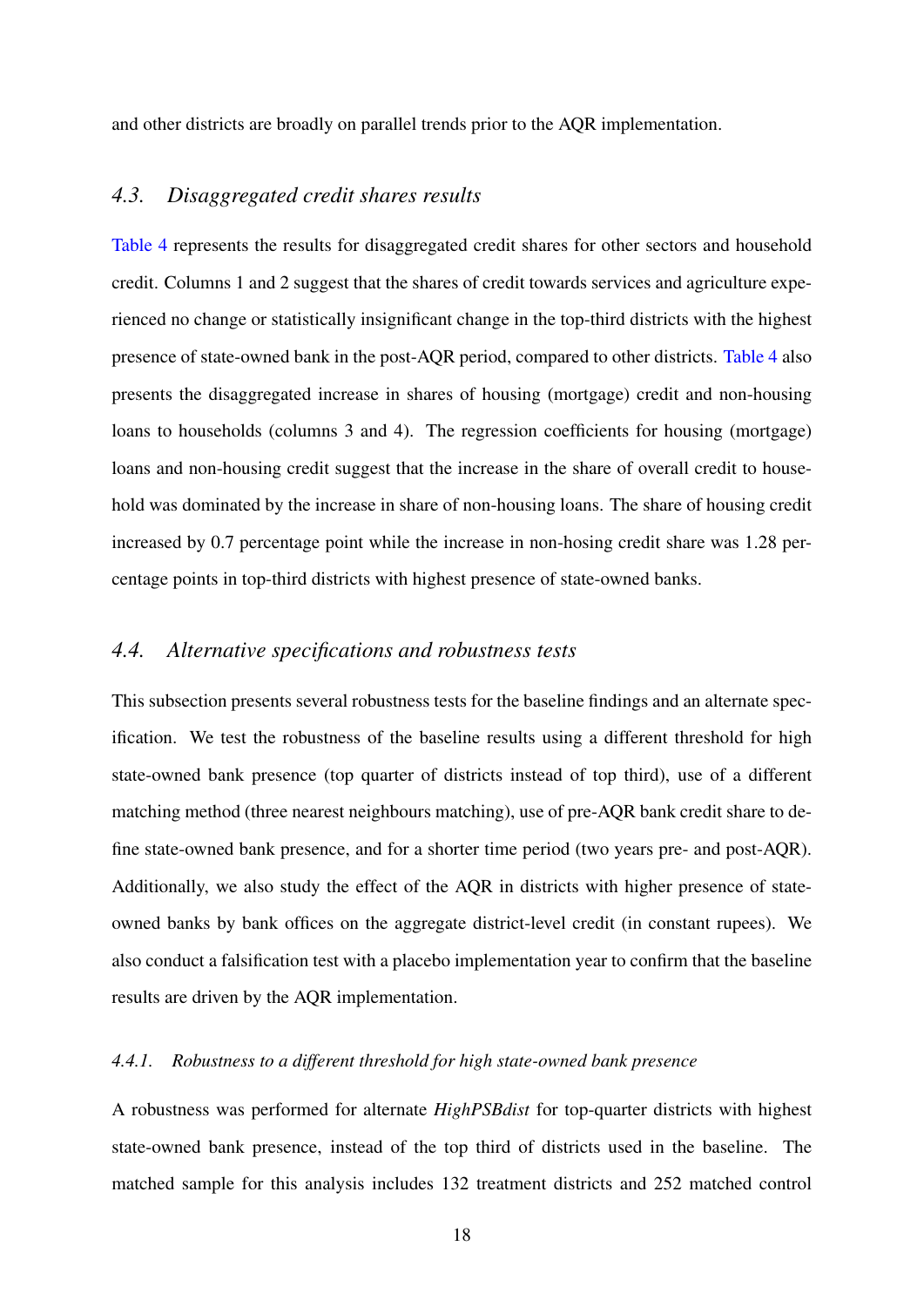districts.

The regression results for this alternate definition of *HighPSBdist* are presented in panel A of [Table 5.](#page-41-0) The analysis reveals that the percentage share of credit to the industrial sector was lower for districts with higher presence of state-owned banks (column 1). Column 3 shows that the share of credit to households increased in the post-AQR period for districts with higher state-owned banks. The findings of this robustness test show that districts with a higher share of state-owned bank experienced a higher fall in the share of credit to the industrial sector and a larger increase in the share of credit to the household sector in the post-AQR period compared to other districts, consistent with the baseline findings.

#### *4.4.2. Use of a different matching method*

The next robustness test conducts an analysis using a matched sample for the top-third districts with highest share of state-owned bank branches using 3 nearest neighbours matching instead of 5 nearest neighbours matching. The final matched sample for the top third districts with highest share of state-owned bank offices with 3 nearest neighbours matching includes 157 treatment and 214 matched control districts.

The results for this alternate sample are presented in panel B of [Table 5.](#page-41-0) The findings corroborate the baseline findings. The results indicate that the percentage share of industry credit reduced more for districts with a high presence of state-owned banks (column 1). Consistent with the baseline results, the share of credit to households increased more in districts with high state-owned bank branches as compared to other districts in the post-AQR period and there was statistically insignificant change in share of credit to other sectors (columns 2 and 3).

#### *4.4.3. Use of pre-AQR state-owned bank credit share*

We conduct another robustness test by altering the definition of districts with a high share of state-owned banks. In this section, high state-owned bank districts are defined based on the share of outstanding credit by the state-owned banks in overall credit extended by all the banks in the district, pre-AQR. We create a matched sample similar to the baseline sample using the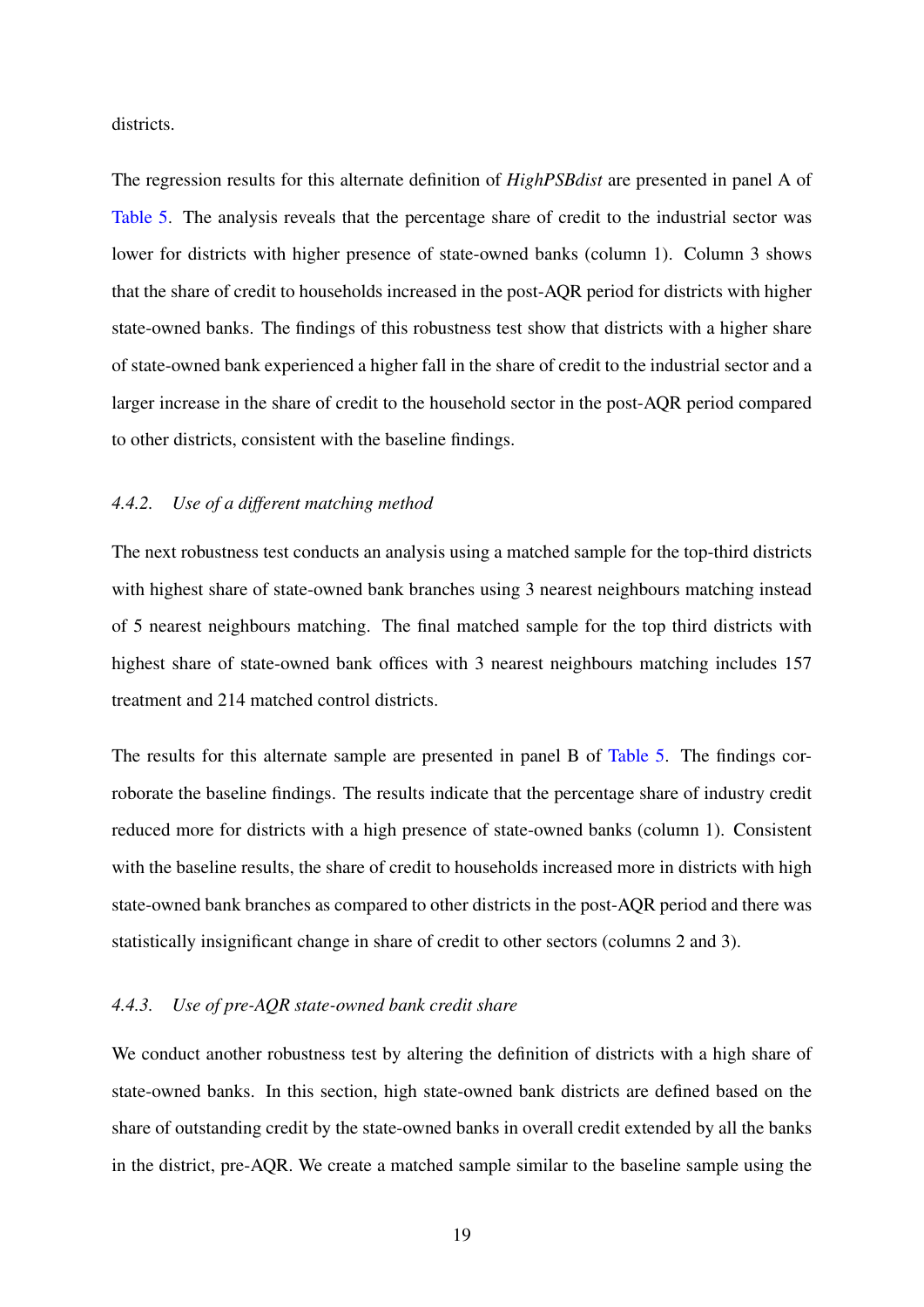matching technique described in section 2.1. Here, the treatment district consists of the top third districts with the highest share of state-owned bank credit in overall district credit. The matched sample for this analysis 197 treatment districts and 313 control districts.

The results for the estimation using pre-AQR state-owned bank credit share are presented in panel C of [Table 5.](#page-41-0) Column 1 shows that the percentage share of industry credit in the top third districts with highest share of state-owned bank credit pre-AQR, compared to other districts, in the post-AQR time period. Similar to the baseline results, the findings confirm that the share of credit to households increased post-AQR and the change in share of credit to other sector was statistically insignificant (columns 2 and 3).

#### *4.4.4. Use of a shorter time period*

This robustness test analyses the baseline DID regression for a shorter time period. Here, we trim the sample period to include two pre-AQR years (FY 2014 and FY2015) and two post-AQR years (FY2017 and FY2018). The results for this estimation are presented in panel D of [Table 5.](#page-41-0) The share of industry credit in the top-third districts with highest share of stateowned bank by branch offices declined compared to other districts in the post-AQR time period (columns 1). The findings confirm that the share of credit to households increased post-AQR and the change in share of credit to other sector was statistically insignificant (columns 2 and 3). The findings with a shorter time window for the estimation are broadly consistent with the baseline results.

#### *4.4.5. AQR and aggregate district-level credit*

In addition to analysing the impact of AQR in districts with higher presence of state-owned banks on the share of credit to different sectors, we also study the changes in the overall district credit for districts with higher state-owned banks compared to other districts. [Table A3](#page-47-0) presents the DID regression result using an alternate specification with the outcome variable as the log of aggregate district credit (in constant 2010 rupees). The aggregate district credit is measured as the sum of credit extended by all bank groups to all the sectors in a district. As evident from the regression coefficients in [Table A3,](#page-47-0) the DID coefficient is negative suggesting that the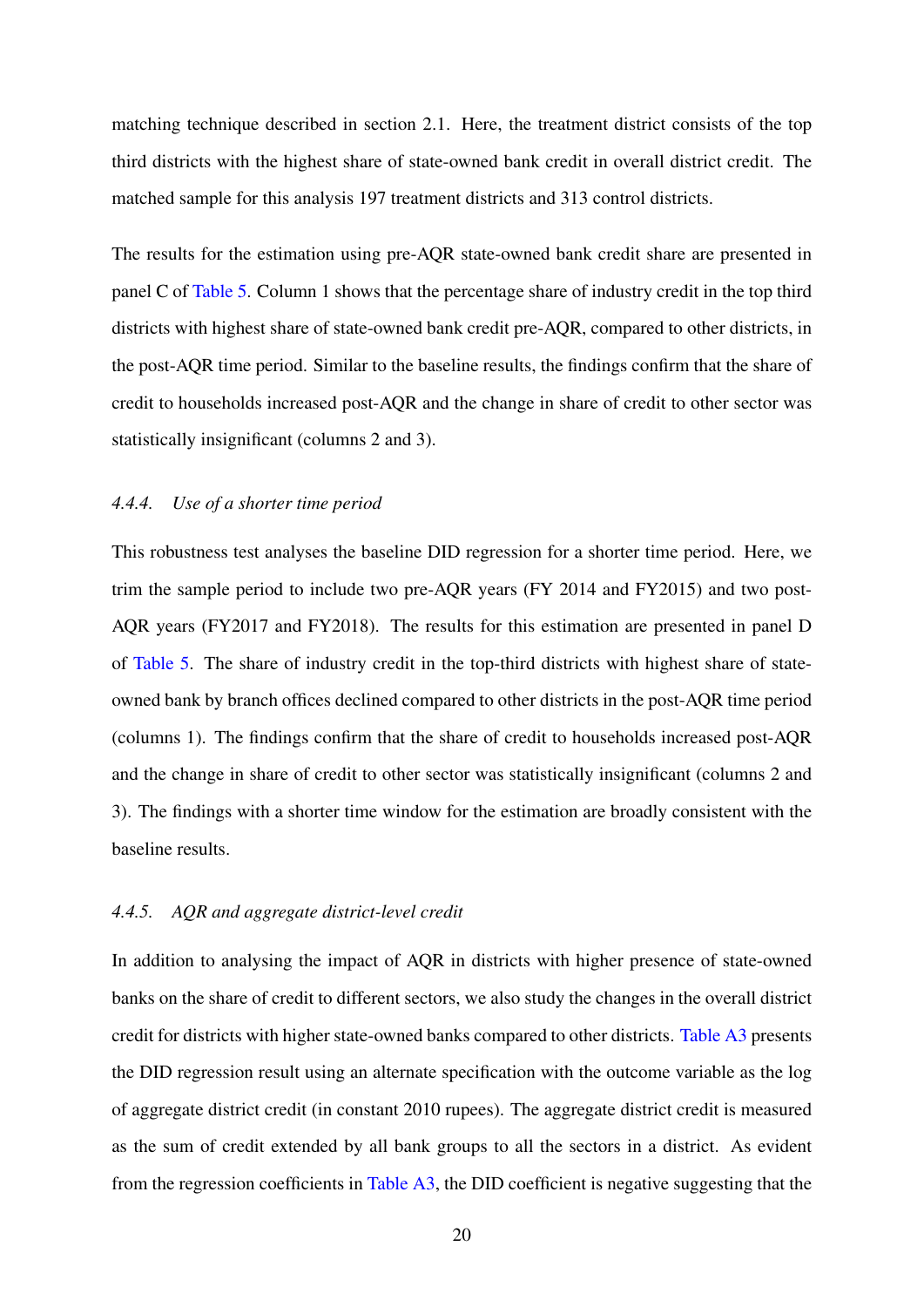aggregate district credit for high state-owned bank districts decreased by 6.3 percentage points in the post-AQR period as compared to other districts. Together with the findings from [Table A3](#page-47-0) where the decline in industry credit more than offset the increase in credit to households in the high state-owned banks districts, this suggests a substantial reallocation of bank credit away from industries and towards households in the post-AQR period.

#### *4.4.6. Placebo estimation*

This section presents the results from a falsification test with a placebo treatment year. The placebo treatment year is taken as 2013-14, two years before the actual AQR implementation year. The time period considered for the estimation is the pre-AQR time period from 2010-11 to 2014-15. Other studies that have used similar placebo estimations include [D'Acunto et al.](#page-29-12) [\(2018\)](#page-29-12) and [Acharya and Xu](#page-27-11) [\(2017\)](#page-27-11), among others. The results for the placebo estimation are presented in [Table 6.](#page-42-0) The interaction term for high cases districts and the treatment indicator variable, is insignificant. This implies that there is no differential impact of the placebo treatment on bank credit allocation in districts with higher presence of state-owned banks as compared to other districts. Therefore, the results from the falsification test indicate that the change in the credit allocation from industry credit to households is likely to be driven by the implementation of the AQR.

### 5. Real effects of the AQR reform: Panel VAR analysis

The DID results discussed in the previous section provide evidence of reallocation of credit from industry to households after the implementation of the AQR. Changes in bank credit supply can have adverse effects on the real economy [\(Cingano et al.,](#page-28-1) [2016\)](#page-28-1). In this section, we examine the effects of the AQR reform on district-level economic growth using a panel vector autoregression (PVAR) estimation.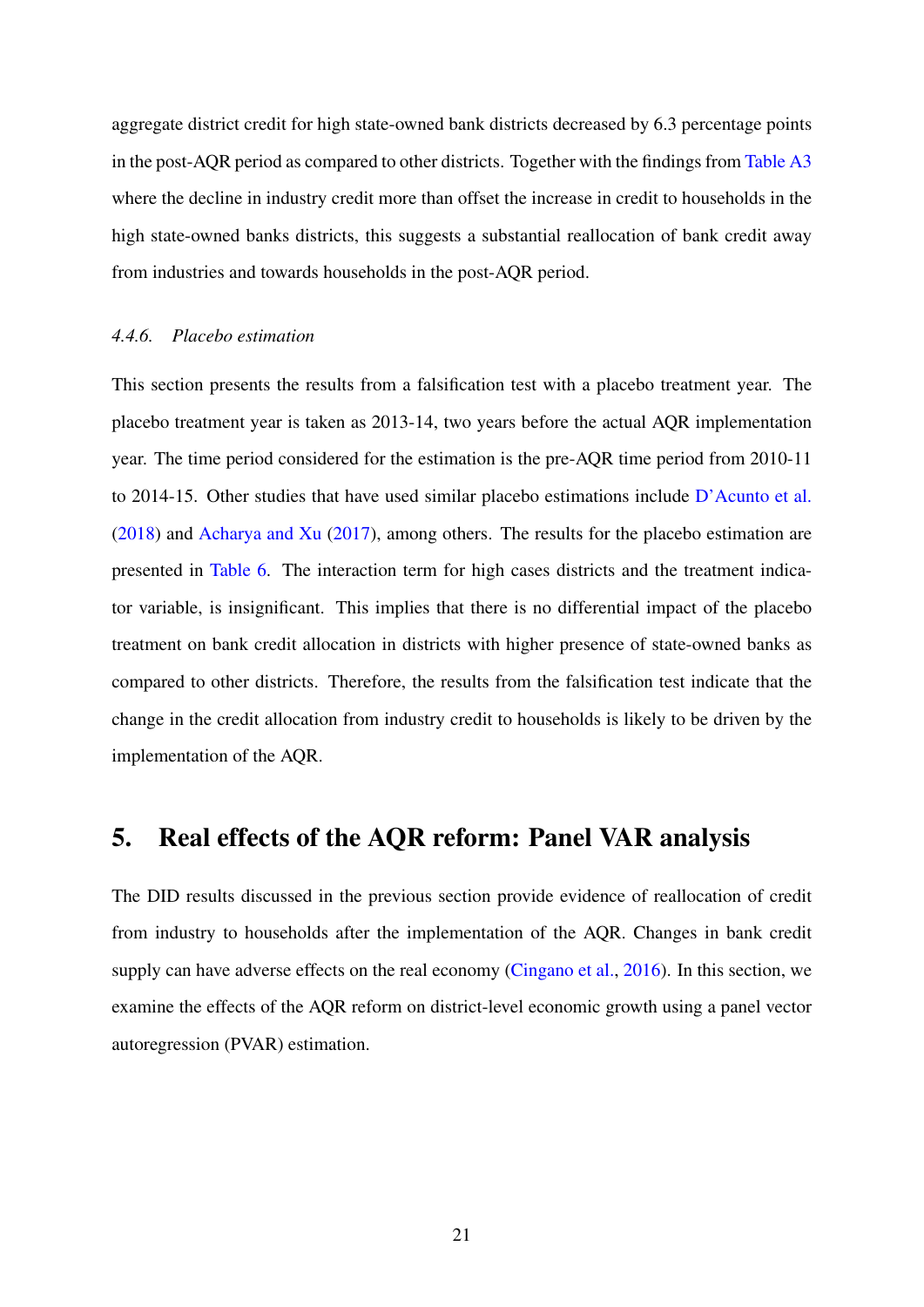#### *5.1. Panel VAR methodology*

A panel VAR approach treats all the variables in the system as endogenous. The specification includes district-level fixed effects  $\gamma_i$  to account for unobserved heterogeneity across districts. Following [Love and Zicchino](#page-29-13) [\(2006\)](#page-29-13), we use the forward orthogonal differencing to correct for Nickell bias, which suggests that the estimates would be biased with the presence of lagged dependent variables in the right-hand side of the equations even with a large N [\(Nickell,](#page-30-13) [1981\)](#page-30-13). In this procedure, all the variables in the model are transformed by taking the deviation from average of all future observations. This transformation preserves the orthogonality between the lagged regressors and the transformed variables, and differences out the fixed effects. Therefore, we use lagged regressors as instruments to estimate the coefficients using a generalised method of moments (GMM) estimator (see [Abrigo and Love](#page-27-12) [\(2016\)](#page-27-12)).

We also present orthogonalized impulse-response functions which present the response of one variable to an orthogonal shock in another variable. This allows us to isolate the shocks in the variables and to identify the effect of one shock at a time while the other shocks are taken as constant. To create the impulse response functions (IRF), we use Cholesky decomposition to specify the ordering of impulse and response variables. Cholesky decomposition assumes that the variables appearing earlier in the system affect the other variables contemporaneously while those appearing later affect the earlier variables only with a lag suggesting that the variables appearing earlier in the system are more exogenous. The specification for the first order panel VAR used for the analysis is as follows:

$$
Y_{it} = \beta_0 + \beta_1 Y_{it-1} + \gamma_i + \varepsilon_{it} \tag{2}
$$

where  $Y_{it}$  is a vector of the dependent variables and  $Y_{it-1}$  are the lagged values of the dependent variable. The specification includes district-level fixed effects  $\gamma_i$  as discussed earlier. The variables in the panel VAR system include the following:

$$
Y_{it} = \{NPAPSB, GVAgr, CredGr, InCrSh, OthCrSh, PerCrSh\}
$$
 (3)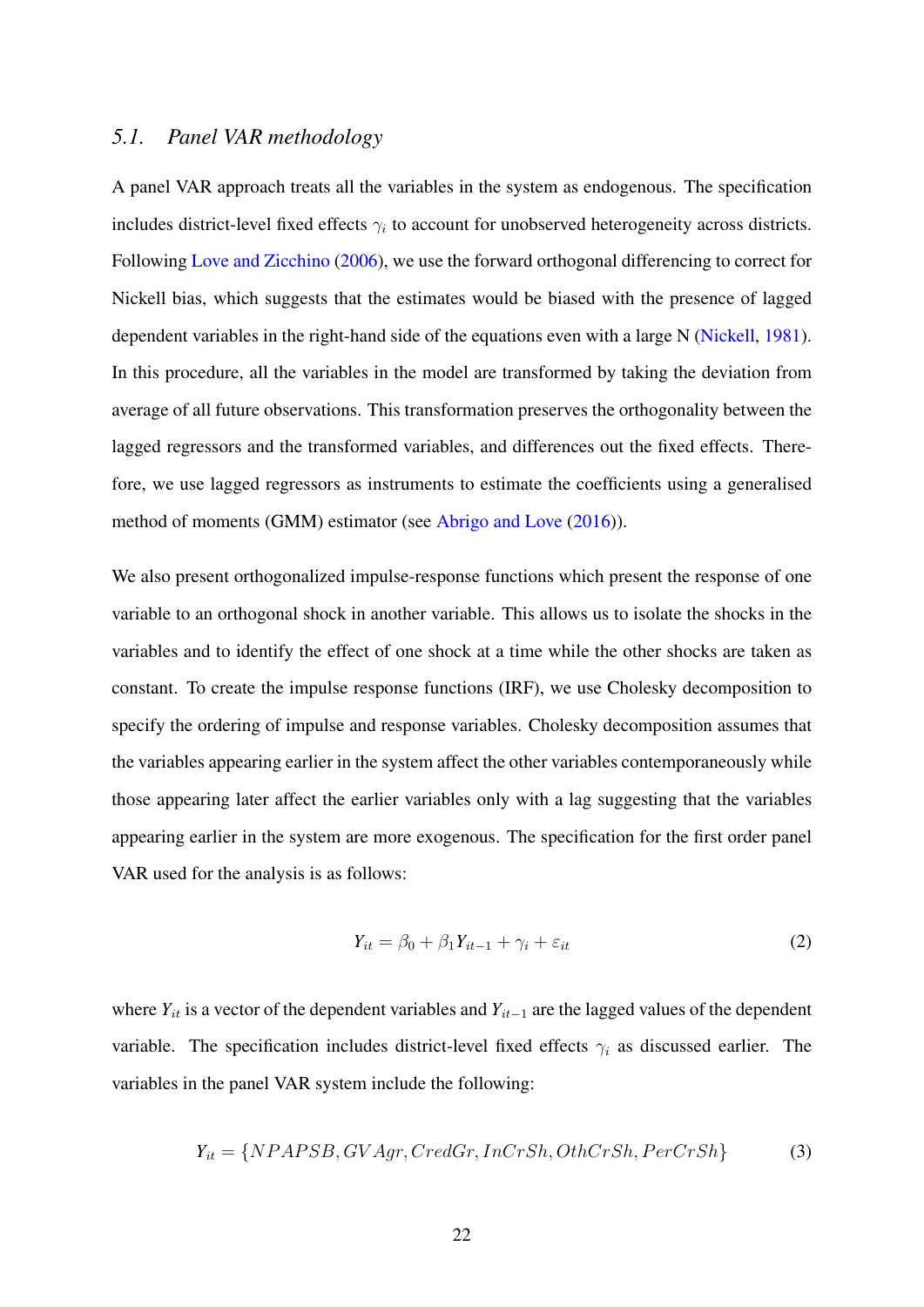The variables are listed in order as the most exogenous to least exogenous. *NPAPSB* is computed as the national-level non-performing assets of the state-owned banks weighted by the district-level bank credit share of state-owned banks.<sup>[10](#page-24-0)</sup> *GVAgr* is the annual growth of real gross value added at the district-level. *CredGr* is the overall growth in real bank credit (in 2010 prices) at the district level. *InCrSh*, *OthCrSh* and *PerCrSh* refer to the share of district-level bank credit to industry, other sectors, and households, respectively. A panel unit root test shows that all the variables used in the panel VAR estimation are stationary [\(Table A4\)](#page-48-0).

In equation (2), we assume that the shocks to state-owned banks' non-performing assets (*NPAPSB*) to be the most exogenous variable. As shown earlier, the NPA of the state-owned banks increased significantly after the introduction of the RBI's AQR reforms. The variables that are considered relatively more endogenous are the district GVA growth, and credit share to industry, other sectors, and households.

#### *5.2. Panel VAR results*

The results presented in [Table 7](#page-43-0) show that the response of industry credit share to a shock in state-owned banks' NPA is negative, suggesting that an increase in NPAs reduces lending to industry (see column 4). The credit share of other sectors is also negatively affected by a shock to state-owned banks' NPAs (column 5). By contrast, household credit share shows a positive response to a shock in NPAs (column 6). These results are in the expected direction and confirm the earlier DID results of evidence of credit reallocation from industry to households when there is an increase in state-owned banks' NPAs. An increase in credit shares of industry and other sectors is associated with higher credit growth. We observe that the response of district-level GVA to a shock in overall credit growth as well as the credit shares of industry, other sectors, and households is positive (column 2). This suggests that as overall credit growth and the credit share of any sector increases, there is a positive effect on the real output. District

<span id="page-24-0"></span><sup>&</sup>lt;sup>10</sup>This variable represents the exposure of a district to the non-performing assets of state-owned banks. Since NPA information is not available at the district level, this variable is computed using data on the national-level NPAs and the district credit share of state-owned banks. For example, if the NPA of the state-owned banks is 10 percent of gross loans at the national level, and these banks account for 75 percent of a district's overall bank credit, this variable would take on a value of 7.5 percent (10% \* 0.75) for that district.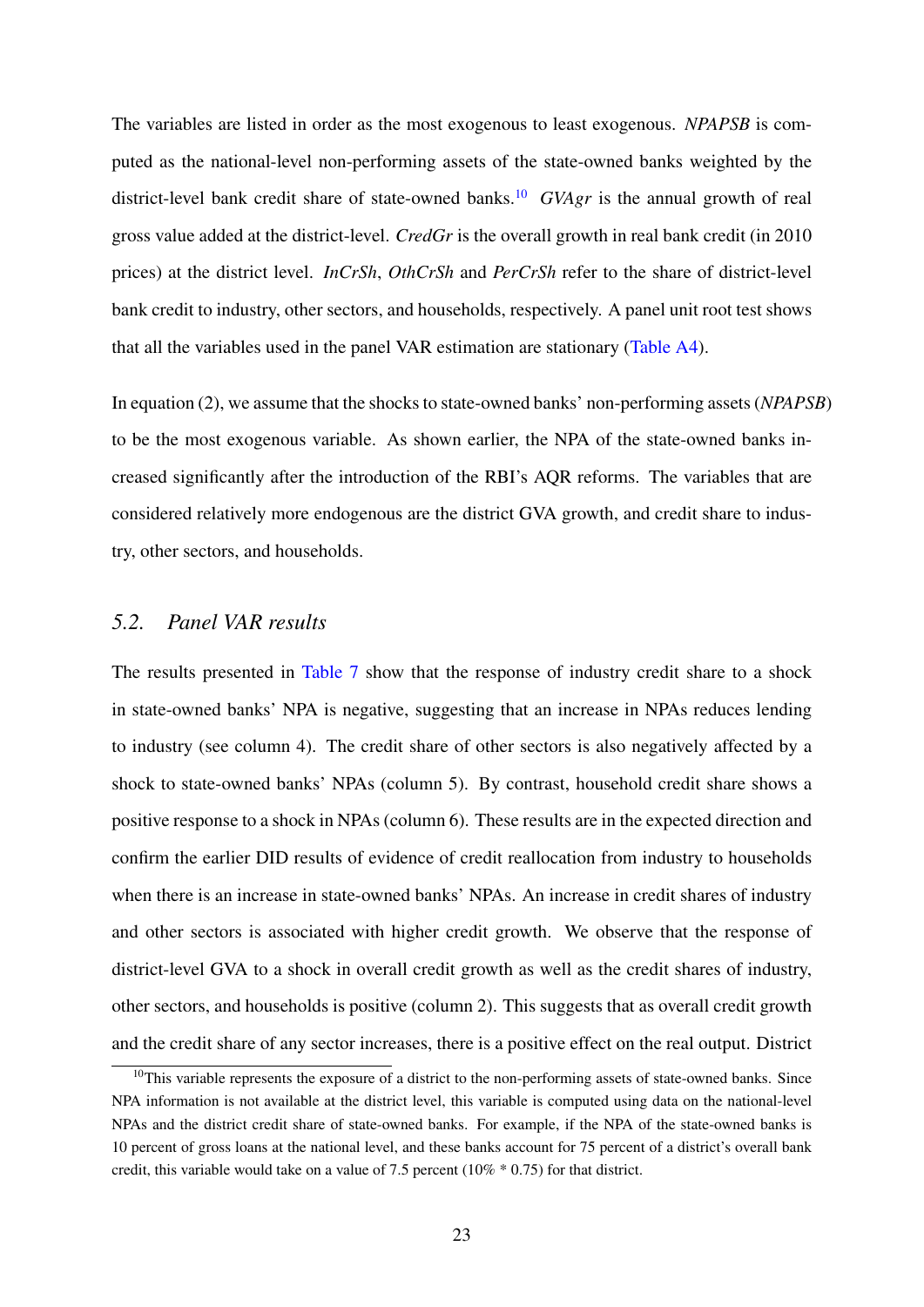GVA growth is negatively related to the increase in NPAs of state-owned banks, although the effect is statistically insignificant (column 2).<sup>[11](#page-25-0)</sup> However, the results suggest an indirect effect of banking sector stress on real activity, since the state-owned banks' NPAs affect the allocation of bank credit, which, in turn, influences real output.

The impulse response function graphs presented in [Figure 6](#page-44-0) show that although the district-level GVA growth increases with a one standard deviation increase in industry credit share initially, it gradually starts decreasing after two time periods. Similarly, a shock to the household credit share has a positive effect on the district-level GVA growth initially. However, the district GVA growth gradually decreases in response to a shock in household credit share after four time periods. The [Figure 6](#page-44-0) confirms a decrease in industry and other sectors' credit shares and an increase in household credit share, with a one standard deviation increase in state-owned banks' NPAs, consistent with the DID results presented earlier.

## 6. Conclusion

This paper analyses the effects of the RBI's AQR on reallocation of credit to different sectors in districts with a high presence of state-owned banks as compared to other districts. We use DID analysis for a matched sample created using the nearest neighbours matching technique. It finds that owing to a steep rise in the NPAs for the state-owned banks as a result of the AQR, the share of credit towards industries in districts with high state-owned bank presence declined and the share of household credit increased in the post-AQR period. On the other hand, the share of other sectors credit did not experience a statistically significant change.

Further, we disaggregate the shares of household credit to find that the share of non-housing loans increased to a greater extent as compared to the share of housing credit in districts with a high share of state-owned banks. The findings are robust to change in the threshold for measuring high state-owned banks districts, use of a different matching method, an alternate definition of state-owned banks presence by pre-AQR credit share and shortening the pre- and post-AQR time periods. Additionally, this paper finds that the aggregate district credit (in

<span id="page-25-0"></span> $11$ Note that the shock to each variable in the panel VAR system is considered independently.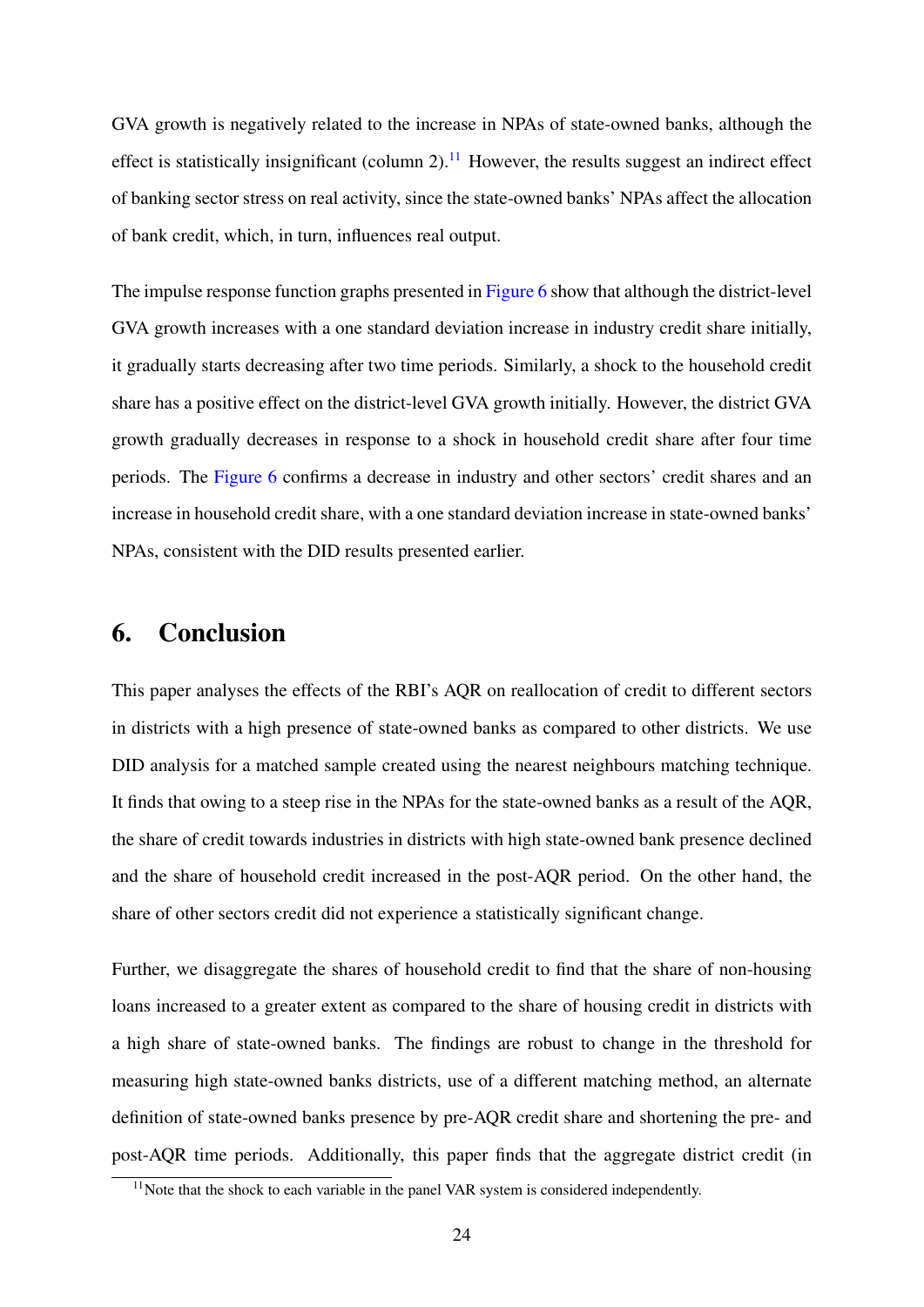constant rupees) reduced in the districts with high state-owned bank presence post-AQR as compared to other districts. Further, the study analyses the real economy effects of the AQR using Panel Vector Autoregression (PVAR). The findings confirm the reallocation of credit post-AQR and a negative effect on the district real GVA growth rate.

The observed shift in the banks' lending portfolio from industry credit to household credit and the established higher riskiness of loans to industries, contribute to the understanding of banks' lending behaviour in case of higher NPAs. Overall, the results of this study suggest that central bank policy reforms do influence bank credit allocation at the sub national level and have strong real economy effects. Our study has implications on the effectiveness and consequences of banking policy reforms adopted by the central banks and other governing bodies.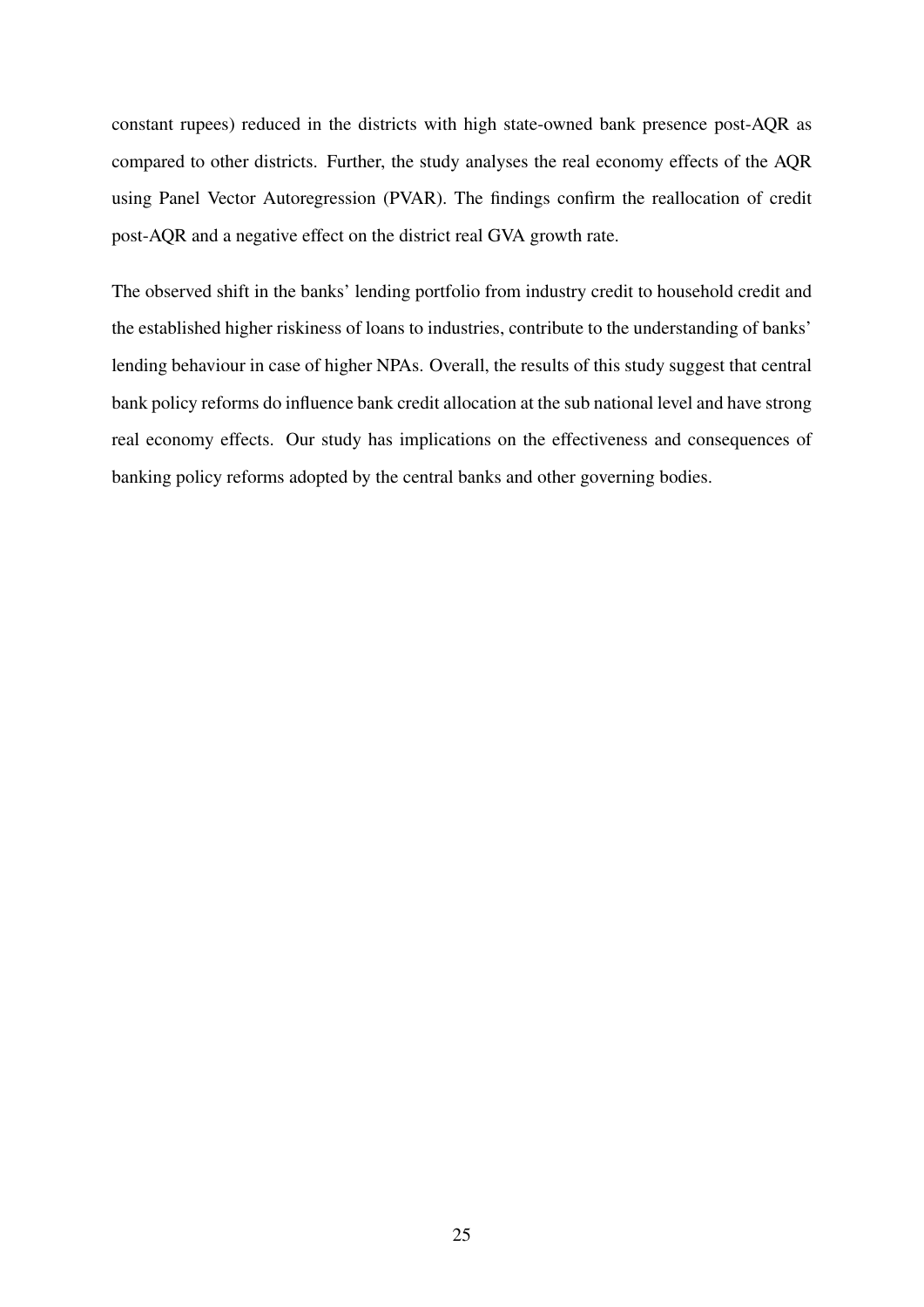## References

- <span id="page-27-2"></span>Abadie, A., & Imbens, G. (2002). *"simple and bias-corrected matching estimators for average treatment effects".* National Bureau of Economic Research Cambridge, Mass., USA.
- <span id="page-27-3"></span>Abbassi, P., Peydró, J.-L., Iyer, R., & Soto, P. E. (2020). Stressed banks? evidence from the *largest-ever supervisory review.* Deutsche Bundesbank Discussion Paper.
- <span id="page-27-12"></span>Abrigo, M. R., & Love, I. (2016). Estimation of panel vector autoregression in stata. *The Stata Journal*, *16*(3), 778–804.
- <span id="page-27-8"></span>Accornero, M., Alessandri, P., Carpinelli, L., & Sorrentino, A. M. (2017). Non-performing loans and the supply of bank credit: Evidence from italy. *Bank of Italy Occasional Paper*(374).
- <span id="page-27-11"></span>Acharya, V., & Xu, Z. (2017). Financial dependence and innovation: The case of public versus private firms. *Journal of Financial Economics*, *124*(2), 223–243.
- <span id="page-27-1"></span>Acharya, V. V. (2017). The unfinished agenda: Restoring public sector bank health in india. *Remarks delivered during the 8th RK Talwar Memorial Lecture organized by the Indian Institute of Banking and Finance*.
- <span id="page-27-6"></span>Acharya, V. V., Eisert, T., Eufinger, C., & Hirsch, C. (2019). Whatever it takes: The real effects of unconventional monetary policy. *The Review of Financial Studies*, *32*(9), 3366–3411.
- <span id="page-27-4"></span>Alhassan, A. L., Owusu Brobbey, F., & Effah Asamoah, M. (2013). Does asset quality persist on bank lending behaviour? Empirical evidence from ghana. *MPRA Paper*.
- <span id="page-27-5"></span>Avramova, S., & Le Leslé, V. (2012). Revisiting risk-weighted assets: Why do RWAs differ across countries and what can be done about it? *IMF Working Paper*.
- <span id="page-27-10"></span>Bahadir, B., & Valev, N. (2021). Credit information sharing and the shift in bank lending towards households. *International Journal of Finance & Economics*, *26*(1), 60–72.
- <span id="page-27-7"></span>Balakrishnan, K., De George, E. T., Ertan, A., & Scobie, H. (2021). Economic consequences of mandatory auditor reporting to bank regulators. *Journal of Accounting and Economics*, *72*(2-3), 101431.
- <span id="page-27-0"></span>Basu, S., et al. (2017). Were public sector banks victimised through AQR? A strategic orientation perspective. *Economic & Political Weekly*, *52*.

<span id="page-27-9"></span>Bawa, J. K., Goyal, V., Mitra, S., & Basu, S. (2019). An analysis of NPAs of Indian banks: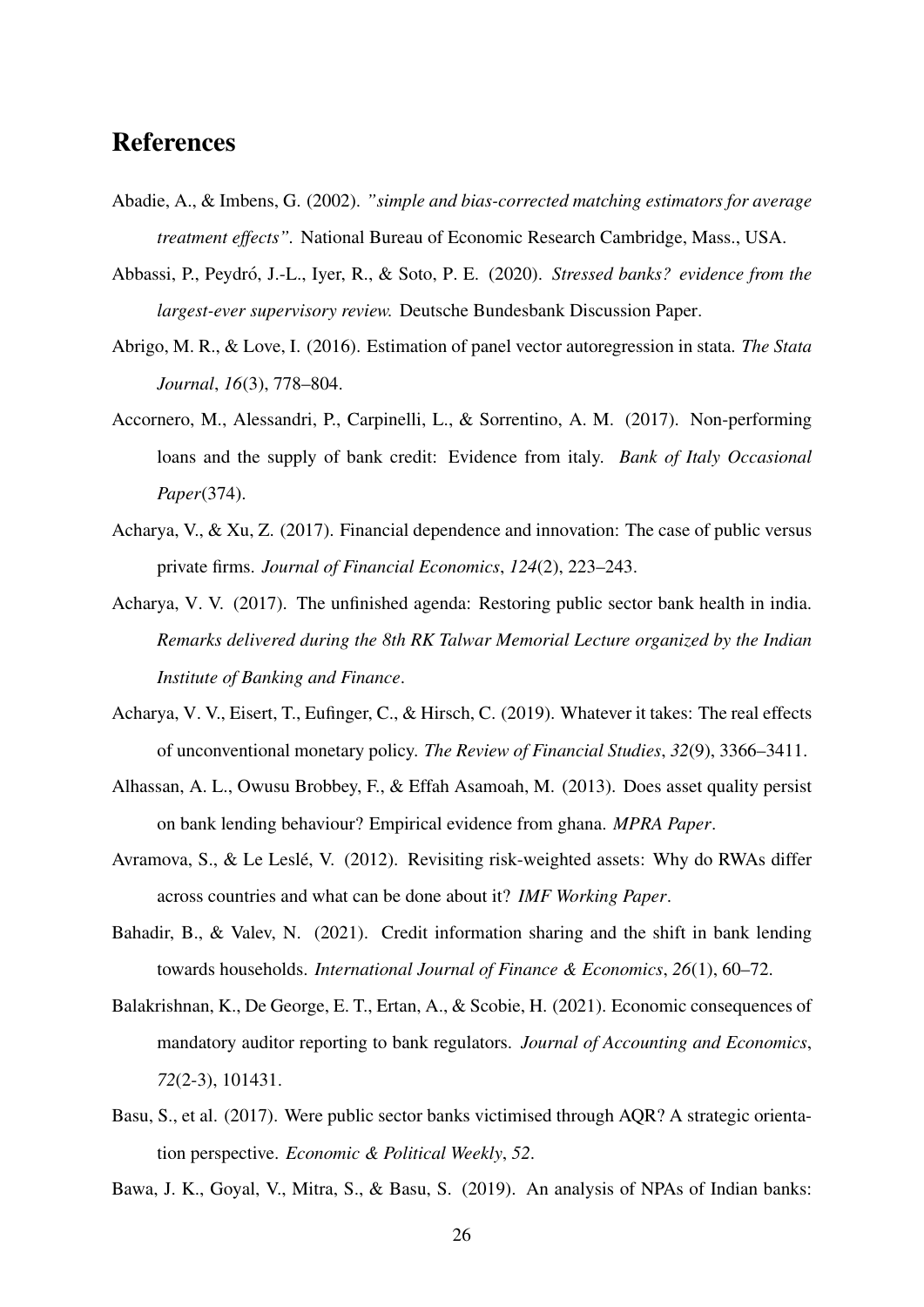Using a comprehensive framework of 31 financial ratios. *IIMB Management Review*, *31*(1), 51–62.

- <span id="page-28-10"></span>Beck, T., Büyükkarabacak, B., Rioja, F. K., & Valev, N. T. (2012). Who gets the credit? and does it matter? Household vs. firm lending across countries. *The BE Journal of Macroeconomics*, *12*(1).
- <span id="page-28-3"></span>Bertay, A. C., Demirgüç-Kunt, A., & Huizinga, H. (2015). Bank ownership and credit over the business cycle: Is lending by state banks less procyclical? *Journal of Banking & Finance*, *50*, 326–339.
- <span id="page-28-6"></span>Bhaumik, S. K., Dang, V., & Kutan, A. M. (2011). Implications of bank ownership for the credit channel of monetary policy transmission: Evidence from india. *Journal of banking & Finance*, *35*(9), 2418–2428.
- <span id="page-28-4"></span>Carvalho, D. (2014). The real effects of government-owned banks: Evidence from an emerging market. *The Journal of Finance*, *69*(2), 577–609.
- <span id="page-28-7"></span>Chodorow-Reich, G., Gopinath, G., Mishra, P., & Narayanan, A. (2020). Cash and the economy: Evidence from India's demonetization. *The Quarterly Journal of Economics*, *135*(1), 57–103.
- <span id="page-28-0"></span>Chopra, Y., Subramanian, K., & Tantri, P. L. (2021). Bank cleanups, capitalization, and lending: Evidence from india. *The Review of Financial Studies*, *34*(9), 4132–4176.
- <span id="page-28-1"></span>Cingano, F., Manaresi, F., & Sette, E. (2016). Does credit crunch investment down? New evidence on the real effects of the bank-lending channel. *The Review of Financial Studies*, *29*(10), 2737–2773.
- <span id="page-28-8"></span>Cortés, K. R., Demyanyk, Y., Li, L., Loutskina, E., & Strahan, P. E. (2020). Stress tests and small business lending. *Journal of Financial Economics*, *136*(1), 260–279.
- <span id="page-28-2"></span>Cucinelli, D. (2015). The impact of non-performing loans on bank lending behavior: Evidence from the italian banking sector. *Eurasian Journal of Business and Economics*, *8*(16), 59–71.
- <span id="page-28-5"></span>Dinc, I. S. (2005). Politicians and banks: Political influences on government-owned banks in emerging markets. *Journal of financial economics*, *77*(2), 453–479.
- <span id="page-28-9"></span>Donald, S. G., & Lang, K. (2007). Inference with difference-in-differences and other panel data. *The review of Economics and Statistics*, *89*(2), 221–233.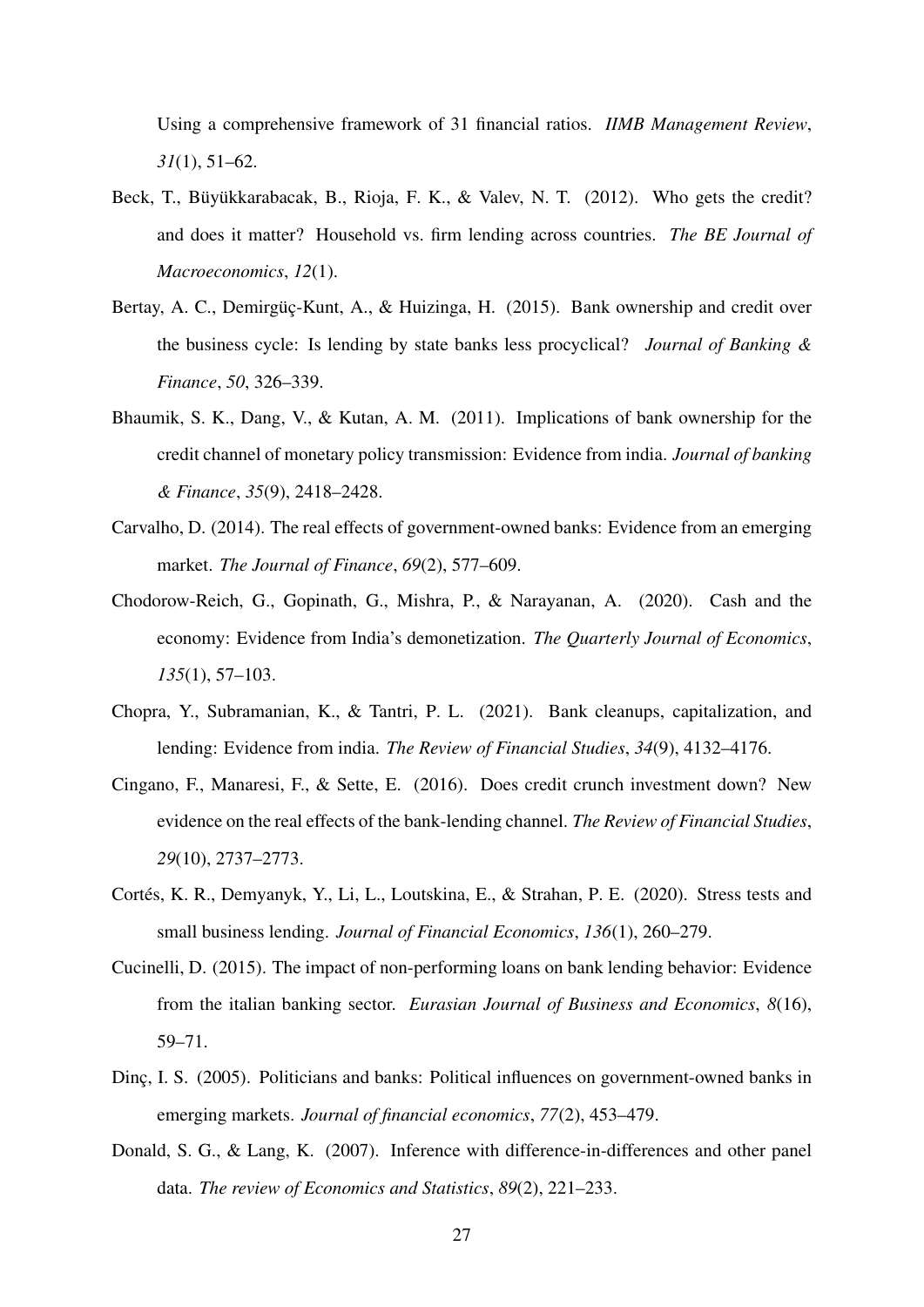- <span id="page-29-12"></span>D'Acunto, F., Liu, R., Pflueger, C., & Weber, M. (2018). Flexible prices and leverage. *Journal of Financial Economics*, *129*(1), 46–68.
- <span id="page-29-0"></span>Flanagan, T., & Purnanandam, A. (2019). Why do banks hide losses? *Available at SSRN 3329953*.
- <span id="page-29-6"></span>Furfine, C. (2001). Bank portfolio allocation: The impact of capital requirements, regulatory monitoring, and economic conditions. *Journal of Financial Services Research*, *20*(1), 33–56.
- <span id="page-29-5"></span>Ghosh, A. (2015). Banking-industry specific and regional economic determinants of nonperforming loans: Evidence from us states. *Journal of financial stability*, *20*, 93–104.
- <span id="page-29-7"></span>Gissler, S., Oldfather, J., & Ruffino, D. (2016). Lending on hold: Regulatory uncertainty and bank lending standards. *Journal of Monetary Economics*, *81*, 89–101.
- <span id="page-29-2"></span>Gonzales, J. E. (2009). The fundamentals of procyclicality of the financial system. *BSP Economic Newsletter*, *3*, 1–5.
- <span id="page-29-9"></span>Goyal, A., & Verma, A. (2018). Slowdown in bank credit growth: Aggregate demand or bank non-performing assets? *Margin: The Journal of Applied Economic Research*, *12*(3), 257–275.
- <span id="page-29-3"></span>Gulati, R., & Kumar, S. (2016). Assessing the impact of the global financial crisis on the profit efficiency of indian banks. *Economic Modelling*, *58*, 167–181.
- <span id="page-29-8"></span>Hirtle, B. (2020). Banking supervision: The perspective from economics. *FRB of New York Staff Report*(952).
- <span id="page-29-1"></span>Juelsrud, R. E., & Wold, E. G. (2020). Risk-weighted capital requirements and portfolio rebalancing. *Journal of Financial Intermediation*, *41*, 100806.
- <span id="page-29-4"></span>La Porta, R., Lopez-de Silanes, F., & Shleifer, A. (2002). Government ownership of banks. *The Journal of Finance*, *57*(1), 265–301.
- <span id="page-29-13"></span>Love, I., & Zicchino, L. (2006). Financial development and dynamic investment behavior: Evidence from panel VAR. *The Quarterly Review of Economics and Finance*, *46*(2), 190–210.
- <span id="page-29-11"></span>Meng, X., Hoang, N. T., & Siriwardana, M. (2013). The determinants of Australian household debt: A macro level study. *Journal of Asian Economics*, *29*, 80–90.

<span id="page-29-10"></span>Meyer, B. D. (1995). Natural and quasi-experiments in economics. *Journal of business &*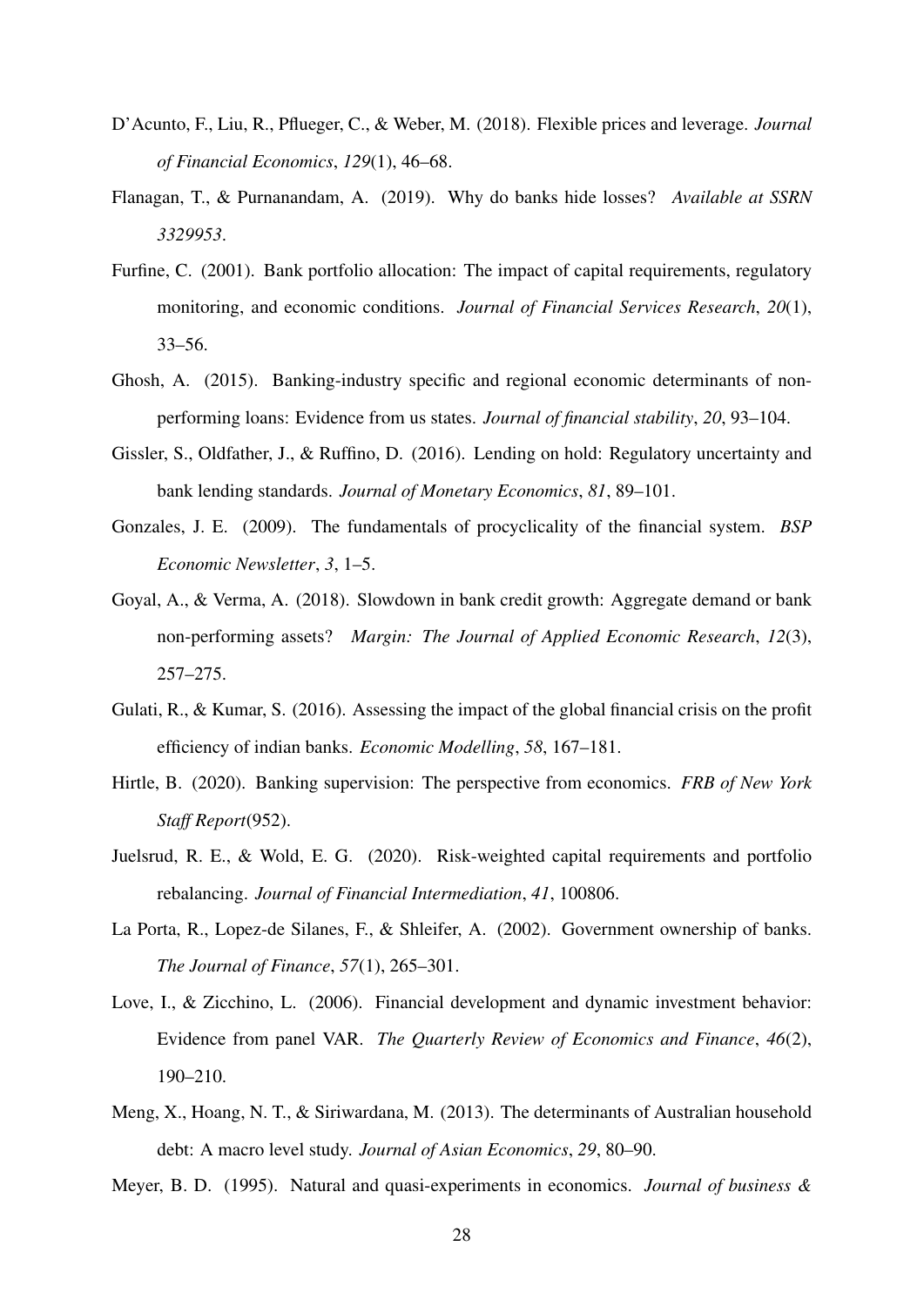*economic statistics*, *13*(2), 151–161.

- <span id="page-30-5"></span>Mohapatra, S., & Purohit, S. M. (2021). The implications of economic uncertainty for bank loan portfolios. *Applied Economics*, *53*(45), 5242–5266.
- <span id="page-30-1"></span>Mundra, S. (2016). Asset quality challenges in India: Diagnosis and prognosis. *Deputy Governor of RBI at the Edelweiss Credit Conclave, Mumbai*.
- <span id="page-30-13"></span>Nickell, S. (1981). Biases in dynamic models with fixed effects. *Econometrica: Journal of the econometric society*, 1417–1426.
- <span id="page-30-3"></span>Qian, J., & Strahan, P. E. (2007). How laws and institutions shape financial contracts: The case of bank loans. *The Journal of Finance*, *62*(6), 2803–2834.
- <span id="page-30-8"></span>Qian, M., & Yeung, B. Y. (2015). Bank financing and corporate governance. *Journal of Corporate Finance*, *32*, 258–270.
- <span id="page-30-12"></span>Raj, J., Rath, D., Mitra, P., & John, J. (2020). Asset Quality and Credit Channel of Monetary Policy Transmission in India: Some Evidence from Bank-level Data. *RBI Working Paper (14)*.
- <span id="page-30-9"></span><span id="page-30-0"></span>Rajan, R. (2016). Issues in banking today. *Speech delivered on February*, *11*, 2016.
- Sapienza, P. (2004). The effects of government ownership on bank lending. *Journal of financial economics*, *72*(2), 357–384.
- <span id="page-30-7"></span>Shleifer, A., & Vishny, R. W. (1994). Politicians and firms. *The quarterly journal of economics*, *109*(4), 995–1025.
- <span id="page-30-2"></span>Singh, V. R. (2016). A Study of Non-Performing Assets of Commercial Banks and it's recovery in India. *Annual Research Journal of SCMS, Pune*, *4*, 110–125.
- <span id="page-30-6"></span>Stiglitz, J. E. (1989). Markets, market failures, and development. *The American economic review*, *79*(2), 197–203.
- <span id="page-30-10"></span>Subramanian, A., & Felman, J. (2019). India's great slowdown: What happened? What's the way out? *CID Working Paper Series*.
- <span id="page-30-11"></span>Swami, O. S., Nethaji, B., & Sharma, J. P. (2019). Determining risk factors that diminish asset quality of Indian commercial banks. *Global Business Review*, 0972150919861470.
- <span id="page-30-4"></span>Vinh, N. T. H. (2017). The impact of non-performing loans on bank profitability and lending behavior: Evidence from Vietnam. *Journal of Economic Development*(JED, Vol. 24 (3)), 27–44.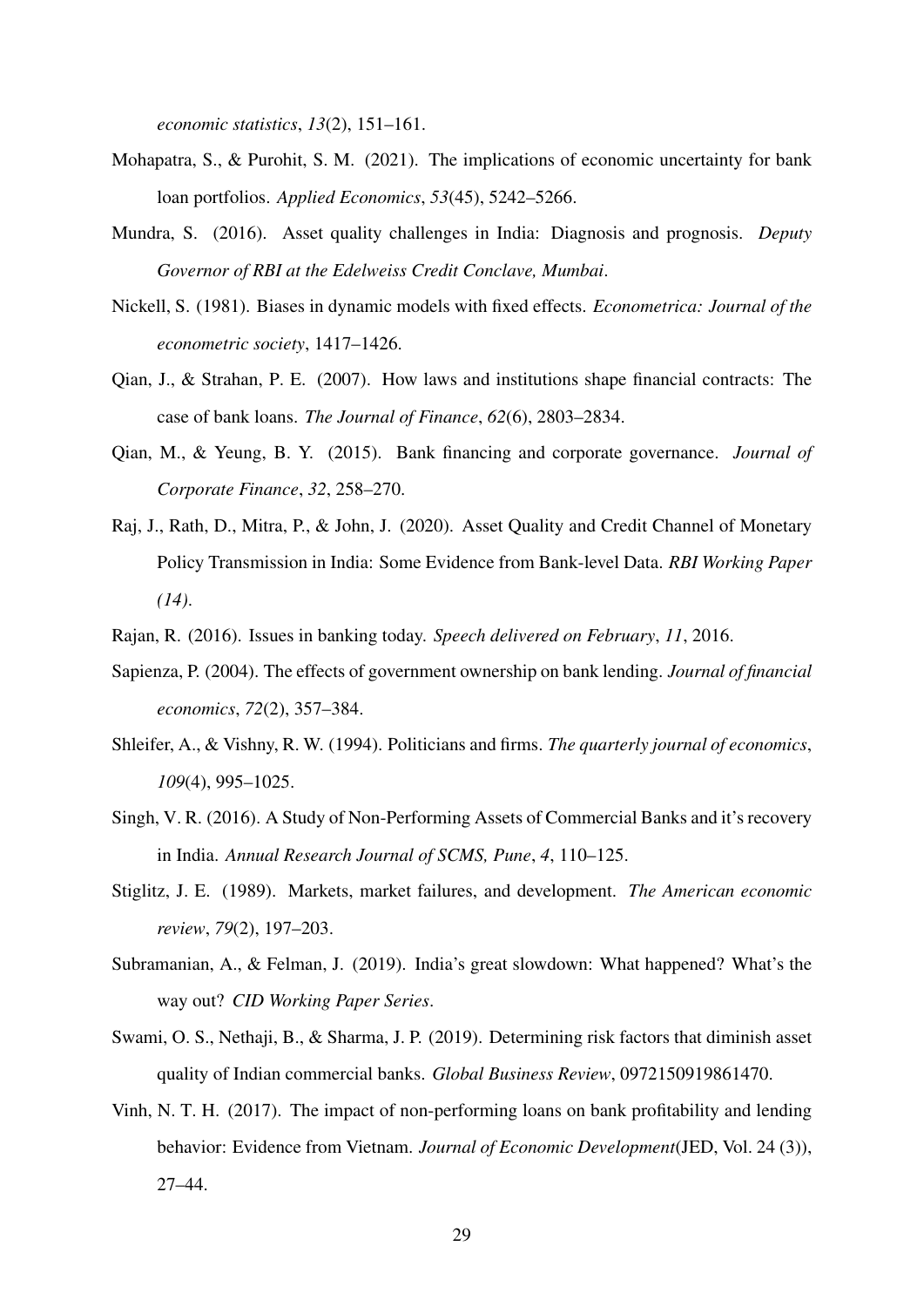<span id="page-31-0"></span>Vishwanathan, N. (2016). Asset quality of Indian banks: Way forward. In *Speech at national conference of assocham, new delhi. retrieved from https://www. rbi. org. in/scripts/bs speechesview. aspx.*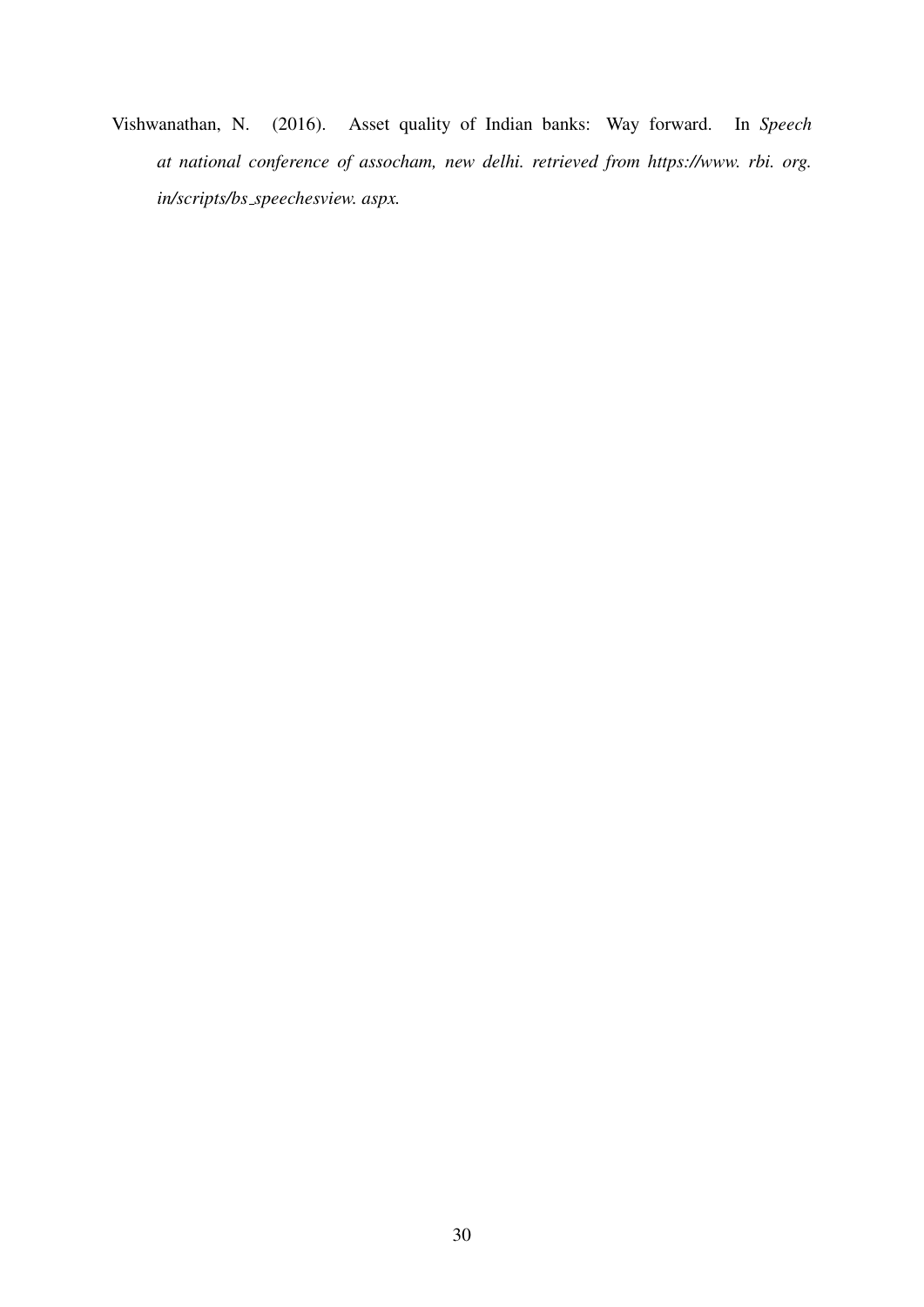

<span id="page-32-0"></span>Figure 1: State-owned and other banks' non-performing assets (NPA) pre- and post-AQR (% of loans)

The figure represents the changes in the average non-performing assets declared by the state-owned and other banks in India in the pre- and post-AQR periods. The pre-AQR average includes the NPAs for the years from 2010-11 financial year (FY2011) to FY2015. The post-AQR average includes NPAs for the years from FY2017 to FY2020, following the Reserve Bank of India's Asset Quality Review (AQR) of commercial banks in FY2016.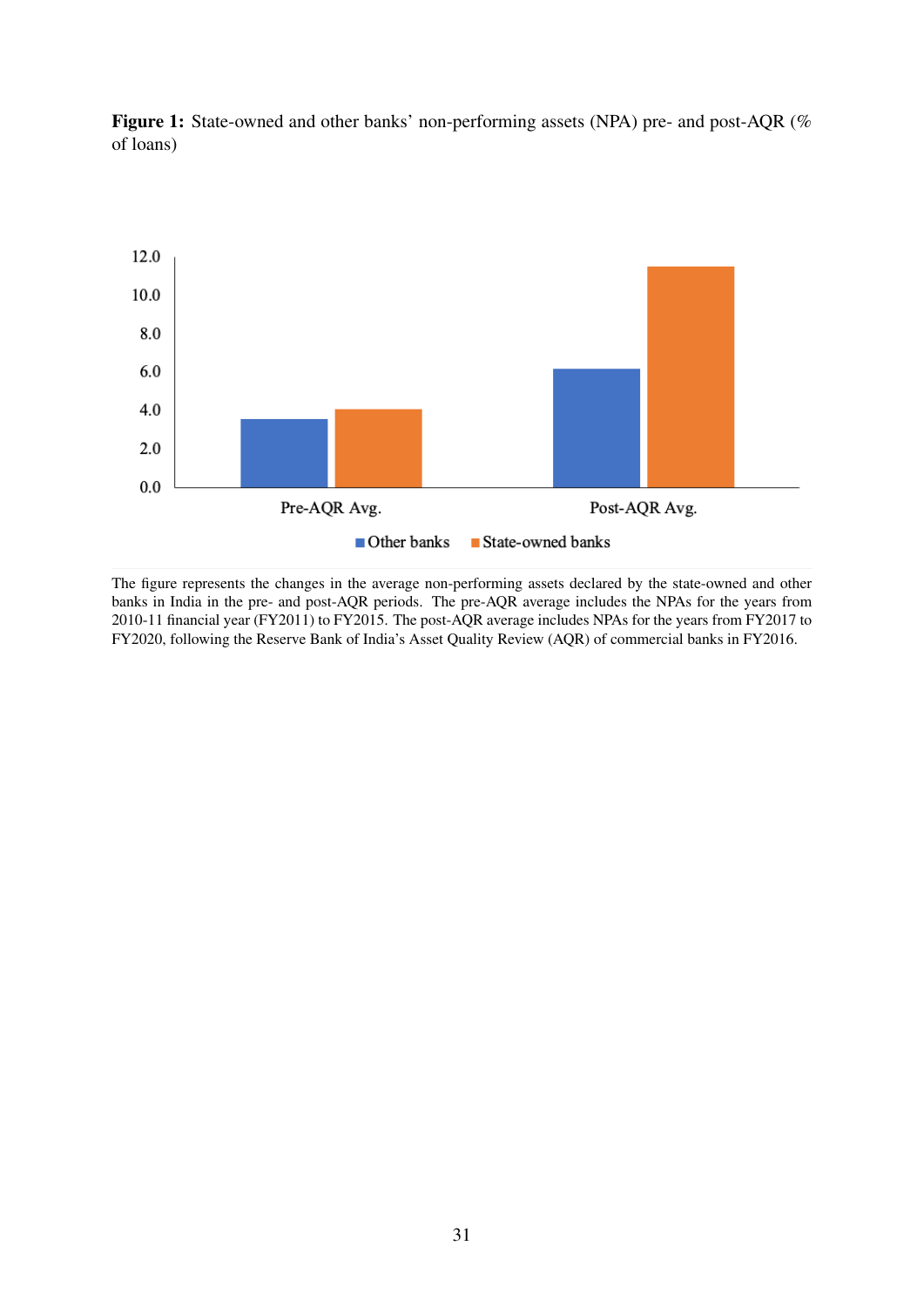

<span id="page-33-0"></span>Figure 2: Credit shares of industry, household and other sectors pre- and post-AQR







Household credit share pre- and post-AQR (%)

The figure represents the average share of district-level credit in the pre- and post-AQR periods for high PSB (state-owned banks) districts and other districts as defined in [Table 1.](#page-37-0) The pre-AQR period includes the years from 2010-11 financial year (FY2011) to FY2015 and the post-AQR period includes the years from FY2017 to FY2020.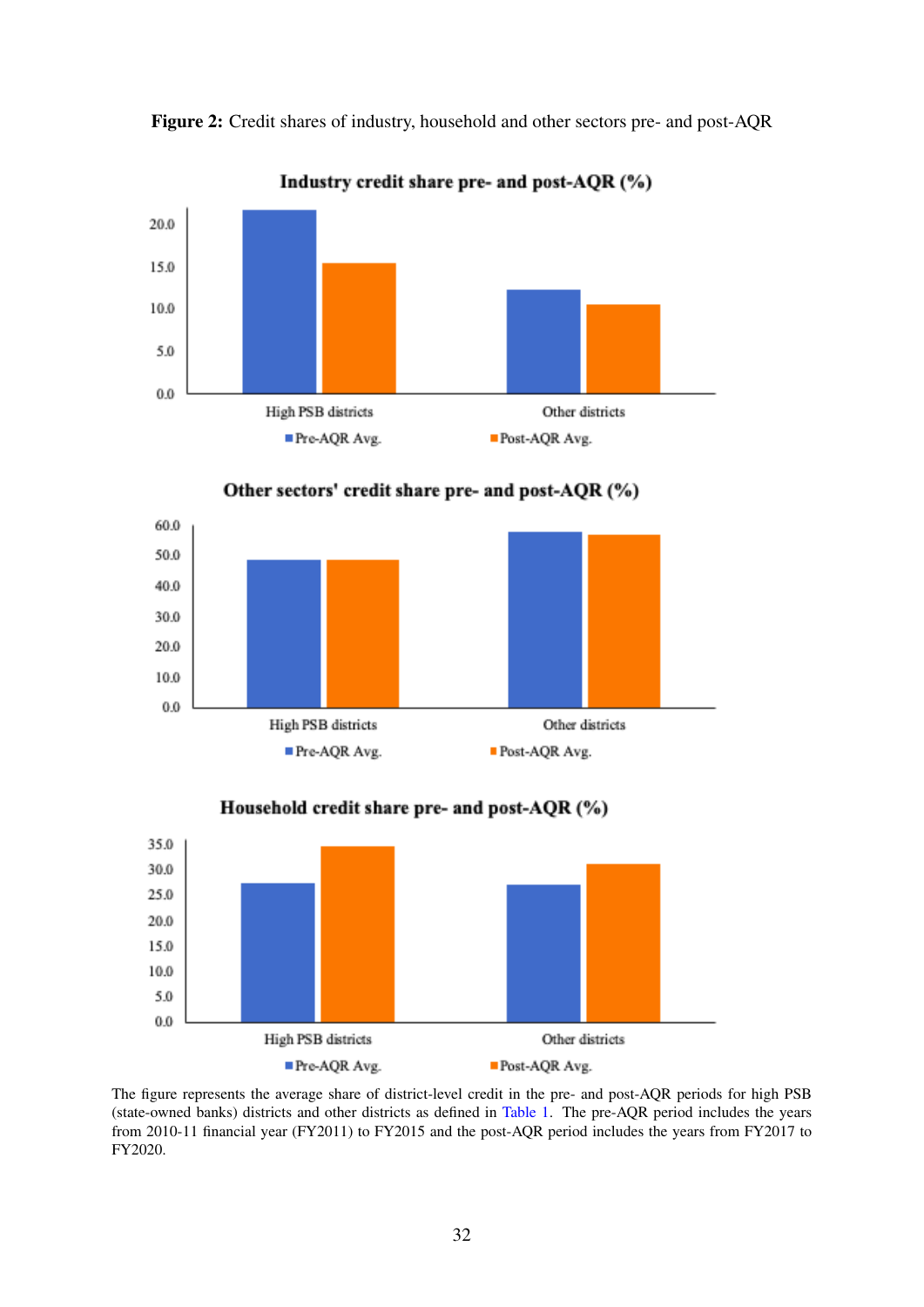<span id="page-34-0"></span>

Figure 3: Real GDP growth and real bank credit growth  $(\%)$ 

The figure presents trends in real GDP and real credit growth rates. The bars represent growth in real GDP. The y-axis on the right correspond to the real GDP growth. Credit growth rate is represented by the line chart and corresponds to the y-axis on the left. The year 2020 indicates the financial year 2019-20.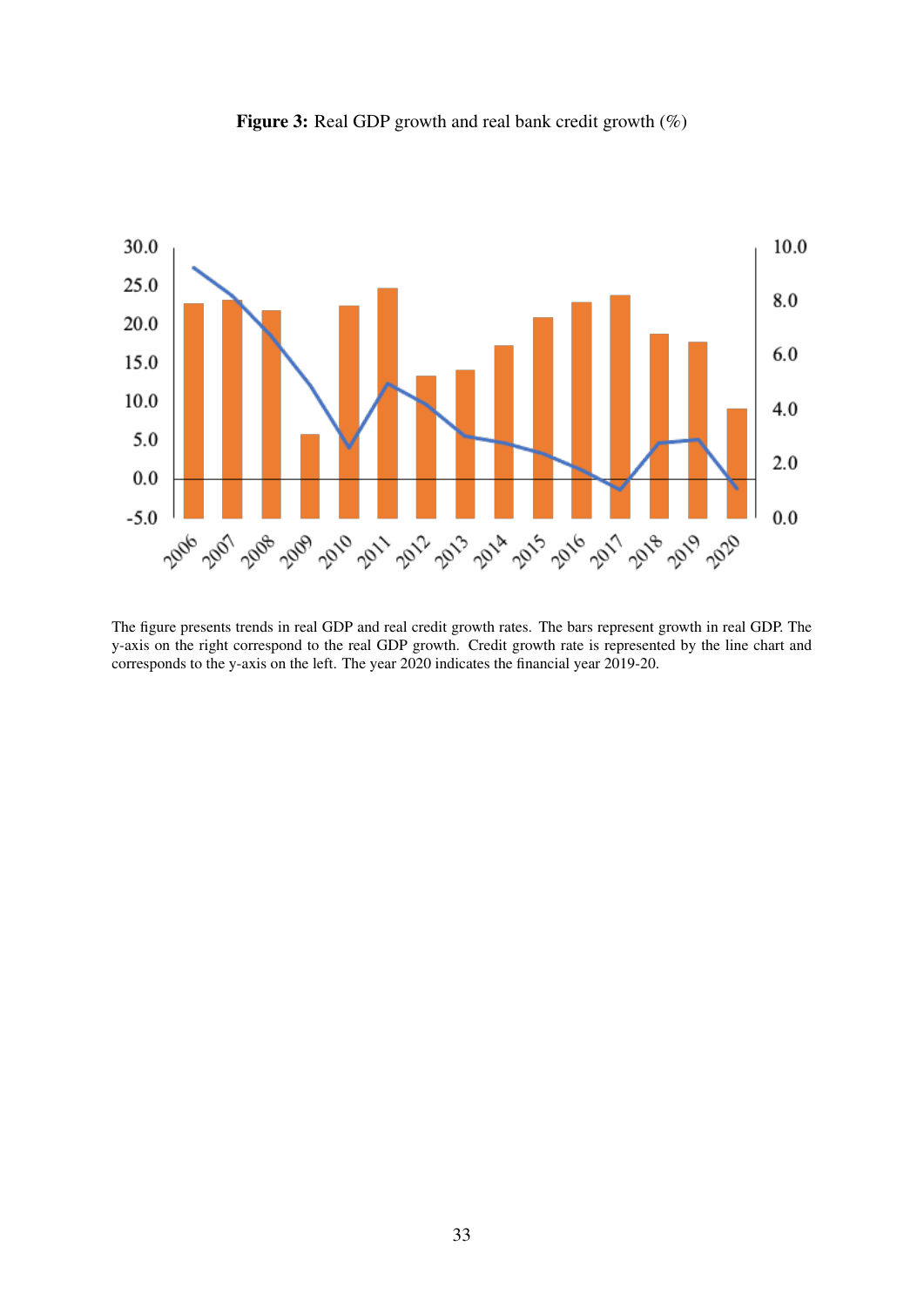<span id="page-35-0"></span>Figure 4: Real bank credit growth rates for state-owned banks and other banks (%)



The figure presents the credit growth rate for state-owned banks and other banks from 2005-06 financial year (FY2006) to FY2020. The black line represents the implementation of the AQR in FY2016 and the green and yellow lines represent the introduction of demonetization (in FY2017) and GST (FY2018), respectively.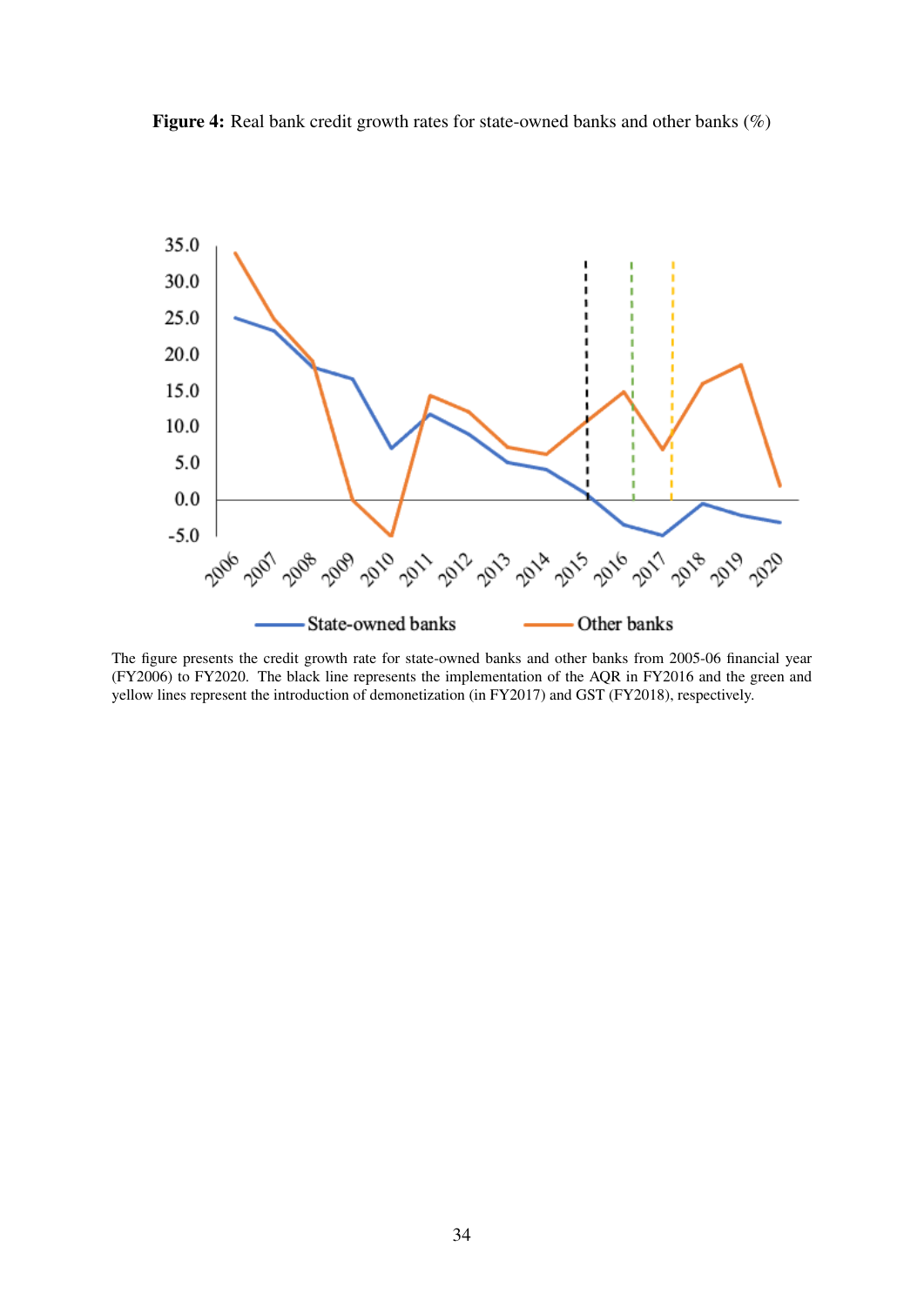<span id="page-36-0"></span>Figure 5: Average real GDP growth and real bank credit growth rate for state-owned banks and other banks, 2005-06 to 2019-20 (%)



The figure represents the average rate of growth for real GDP and real credit growth by state-owned banks and other banks. The time period between 2005-06 financial year (FY2006) to FY2020 is considered.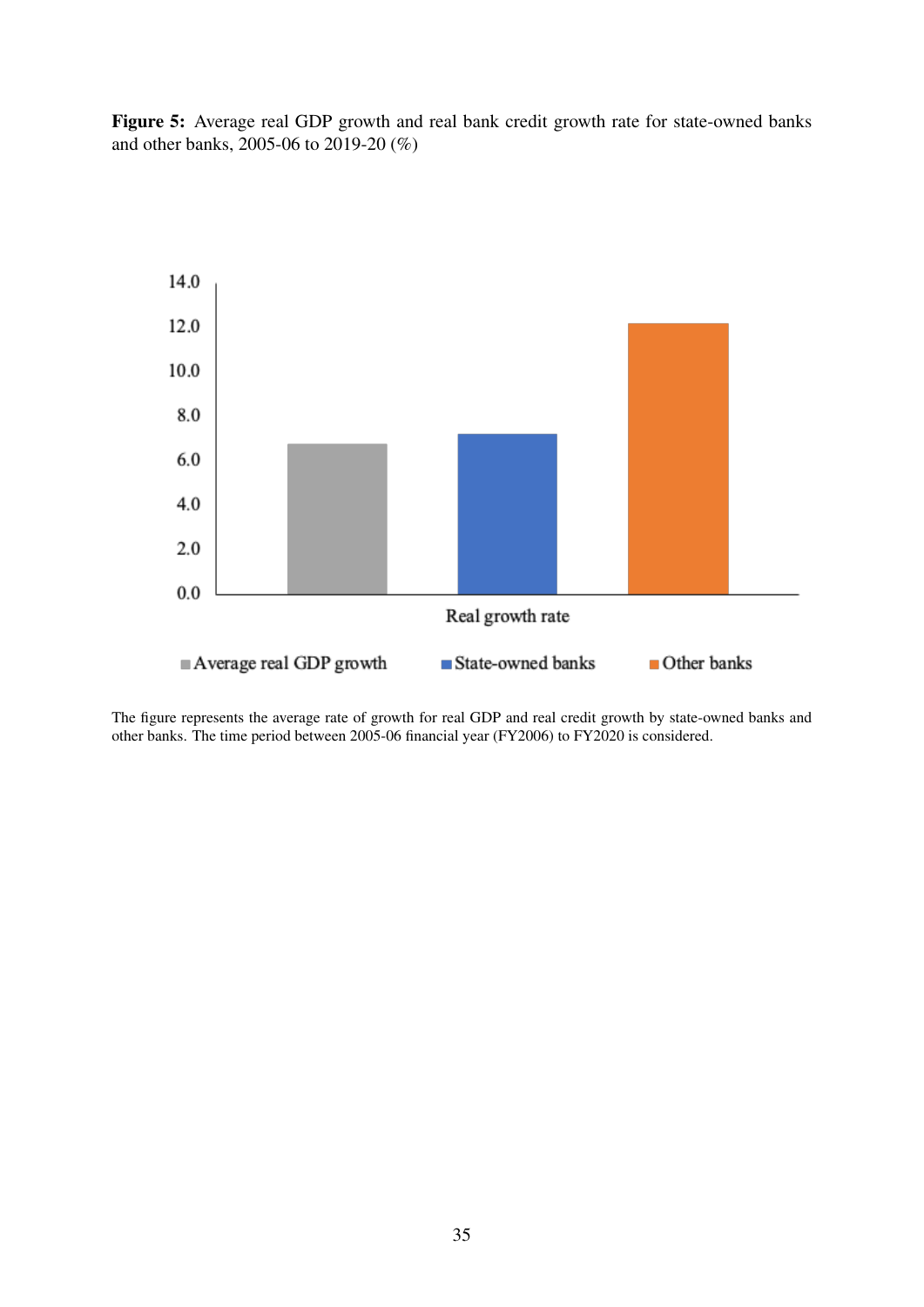<span id="page-37-0"></span>

| Variable                                                            | Description                                                                                                                                                                                                                                                                                                                                     | Source                                                                                                                      |
|---------------------------------------------------------------------|-------------------------------------------------------------------------------------------------------------------------------------------------------------------------------------------------------------------------------------------------------------------------------------------------------------------------------------------------|-----------------------------------------------------------------------------------------------------------------------------|
| Post-AQR                                                            | This is a dummy variable which takes the value 1 for the<br>years following the RBI's asset quality review (AQR), from<br>the 2016-17 financial year (FY) until FY2019-20, and 0 for<br>the pre-AQR period.                                                                                                                                     | Authors'<br>calcula-<br>tions.                                                                                              |
| <b>High PSB</b><br>Dist.<br>Industry<br><b>Credit Share</b>         | The variable High PSB Dist. takes the value 1 for the top<br>third districts with the highest share of state-owned bank<br>(public sector bank) branch offices, and 0 otherwise.<br>The percentage share of industry credit represents the share<br>of industry loans in overall credit extended by the all the<br>banks in a district.         | Authors'<br>calcu-<br>lations<br>based<br>on<br>RBI's DBIE.*<br>Authors'<br>calcu-<br>lations<br>based<br>on<br>RBI's DBIE. |
| $(\%)$<br>Other business<br><b>Credit Share</b><br>$(\%)$           | The percentage share of credit to other businesses represents<br>the sum of the shares of services and agriculture loans in<br>overall credit extended by the all the banks in a district.                                                                                                                                                      | Authors'<br>calcu-<br>lations<br>based<br>on<br>RBI's DBIE.                                                                 |
| Serv. Credit<br>Share $(\%)$                                        | The percentage share of credit to services represents the<br>share of industry loans in overall credit extended by the all<br>the banks in a district. This includes loans to services, trans-<br>port operators, professionals, trade and finance.                                                                                             | Authors'<br>calcu-<br>lations based<br>on<br>RBI's DBIE.                                                                    |
| Agri. Credit<br>Share $(\%)$<br>Household<br>Credit Share<br>$(\%)$ | The percentage share of agriculture credit represents the<br>share of agriculture loans in overall credit extended by all<br>the banks in a district.<br>The percentage share of household credit represents the sum<br>of share of both housing (mortgage) and non-housing loans<br>in overall credit extended by all the banks in a district. | Authors'<br>calcu-<br>lations based<br>on<br>RBI's DBIE.<br>Authors'<br>calcu-<br>lations based<br>on<br>RBI's DBIE.        |
| Housing<br><b>Credit Share</b><br>$(\%)$                            | The percentage share of housing credit represents the share<br>of housing (mortgage) loans in overall credit extended by all<br>the banks in a district.                                                                                                                                                                                        | Authors'<br>calcu-<br>lations based<br>on<br>RBI's DBIE.                                                                    |
| Non-housing<br><b>Credit Share</b><br>$(\%)$                        | The percentage share of non-housing credit represents the<br>share of other household loans (excluding mortgage loans)<br>in overall credit extended by all the banks in a district. This<br>includes loans towards credit cards, vehicles, education and<br>consumer durables.                                                                 | Authors'<br>calcu-<br>lations based<br>on<br>RBI's DBIE.                                                                    |
| Log Dist.<br><b>GVAPC</b>                                           | This variable is the logarithm of annual per capita district<br>gross value added (GVA). The per capita district GVA is<br>measured in 2010 constant rupees.                                                                                                                                                                                    | District GDP of In-<br>dia database.                                                                                        |
| <b>GVAPC</b><br>Growth $(\%)$                                       | This variable represents the percentage change in annual per<br>capita district GVA (measured in constant 2010 rupees) for<br>each district.                                                                                                                                                                                                    | District GDP of In-<br>dia database.                                                                                        |
| Ind. GVA as<br>% of Dist.<br><b>GVA</b>                             | This variable measures the percentage contribution of the in-<br>dustrial sector in the overall district GVA.                                                                                                                                                                                                                                   | District GDP of In-<br>dia database.                                                                                        |
| Serv. GVA as<br>% of Dist.<br><b>GVA</b>                            | This variable measures the percentage contribution of the<br>services sector in the overall district GVA.                                                                                                                                                                                                                                       | District GDP of In-<br>dia database.                                                                                        |

## Table 1: Description of variables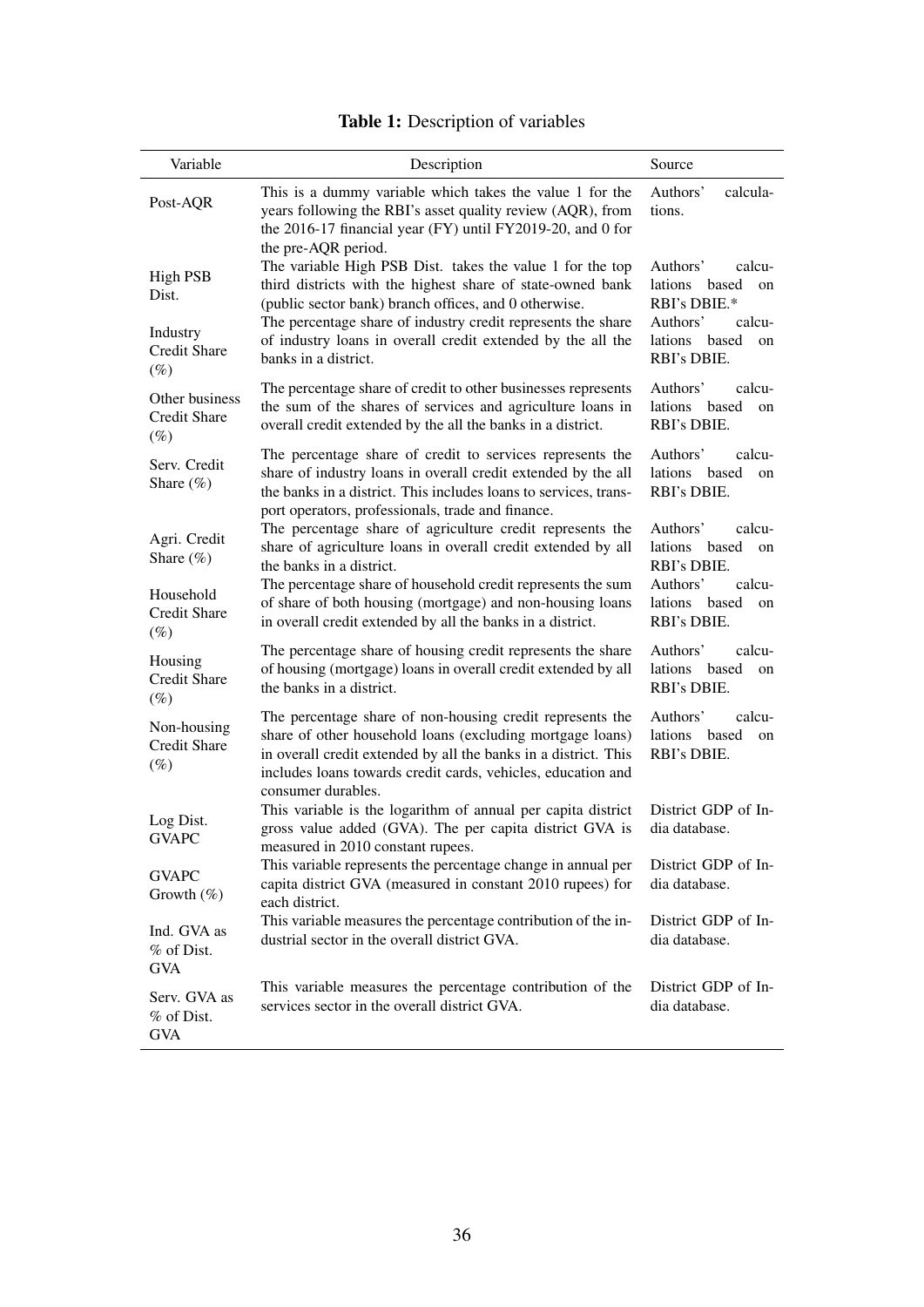## Table 2: Summary statistics

|                                | Obs.  | Mean  | Std. dev. | Min.     | Max.  |
|--------------------------------|-------|-------|-----------|----------|-------|
| Post-AOR                       | 3,138 | 0.57  | 0.49      | 0.00     | 1.00  |
| High PSB Dist.                 | 3,138 | 0.39  | 0.49      | 0.00     | 1.00  |
| Industry Credit Share (%)      | 3,138 | 14.71 | 12.72     | 0.03     | 62.89 |
| Other Sectors Credit Share (%) | 3,138 | 52.49 | 17.73     | 7.83     | 86.45 |
| Serv. Credit Share $(\% )$     | 3,138 | 17.66 | 7.99      | 1.80     | 45.65 |
| Agri. Credit Share (%)         | 3.138 | 34.83 | 20.10     | 1.35     | 77.61 |
| Household Credit Share (%)     | 3,138 | 30.53 | 16.29     | 6.13     | 86.56 |
| Housing Credit Share (%)       | 3,138 | 11.25 | 6.31      | 0.00     | 33.96 |
| Non-housing Credit Share (%)   | 3,138 | 19.28 | 14.95     | 2.95     | 80.78 |
| Log Dist. GVAPC                | 3,138 | 10.98 | 0.53      | 9.56     | 13.08 |
| GVAPC Growth $(\% )$           | 3,138 | 2.82  | 4.43      | $-19.44$ | 54.69 |
| Ind GVA % of Dist. GVA         | 3,138 | 26.24 | 11.92     | 2.00     | 68.00 |
| Ser. GVA % of Dist. GVA        | 3,138 | 46.48 | 12.41     | 10.00    | 82.00 |

<span id="page-38-0"></span>

|  |  |  | The table contains summary statistics for the matched sample used for the baseline estimation. |
|--|--|--|------------------------------------------------------------------------------------------------|
|--|--|--|------------------------------------------------------------------------------------------------|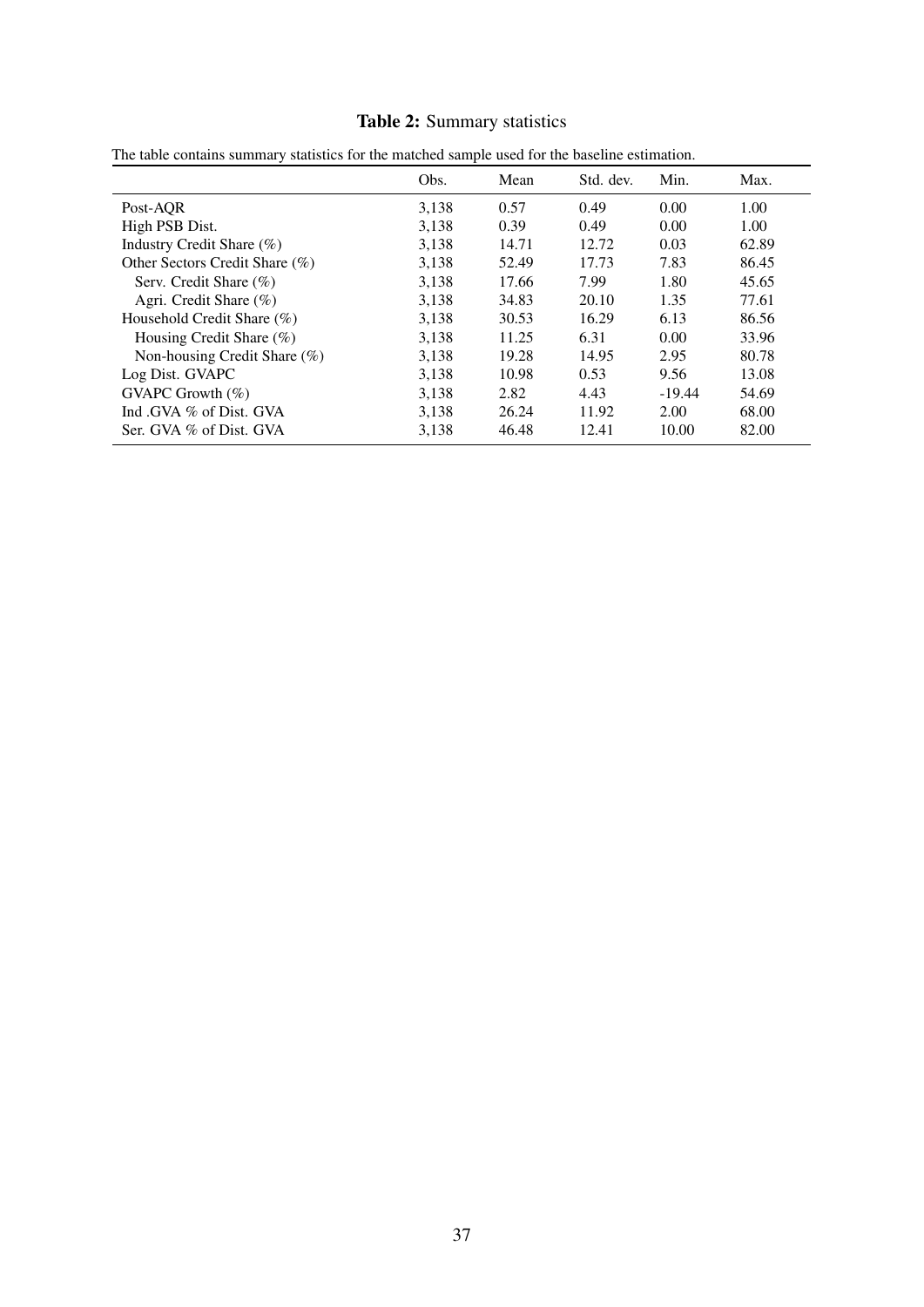#### Table 3: RBI's AQR, state-owned bank presence, and allocation of credit

<span id="page-39-0"></span>Industry, other sectors (services and agriculture), and household credit (housing and other loans) share is the percentage of the sector's credit in overall district credit. The *Post-AQR* indicator takes the value one for the years from FY2017 to FY2020, following the Reserve Bank of India's Asset Quality Review (AQR) of commercial banks in FY2016, and zero for the years between FY2011 and FY2015. *HighPSB Dist.* takes the value 1 for districts with the highest 33% of PSB (state-owned bank) branches share. All columns include district and time fixed effects. The standard errors are clustered at the district level. \*\*\*, \*\* , \* indicate significance at the 1%, 5% and 10% levels, respectively.

|                           | <b>Industry Credit</b><br>Share $(\% )$<br>(1) | <b>Other Sectors</b><br>Credit Share $(\%$ )<br>(2) | Household Credit<br>Share $(\% )$<br>(3) |
|---------------------------|------------------------------------------------|-----------------------------------------------------|------------------------------------------|
| High PSB Dist.            | $2.089***$                                     | $-2.400***$                                         | 0.035                                    |
|                           | (0.714)                                        | (0.710)                                             | (0.647)                                  |
| High PSB Dist. x Post-AQR | $-2.293***$                                    | 0.313                                               | 1.953***                                 |
|                           | (0.768)                                        | (0.737)                                             | (0.672)                                  |
| Log Dist. GVAPC           | 3.800                                          | $-5.408$                                            | $-4.382$                                 |
|                           | (4.115)                                        | (4.453)                                             | (3.763)                                  |
| GVAPC Growth $(\%)$       | $-0.042$                                       | 0.039                                               | 0.016                                    |
|                           | (0.031)                                        | (0.033)                                             | (0.028)                                  |
| Ind. GVA % of Dist. GVA   | $-0.118$                                       | $-0.109$                                            | 0.105                                    |
|                           | (0.106)                                        | (0.102)                                             | (0.117)                                  |
| Serv. GVA % of Dist. GVA  | 0.064                                          | $-0.135$                                            | 0.113                                    |
|                           | (0.111)                                        | (0.137)                                             | (0.134)                                  |
| Constant                  | 29.154***                                      | 46.442***                                           | 9.784                                    |
|                           | (10.498)                                       | (11.563)                                            | (11.185)                                 |
| Time fixed effects        | <b>Yes</b>                                     | <b>Yes</b>                                          | <b>Yes</b>                               |
| District fixed effects    | <b>Yes</b>                                     | <b>Yes</b>                                          | Yes                                      |
| Observations              | 3,138                                          | 3,138                                               | 3,138                                    |
| Adj. R-squared            | 0.797                                          | 0.877                                               | 0.865                                    |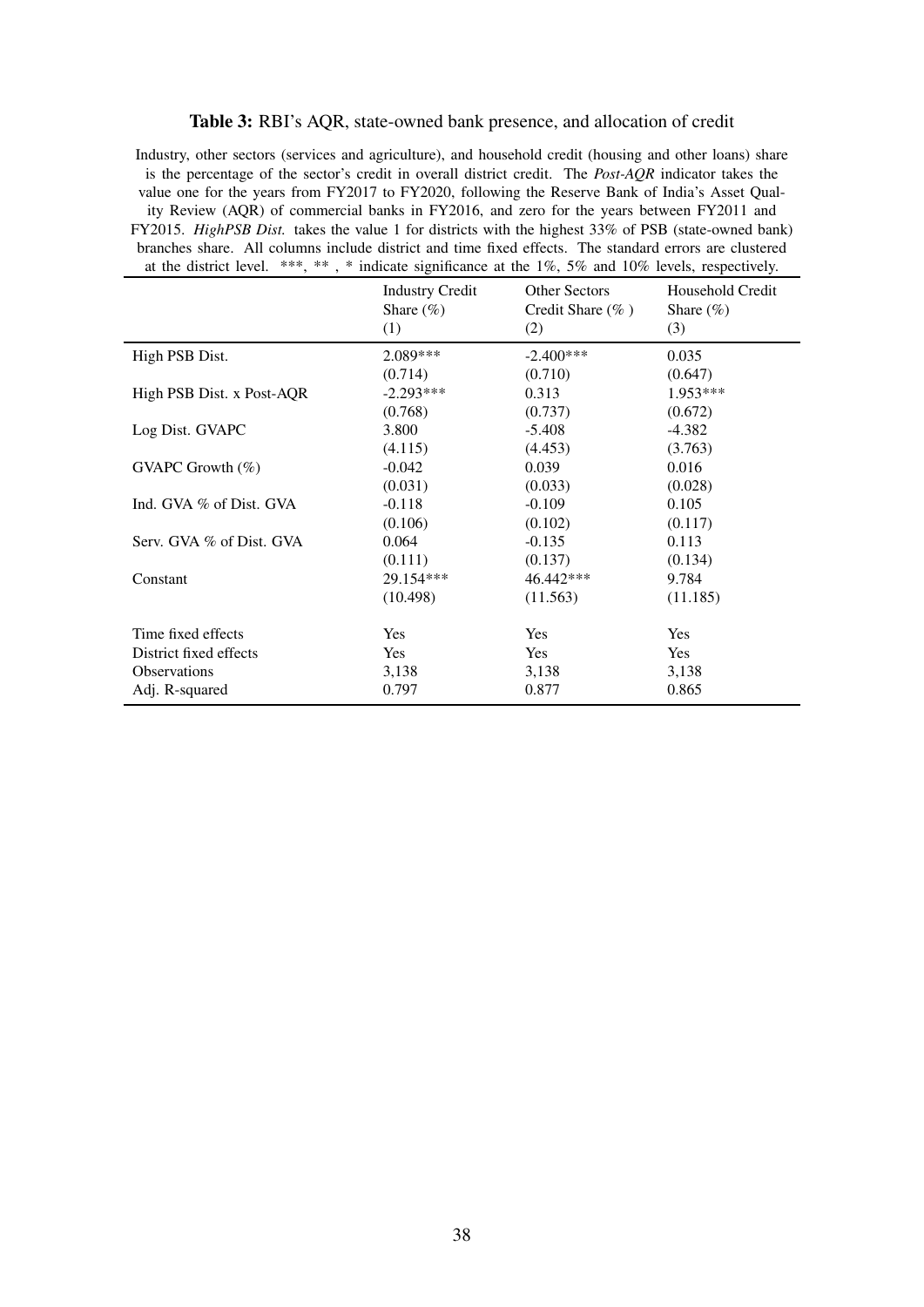#### Table 4: Disaggregated credit shares for household and other sectors

<span id="page-40-0"></span>Industry, other sectors (services and agriculture), and household credit (housing and other loans) share is the percentage of the sector's credit in overall district credit. The *Post-AQR* indicator takes the value one for the years from FY2017 to FY2020, following the Reserve Bank of India's Asset Quality Review (AQR) of commercial banks in FY2016, and zero for the years between FY2011 and FY2015. *High PSB Dist.* takes the value 1 for districts with the highest 33% of PSB (state-owned bank) branches share. All columns include district and time fixed effects. The standard errors are clustered at the district level. \*\*\*, \*\*, \* indicate significance at the 1%, 5% and 10% levels, respectively.

|                           |                 | Other sectors credit |                   | Household credit |
|---------------------------|-----------------|----------------------|-------------------|------------------|
|                           | Credit<br>Serv. | Agri.<br>Credit      | Credit<br>Housing | Non-housing      |
|                           | Share $(\%)$    | Share $(\% )$        | Share $(\%)$      | Credit Share (%) |
|                           | (1)             | (2)                  | (3)               | (4)              |
|                           |                 |                      |                   |                  |
| High PSB Dist.            | $-0.597$        | $-1.641***$          | 0.081             | $-0.049$         |
|                           | (0.466)         | (0.604)              | (0.291)           | (0.538)          |
| High PSB Dist. x Post-AQR | 0.089           | 0.193                | $0.701**$         | $1.280**$        |
|                           | (0.449)         | (0.631)              | (0.320)           | (0.616)          |
| Log Dist. GVAPC           | $-2.575$        | $-2.287$             | $4.569***$        | $-10.111***$     |
|                           | (3.132)         | (3.354)              | (1.716)           | (3.054)          |
| GVAPC Growth (%)          | $-0.028$        | $0.067**$            | $-0.020$          | $0.044*$         |
|                           | (0.023)         | (0.030)              | (0.015)           | (0.026)          |
| Ind. GVA % of Dist. GVA   | $-0.039$        | $-0.063$             | 0.059             | $-0.005$         |
|                           | (0.069)         | (0.090)              | (0.049)           | (0.087)          |
| Serv. GVA % of Dist. GVA  | 0.028           | $-0.174**$           | $-0.016$          | 0.139            |
|                           | (0.088)         | (0.087)              | (0.051)           | (0.134)          |
| Constant                  | 11.641          | 36.162***            | 21.942***         | $-13.545$        |
|                           | (8.100)         | (8.922)              | (4.925)           | (9.551)          |
| Time fixed effects        | Yes             | Yes                  | Yes               | Yes              |
| District fixed effects    | <b>Yes</b>      | Yes                  | Yes               | Yes              |
| <b>Observations</b>       | 3,138           | 3,138                | 3,137             | 3,138            |
| Adj. R-squared            | 0.766           | 0.927                | 0.847             | 0.863            |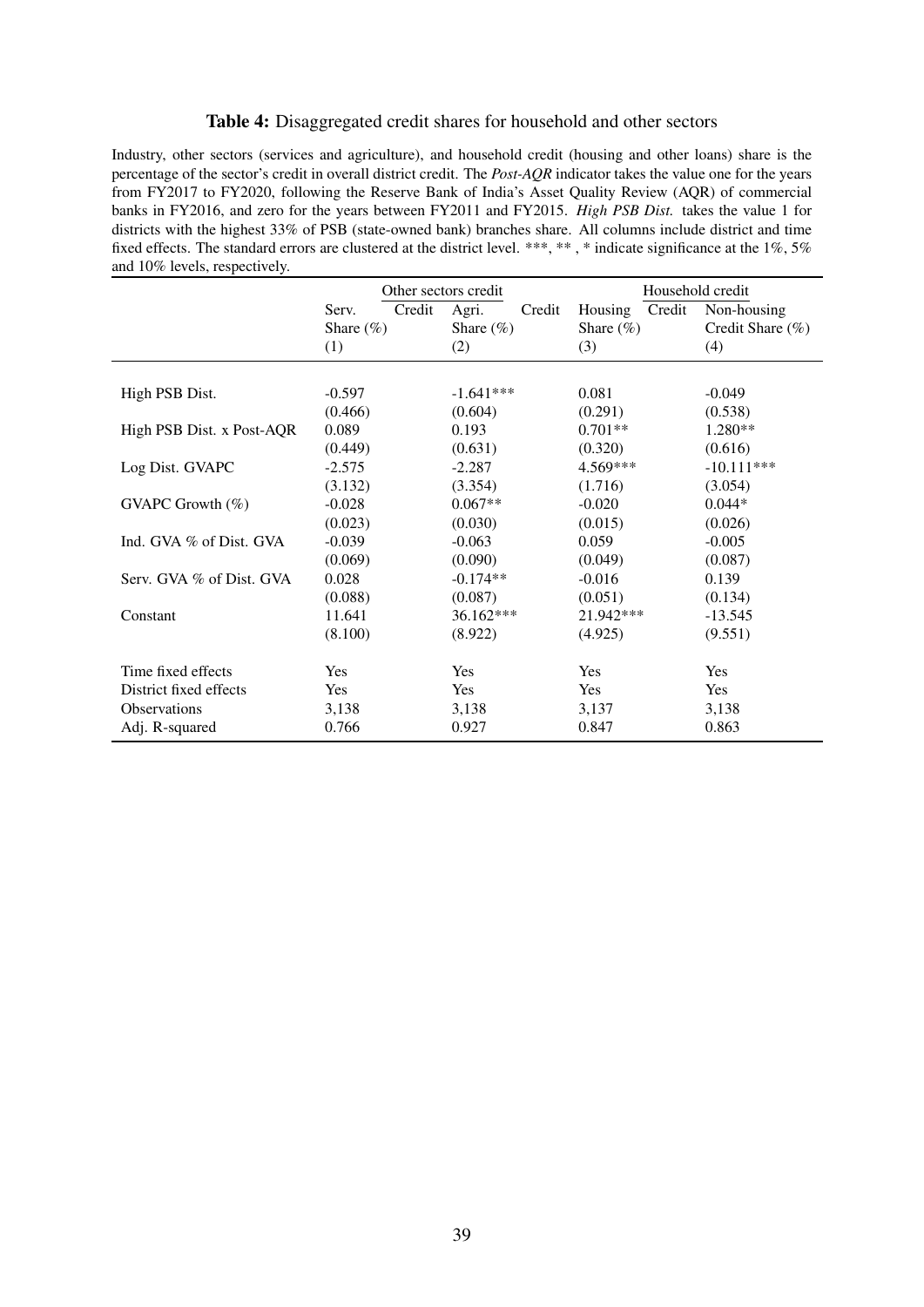#### Table 5: Robustness tests

<span id="page-41-0"></span>Panel A presents robustness test for a use of different threshold to measure high PSB (State-owned Banks) districts i.e *High PSB Dist.* takes the value 1 for districts with the highest 25% of state-owned bank branch share. Panel B uses a different matching method created using 3 nearest neighbours matching (instead of 5 nearest neighbours matching). Panel C represents results for an alternate measure of high state-owned bank presence, with *High PSB Dist.* taking the value 1 for districts with the highest 33% of PSB (state-owned bank) credit share (instead of bank branches). Panel D conducts the baseline estimation for a shorter time frame, with the time period restricted to two year pre-AQR (FY2014 and FY2015) and two years post-AQR (FY2017 and FY2018). All columns include district and time fixed effects. The standard errors are clustered at the district level. \*\*\*, \*\*, \* indicate significance at the 1%, 5% and 10% levels, respectively.

|                     |                     | A: Alt. High PSB threshold |                     |                     | B: Different matching method |                     |
|---------------------|---------------------|----------------------------|---------------------|---------------------|------------------------------|---------------------|
|                     | Industry            | Sec-<br>Other              | Household           | Industry            | Other<br>Sec-                | Household           |
|                     | <b>Credit Share</b> | Credit<br>tors             | <b>Credit Share</b> | <b>Credit Share</b> | Credit<br>tors               | <b>Credit Share</b> |
|                     | $(\%)$              | Share $(\% )$              | $(\%)$              | $(\%)$              | Share $(\% )$                | $(\%)$              |
|                     | (1)                 | (2)                        | (3)                 | (4)                 | (5)                          | (6)                 |
| High PSB Dist.      | 1.149               | $-1.422*$                  | 0.224               | $1.725**$           | $-1.550**$                   | $-0.324$            |
|                     | (0.998)             | (0.837)                    | (0.835)             | (0.784)             | (0.767)                      | (0.720)             |
| High PSB Dist. x    | $-2.034**$          | $-0.138$                   | $2.018***$          | $-1.903**$          | $-0.512$                     | 2.385***            |
| Post-AOR            | (0.855)             | (0.820)                    | (0.719)             | (0.840)             | (0.776)                      | (0.691)             |
| Constant            | 28.551**            | 50.157***                  | 8.323               | 30.272**            | 41.770***                    | 13.181              |
|                     | (11.820)            | (13.568)                   | (12.946)            | (12.187)            | (12.683)                     | (11.908)            |
| District controls   | Yes                 | <b>Yes</b>                 | <b>Yes</b>          | Yes                 | Yes                          | Yes                 |
| Time fixed effects  | <b>Yes</b>          | Yes                        | <b>Yes</b>          | <b>Yes</b>          | Yes                          | <b>Yes</b>          |
| Dist. fixed effects | <b>Yes</b>          | <b>Yes</b>                 | <b>Yes</b>          | Yes                 | <b>Yes</b>                   | <b>Yes</b>          |
| <b>Observations</b> | 2,697               | 2,697                      | 2,697               | 2,592               | 2,592                        | 2,592               |
| Adj. R-squared      | 0.813               | 0.877                      | 0.868               | 0.774               | 0.875                        | 0.866               |

|                     | C: Alt. PSB measure (credit share) |                |                     | D: Shorter time-period |                |                     |
|---------------------|------------------------------------|----------------|---------------------|------------------------|----------------|---------------------|
|                     | Industry                           | Sec-<br>Other  | Household           | Industry               | Other<br>Sec-  | Household           |
|                     | <b>Credit Share</b>                | Credit<br>tors | <b>Credit Share</b> | Credit Share           | Credit<br>tors | <b>Credit Share</b> |
|                     | $(\%)$                             | Share $(\% )$  | $(\%)$              | $(\%)$                 | Share $(\% )$  | $(\%)$              |
|                     | (1)                                | (2)            | (3)                 | (4)                    | (5)            | (6)                 |
| High PSB Dist.      | $1.531**$                          | $-1.620**$     | $-0.183$            | $1.447**$              | $-1.681**$     | 0.196               |
|                     | (0.647)                            | (0.717)        | (0.662)             | (0.665)                | (0.718)        | (0.615)             |
| High PSB Dist. x    | $-1.100*$                          | $-0.809$       | $1.905***$          | $-1.870**$             | 0.209          | $1.602**$           |
| Post-AOR            | (0.645)                            | (0.746)        | (0.690)             | (0.742)                | (0.756)        | (0.695)             |
| Constant            | 29.311***                          | 49.232***      | 5.353               | 35.994***              | 39.186***      | 8.982               |
|                     | (10.015)                           | (14.219)       | (13.597)            | (12.547)               | (13.976)       | (15.102)            |
| District controls   | <b>Yes</b>                         | <b>Yes</b>     | Yes                 | <b>Yes</b>             | Yes            | Yes                 |
| Time fixed effects  | <b>Yes</b>                         | <b>Yes</b>     | <b>Yes</b>          | <b>Yes</b>             | <b>Yes</b>     | <b>Yes</b>          |
| Dist. fixed effects | <b>Yes</b>                         | <b>Yes</b>     | <b>Yes</b>          | <b>Yes</b>             | <b>Yes</b>     | <b>Yes</b>          |
| <b>Observations</b> | 3,562                              | 3,562          | 3,562               | 1,795                  | 1,795          | 1,795               |
| Adj. R-squared      | 0.808                              | 0.863          | 0.846               | 0.839                  | 0.901          | 0.875               |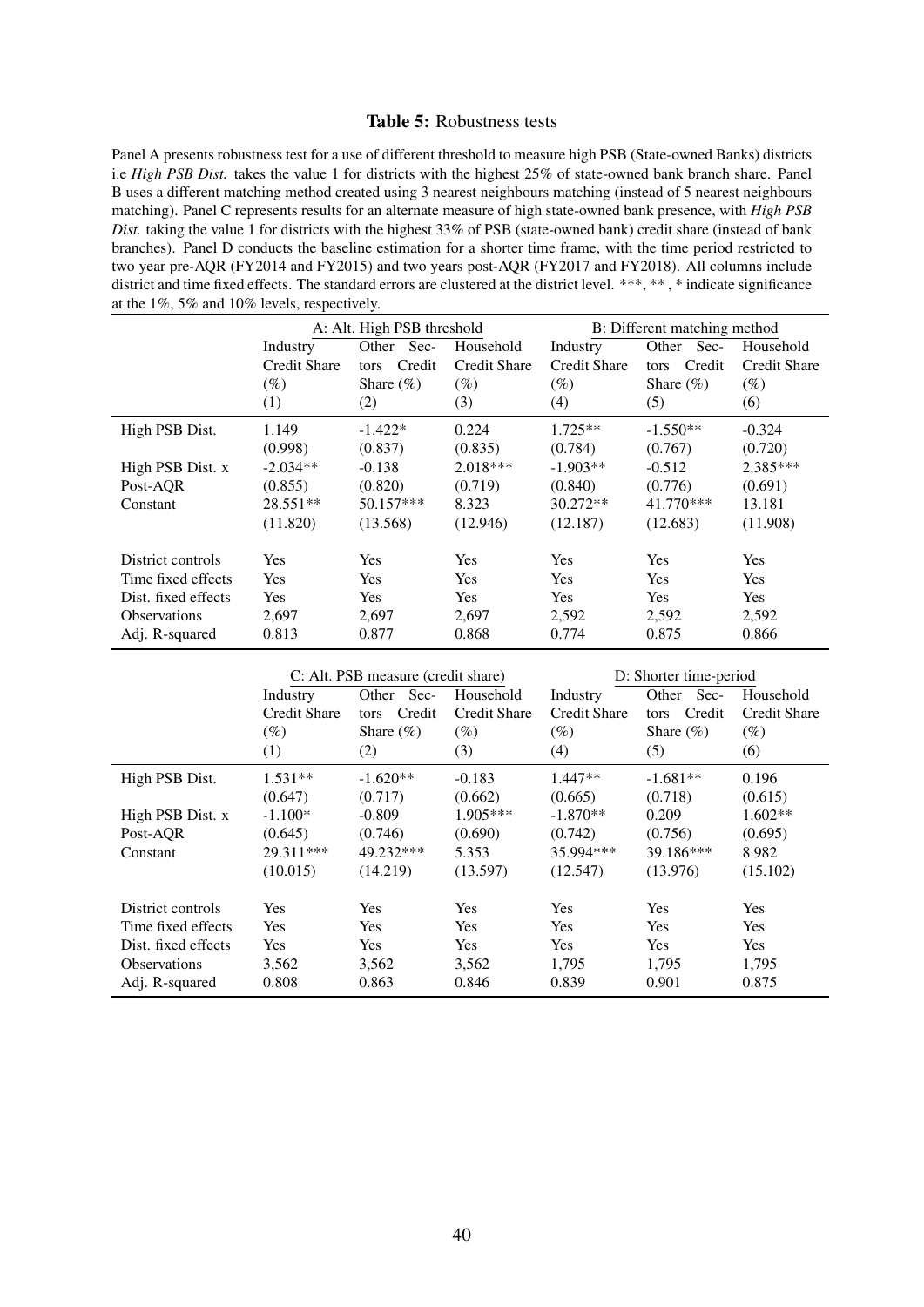#### <span id="page-42-0"></span>Table 6: RBI's AQR, state-owned bank presence, and allocation of credit: Placebo estimation

Industry, other sectors (services and agriculture), and household credit (housing and other loans) share is the percentage of the sector's credit in overall district credit. The placebo treatment year is taken as FY2014 instead of FY2016. The time period considered for the analysis is from FY2011 to FY2015. *High PSB dist.* takes the value 1 for districts with the highest 33% of PSB (state-owned bank) branches share. All columns include district and time fixed effects. The standard errors are clustered at the district level. \*\*\*, \*\*, \* indicate significance at the 1%, 5% and 10% levels, respectively.

|                           | <b>Industry Credit</b><br>Share $(\% )$ | <b>Other Sectors</b><br>Credit Share (%) | Household Credit<br>Share $(\%)$ |
|---------------------------|-----------------------------------------|------------------------------------------|----------------------------------|
| <b>AQR</b> Indicator      | $-2.028***$                             | $3.487***$                               | 0.512                            |
|                           | (0.586)                                 | (0.580)                                  | (0.609)                          |
| High PSB Dist.            | 0.373                                   | 0.174                                    | 1.319                            |
|                           | (0.850)                                 | (0.987)                                  | (1.336)                          |
| High PSB Dist. x Post-AQR | $-0.970$                                | $-0.832$                                 | 1.244                            |
|                           | (0.804)                                 | (0.808)                                  | (0.812)                          |
| Log Dist. GVAPC           | 15.195***                               | $-12.540**$                              | $-0.013$                         |
|                           | (5.580)                                 | (4.935)                                  | (6.167)                          |
| GVAPC Growth (%)          | $-0.066$                                | $-0.111$                                 | 0.071                            |
|                           | (0.052)                                 | (0.068)                                  | (0.068)                          |
| Ind. GVA % of Dist. GVA   | $0.482***$                              | $-0.117$                                 | $-0.286*$                        |
|                           | (0.128)                                 | (0.134)                                  | (0.148)                          |
| Ser. GVA % of Dist. GVA   | 0.215                                   | $-0.133$                                 | $-0.035$                         |
|                           | (0.135)                                 | (0.130)                                  | (0.167)                          |
| Constant                  | 39.767***                               | 24.303*                                  | 35.438**                         |
|                           | (12.148)                                | (13.677)                                 | (15.252)                         |
| Time fixed effects        | <b>Yes</b>                              | <b>Yes</b>                               | <b>Yes</b>                       |
| District fixed effects    | <b>Yes</b>                              | <b>Yes</b>                               | Yes                              |
| <b>Observations</b>       | 1,346                                   | 1,346                                    | 1,346                            |
| Adj. R-squared            | 0.901                                   | 0.892                                    | 0.859                            |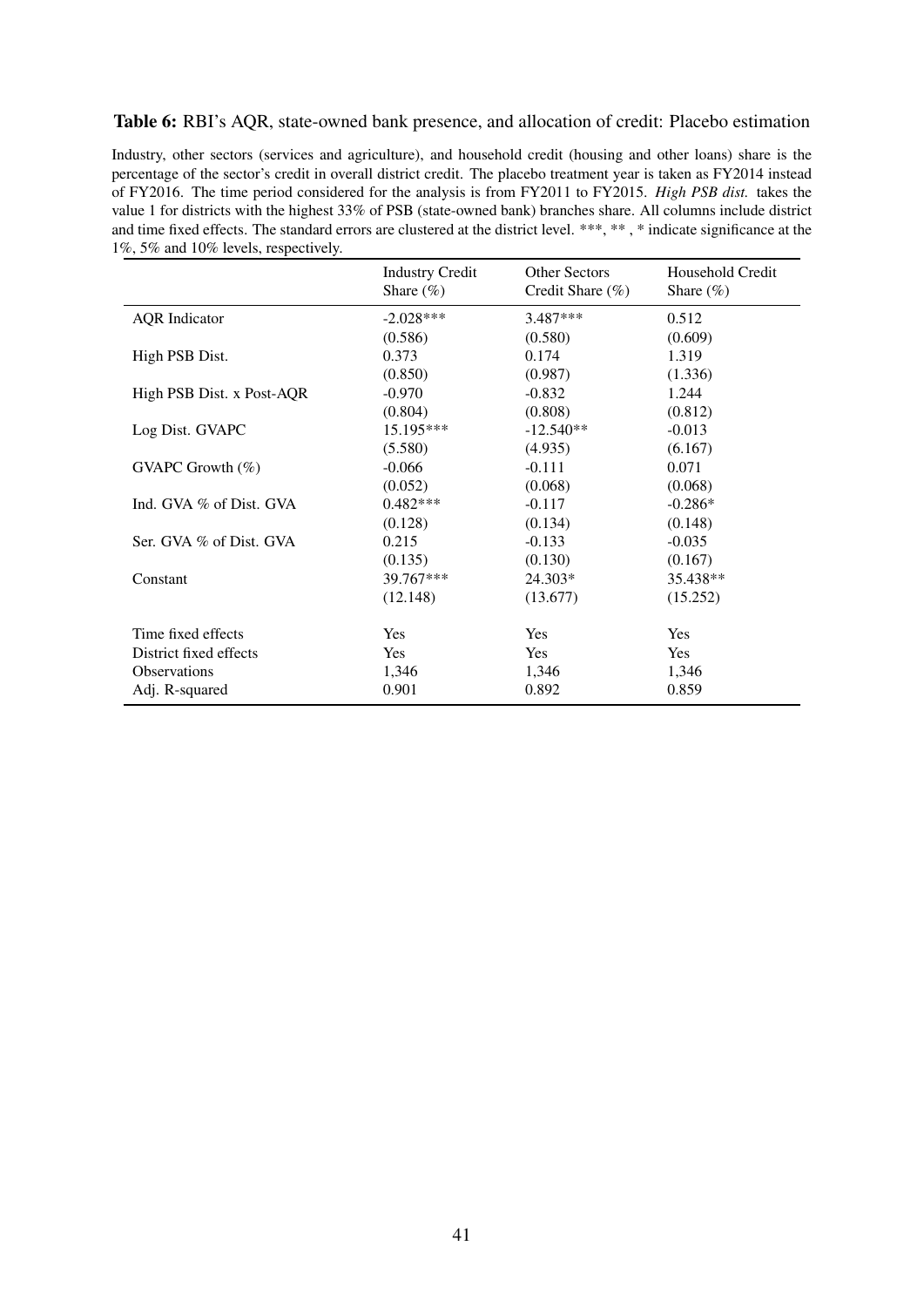#### Table 7: Panel VAR

<span id="page-43-0"></span>The five variable panel VAR is estimated using GMM. Reported numbers show the coefficients of regressing the row variables on lags of the column variables. GVA growth is the year-on-year percentage change in the district level GVA. Industry, other sectors (services and agriculture), and household credit (housing and other loans) share is the percentage of the sector's credit in overall district credit. Overall credit growth is the percentage change in overall district credit. The standard errors are clustered at the district level. \*\*\*, \*\* , \* indicate significance at the 1%, 5% and 10% levels, respectively.

| Variables                | State-<br>owned<br>banks NPA | <b>GVA</b><br>Growth | Cred.<br>Growth | Ind. Cred.<br><b>Share</b> | Oth. Cred.<br>Share | HH Cred.<br>Share |
|--------------------------|------------------------------|----------------------|-----------------|----------------------------|---------------------|-------------------|
|                          | (1)                          | (2)                  | (3)             | (4)                        | (5)                 | (6)               |
|                          |                              |                      |                 |                            |                     |                   |
| State-owned banks        | $0.653***$                   | $-0.111$             | $-0.005$        | $-0.273***$                | $-1.088***$         | $1.217***$        |
| $NPA(t-1)$               | (0.077)                      | (0.099)              | (0.003)         | (0.083)                    | (0.153)             | (0.187)           |
| $GVA$ Growth $(t-1)$     | $0.087***$                   | $0.127***$           | 0.001           | $0.069***$                 | $0.120**$           | $-0.173***$       |
|                          | (0.027)                      | (0.039)              | (0.001)         | (0.026)                    | (0.051)             | (0.059)           |
| $Cred. Growth(t-1)$      | 2.309                        | $4.543**$            | $-0.077$        | 0.583                      | 2.359               | $-2.016$          |
|                          | (1.501)                      | (1.812)              | (0.056)         | (1.203)                    | (2.935)             | (3.230)           |
| Ind. Cred. Share $(t-1)$ | $1.643***$                   | $2.027***$           | $0.031*$        | $1.697***$                 | 2.479***            | $-3.743***$       |
|                          | (0.279)                      | (0.394)              | (0.016)         | (0.347)                    | (0.625)             | (0.784)           |
| Oth. Cred. Share(t-1)    | $1.614***$                   | $2.012***$           | $0.035**$       | $0.864***$                 | $3.054***$          | $-3.495***$       |
|                          | (0.253)                      | (0.357)              | (0.015)         | (0.312)                    | (0.565)             | (0.700)           |
| $HH$ Cred. Share $(t-1)$ | $1.522***$                   | $2.019***$           | 0.028           | $0.889**$                  | 2.690***            | $-3.119***$       |
|                          | (0.294)                      | (0.412)              | (0.017)         | (0.356)                    | (0.649)             | (0.809)           |
| <b>Observations</b>      | 4,316                        | 4,316                | 4,316           | 4,316                      | 4,316               | 4,316             |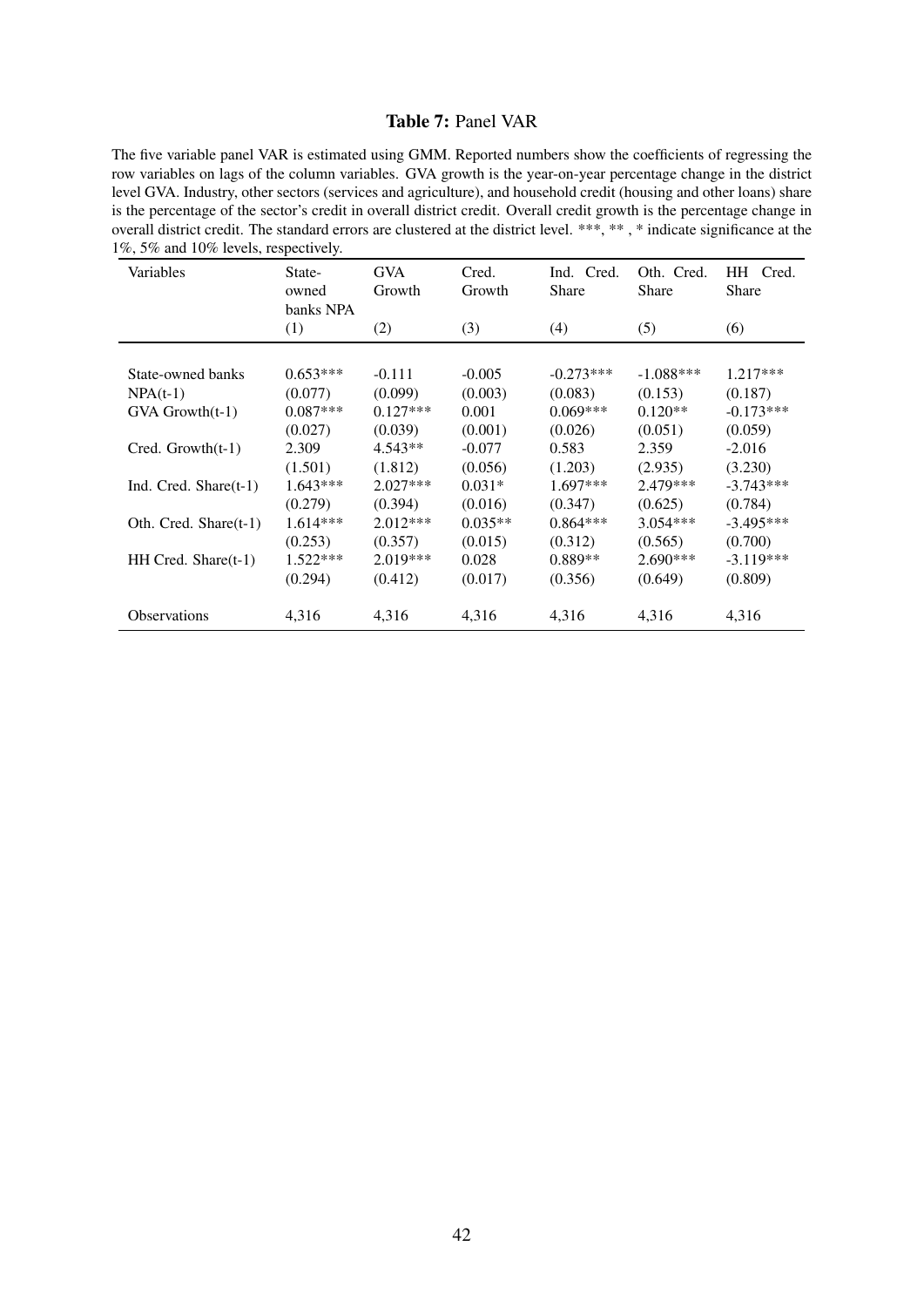#### Figure 6: Impulse-response function

<span id="page-44-0"></span>

The figure represents the impulse response functions for the variables in the panel VAR system. The first row represents the response in shock to the NPAs of state-owned banks. The second row represent IRFs w.r.t. to a shock in the GVA growth. Third row presents the IRFs for a shock in the overall credit growth variable. The last three rows represents the response in shock to credit share variables (industry, other sectors and household). 95% confidence level bands are presented. The errors are generated by Monte-Carlo with 200 repetitions.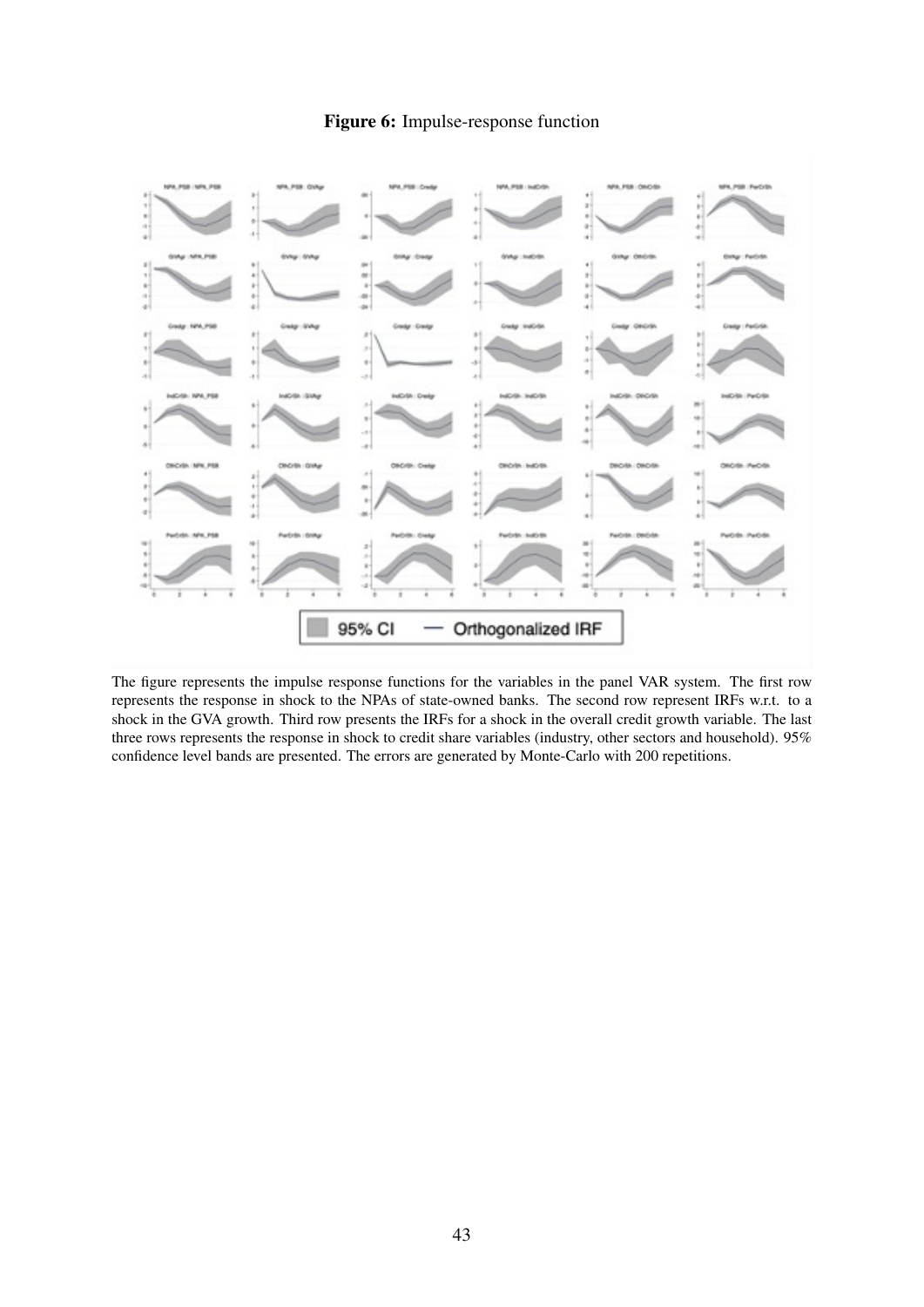# Appendices

#### Table A1: Balancing test for matched and raw sample

<span id="page-45-0"></span>The table provides results of a balancing test conducted after creating the matched sample. The standardised differences measures the average difference between the treatment and control districts in the matched sample. A lower standardised difference means that the covariates for treatment and control districts are similar.

|                        |          | <b>Standardised Differences</b> |
|------------------------|----------|---------------------------------|
|                        | Raw      | Matched                         |
| Avg. family size       | $-0.214$ | $-0.074$                        |
| Gender ratio           | $-0.350$ | $-0.111$                        |
| Literacy rate          | 0.705    | 0.228                           |
| Avg. no. of households | 0.189    | 0.017                           |
| Total population       | 0.147    | 0.004                           |
| Urbanisation rate      | 0.748    | 0.272                           |
| Log GVAPC              | 0.975    | 0.320                           |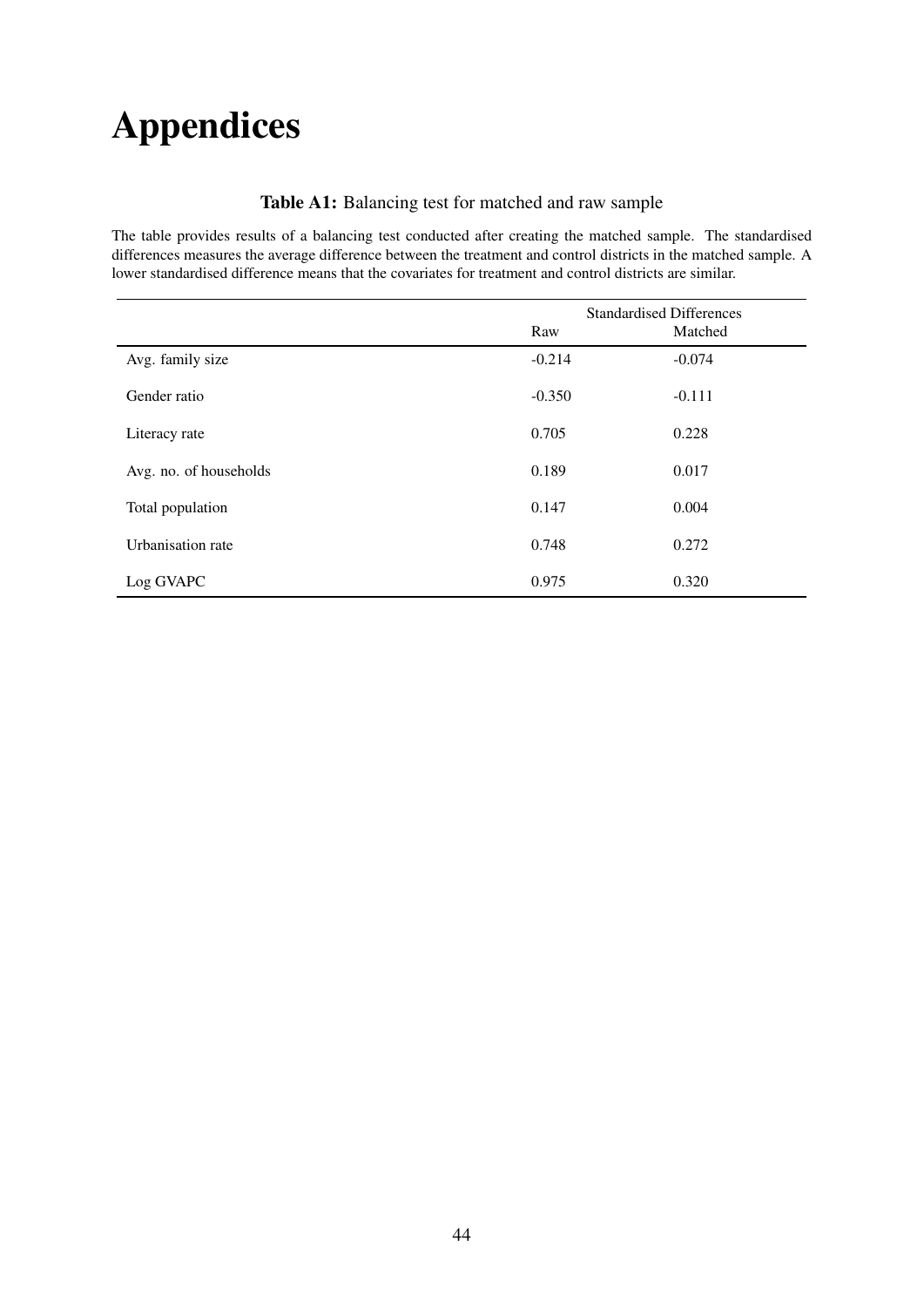#### Table A2: Parallel trends test for the matched sample

<span id="page-46-0"></span>The table presents results from the following linear equation:*CreditShare*<sub>i,jt</sub> =  $\sum_{(t=2012)}^{2015} \beta_t * High PSB dist +$  $\gamma * High PSBdist. + \mu_t + \epsilon_{it}$ . Credit share is regressed on the year dummies for the pre-AQR period (FY2012) to FY2015) and interactions between the years dummies and High PSB Dist. The reference category is FY2011. The outcome variable is the percentage share of industry loans, other sectors credit share and share of credit to households. *High PSB Dist*. takes the value one for the top-third districts with the highest share of PSB (stateowned banks) offices. The table represents the coefficients of interaction between the high PSB share Dist. and pre-AQR years (FY2012 to FY2015) for industry credit share in overall district credit. FY2011 is omitted in the regressions and taken as the base category. The regressions include district fixed effects. The standard errors are clustered at the district level. \*\*\*, \*\* , \* indicate significance at the 1%, 5% and 10% levels, respectively.

|                         | Industry Credit Share<br>$(\%)$<br>(1) | Other Sectors Credit<br>Share $(\% )$<br>(2) | Household<br>Credit<br>Share $(\% )$<br>(3) |
|-------------------------|----------------------------------------|----------------------------------------------|---------------------------------------------|
| High PSB Dist. x 2012   | $-0.613$                               | 1.013                                        | 0.095                                       |
|                         | (0.806)                                | (0.956)                                      | (0.919)                                     |
| High PSB Dist. x 2013   | $-0.375$                               | $-1.270$                                     | 1.098                                       |
|                         | (0.972)                                | (1.203)                                      | (1.100)                                     |
| High PSB Dist. x 2014   | $-1.421$                               | $-0.681$                                     | 1.732*                                      |
|                         | (0.933)                                | (1.020)                                      | (1.041)                                     |
| High PSB Dist. $x$ 2015 | $-1.744*$                              | $-0.461$                                     | $1.772*$                                    |
|                         | (1.005)                                | (0.952)                                      | (1.020)                                     |
| High PSB Dist.          | 0.977                                  | 0.183                                        | 0.408                                       |
|                         | (0.970)                                | (1.082)                                      | (1.038)                                     |
| Constant                | 18.259***                              | 48.940***                                    | 28.418***                                   |
|                         | (0.399)                                | (0.557)                                      | (0.464)                                     |
| Time fixed effects      | Yes                                    | Yes                                          | Yes                                         |
| District fixed effects  | Yes                                    | Yes                                          | Yes                                         |
| <b>Observations</b>     | 2,243                                  | 2,243                                        | 2,243                                       |
| Adjusted R-squared      | 0.857                                  | 0.848                                        | 0.813                                       |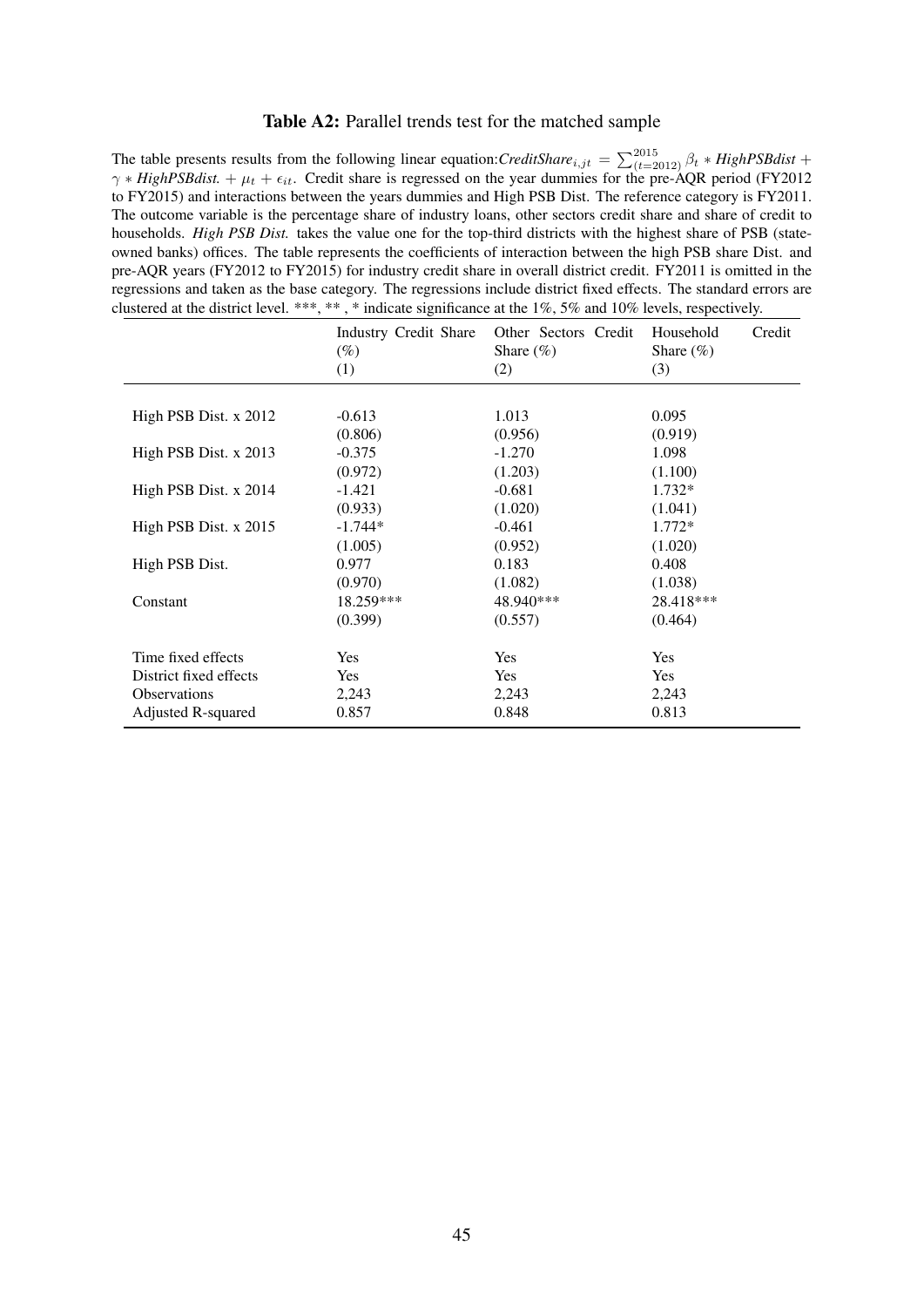#### Table A3: RBI's AQR and aggregate district-level credit analysis

<span id="page-47-0"></span>The outcome variable is the log of aggregate district credit (in constant rupees). The *Post-AQR* indicator takes the value one for the years from FY2017 to FY2020, following the Reserve Bank of India's Asset Quality Review (AQR) of commercial banks in FY2016, and zero for the years between FY2011 and FY2015. *HighPSBdist.* takes the value 1 for districts with the highest 33% of PSB (state-owned bank) credit share. All columns include district and time fixed effects. The standard errors are clustered at the district level. \*\*\*, \*\*, \* indicate significance at the 1%, 5% and 10% levels, respectively.

|                           | Log of aggregate district credit<br>(1) |
|---------------------------|-----------------------------------------|
| High PSB Dist.            | $0.068**$                               |
|                           | (0.033)                                 |
| High PSB Dist. x Post-AQR | $-0.063**$                              |
|                           | (0.031)                                 |
| Log Dist. GVAPC           | $-0.000**$                              |
|                           | (0.000)                                 |
| GVAPC Growth $(\%)$       | $-0.002$                                |
|                           | (0.002)                                 |
| Ind.GVA % of Dist. GVA    | $-0.008**$                              |
|                           | (0.004)                                 |
| Ser. GVA % of Dist. GVA   | 0.004                                   |
|                           | (0.006)                                 |
| Constant                  | 23.863***                               |
|                           | (0.334)                                 |
| Time fixed effects        | <b>Yes</b>                              |
| District fixed effects    | <b>Yes</b>                              |
| <b>Observations</b>       | 3,139                                   |
| Adj. R-squared            | 0.975                                   |